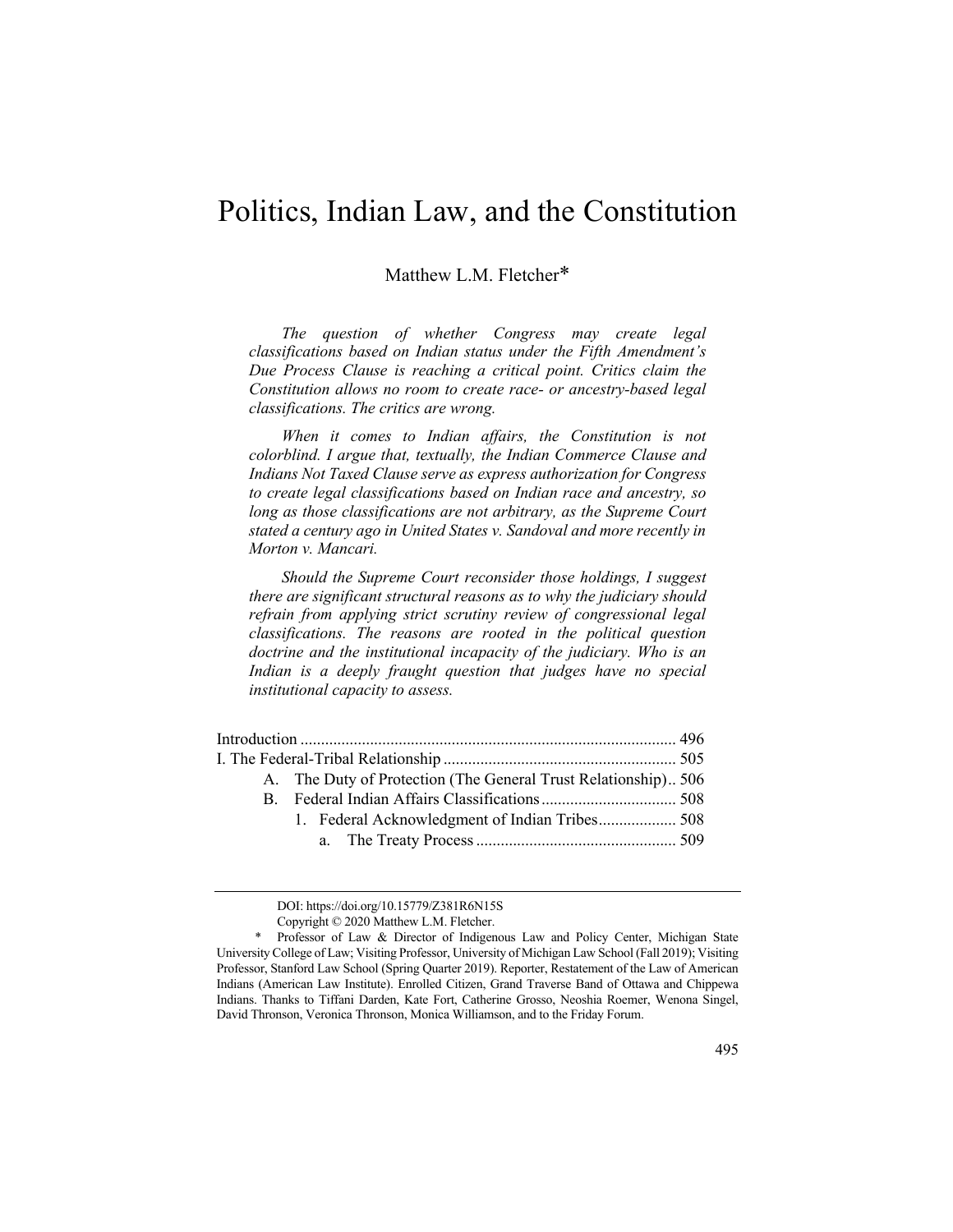496 *CALIFORNIA LAW REVIEW* [Vol. 108:495

|                | Acknowledgment by Act of Congress 509<br>h.                              |  |
|----------------|--------------------------------------------------------------------------|--|
|                | Executive Branch Acknowledgement (Until 1978) 510<br>$\mathbf{c}$ .      |  |
|                | Federal Acknowledgment Process (1978 to Present)<br>d.                   |  |
|                | 511                                                                      |  |
|                | Federal Acknowledgment of Individual Indians 512<br>2.                   |  |
|                | a.                                                                       |  |
|                | $\mathbf{b}$ .                                                           |  |
|                | $\mathbf{c}$ .                                                           |  |
|                | d.                                                                       |  |
| $\mathbf{C}$   |                                                                          |  |
|                |                                                                          |  |
| $\mathbf{A}$   |                                                                          |  |
|                | $\mathbf{1}$ .                                                           |  |
|                | 2.                                                                       |  |
|                | $\mathbf{3}_{-}$                                                         |  |
| B.             | Regulating Individual Indians: The Indian Commerce and the               |  |
|                |                                                                          |  |
|                | 1                                                                        |  |
|                | 2 <sup>1</sup>                                                           |  |
|                | III. The Meaning of "Indian" is Inherently and Necessarily Political 532 |  |
| $\mathsf{A}$ . |                                                                          |  |
| $\mathbf{B}$ . |                                                                          |  |
| $C_{\cdot}$    | The Analogy to the Political Question Doctrine  536                      |  |
| D.             |                                                                          |  |
| Е.             | The False Lure of the Compromise Position 544                            |  |
|                |                                                                          |  |
| $\mathsf{A}$ . | What Classifications are Reasonable (or Not Arbitrary)? 547              |  |
| B.             |                                                                          |  |
|                | $1 \quad$                                                                |  |
| C.             |                                                                          |  |
|                |                                                                          |  |

# INTRODUCTION

As a young attorney in the White House Office of Legal Counsel, now-Chief Justice John Roberts wrote memoranda to the President critiquing acts of Congress ratifying tribal claims settlements, calling one settlement "another Indian giveaway."1 In a memorandum regarding another Act of Congress settling an Indian claim, Roberts complained yet again on similar grounds, but in both

<sup>1.</sup> Memorandum from Assoc. Counsel to the President John G. Roberts to Counsel to the President Fred F. Fielding 6, 6 (Sept. 26, 1984), President Fred F. Fielding 6, 6 (Sept. 26, 1984), https://turtletalk.files.wordpress.com/2007/10/roberts092684-shoalwater-bay.pdf [https://perma.cc/3B9M-T96L].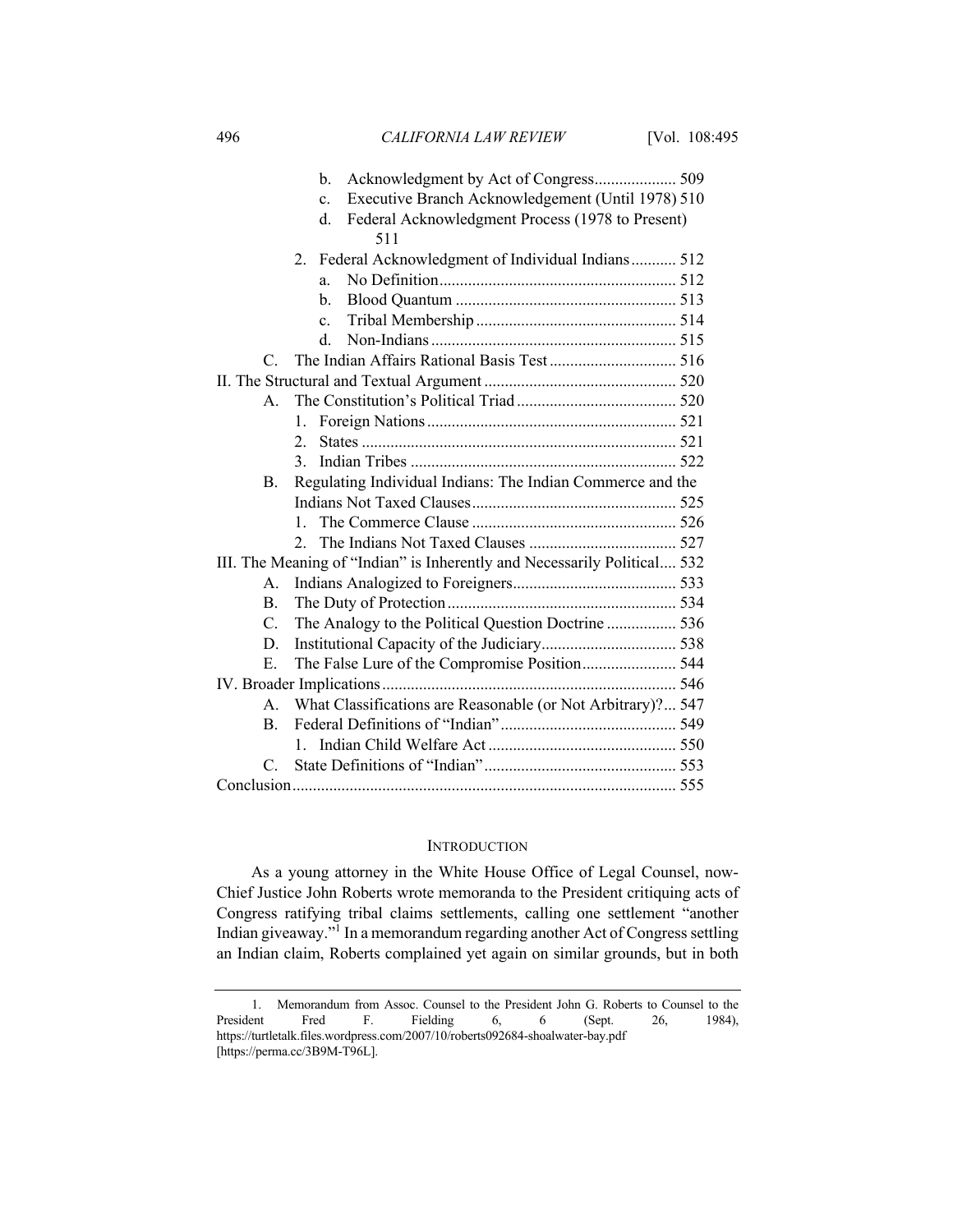instances, young Mr. Roberts could not recommend the President veto the bill because there was "no *legal* objection."2

A few years later, while in private practice building a reputation as "the finest appellate lawyer of his generation,"3 Mr. Roberts represented the State of Hawai'i (alongside Gregory Garre, who would later serve as Solicitor General) in a matter before the Supreme Court, *Rice v. Cayetano*. <sup>4</sup> As an advocate, Mr. Roberts wrote that Indian affairs laws like the ones he once reviewed for President Reagan were "based on the unique legal and political status of indigenous groups that enjoy a congressionally recognized, trust relationship with the United States."<sup>5</sup> In compelling prose, Mr. Roberts pointed out to the Court that Indian affairs laws "singl[ing] out Natives for special treatment" are perfectly allowable under the Constitution, specifically citing the Indians Not Taxed Clause:

The conclusion that laws singling out indigenous groups are not racebased within the meaning of the Civil War Amendments surely would come as no surprise to the Reconstruction Congress. Between 1866 and 1875, Congress singled out Natives for special treatment in scores of statutes and treaties . . . In addition, *the Fourteenth Amendment itself acknowledges that Indians may continue to be singled out, excluding "Indians not taxed" for apportionment purposes.* U.S. CONST. amend.  $XIV, § 2.6$ 

Mr. Roberts failed to persuade the Court in that case that Native Hawaiians were already a class of American citizens for which the United States recognizes this special kind of relationship, but the Court did reconfirm the "obvious" point about federally recognized tribes.<sup>7</sup>

In a few short years, Chief Justice Roberts will likely be called upon to address matters of Indian law that raise fundamental questions. Opponents to Indian affairs legislation abound. In *Brackeen v. Zinke*, a federal district court

<sup>2.</sup> Memorandum from Assoc. Counsel to the President John G. Roberts to Counsel to the President Fred F. Fielding 1, 1 (Nov. 30, 1983), https://turtletalk.files.wordpress.com/2007/10/roberts113083-las-vegas-paiute.pdf

<sup>[</sup>https://perma.cc/P7VU-EECY].

<sup>3.</sup> Nina Totenberg, *Looking at Roberts' Record Before the Court*, NAT'L PUB.RADIO (July 22, 2005), https://www.npr.org/templates/story/story.php?storyId=4765617 [https://perma.cc/V9YY-BCHS].

<sup>4.</sup> 528 U.S. 495 (2000).

<sup>5.</sup> Brief for Respondent at 25, Rice v. Cayetano, 528 U.S. 495 (2000) (No. 98-818), 1999 WL 557073, at \*8 (citing Morton v. Mancari, 417 U.S. 535 (1974)).

<sup>6.</sup> *Id.* at \*26 (citing FELIX S. COHEN, HANDBOOK OF FEDERAL INDIAN LAW 840–41 (1982)) (emphasis added).

<sup>7.</sup> *Rice*, 528 U.S. at 519 ("Of course, as we have established in a series of cases, Congress may fulfill its treaty obligations and its responsibilities to the Indian tribes by enacting legislation dedicated to their circumstances and needs . . . As we have observed, 'every piece of legislation dealing with Indian tribes and reservations . . . single[s] out for special treatment a constituency of tribal Indians.'" (quoting *Mancari*, 417 U.S. at 552)).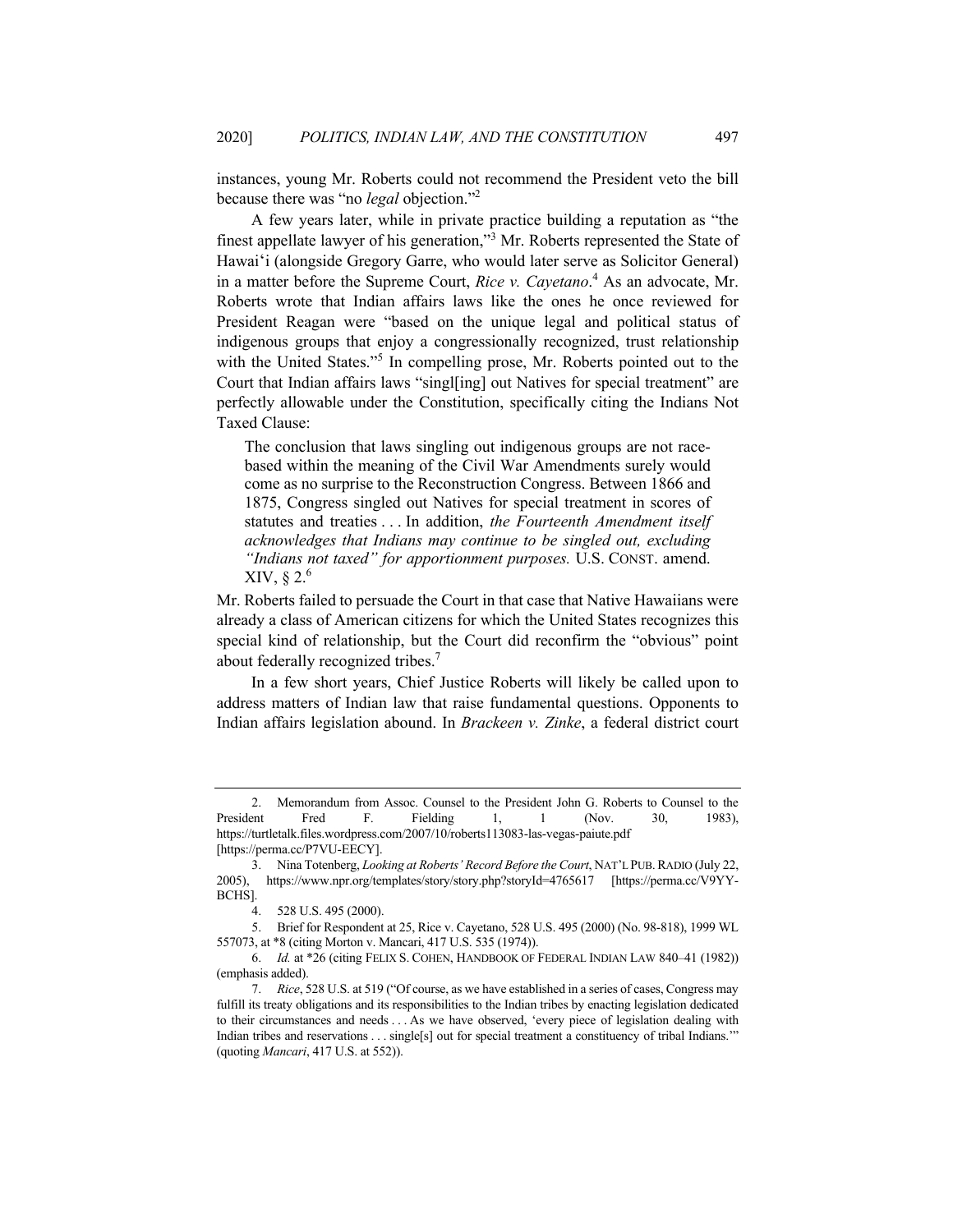recently concluded that the Indian Child Welfare Act (ICWA), <sup>8</sup> which creates legal classifications of Indian children based on their tribal membership status or based on the membership status of their biological parents,  $9$  is race-based legislation that cannot survive strict scrutiny.<sup>10</sup> A partially split Fifth Circuit panel reversed that decision, $11$  but the Fifth Circuit's decision will certainly be appealed.<sup>12</sup> Other cases like *Brackeen* are percolating in the federal courts.<sup>13</sup> These cases will determine whether Indian affairs laws will survive at all. If *any* Indian affairs statute is struck after an equal protection challenge, *every* Indian affairs statute is vulnerable. Assuming a case like *Brackeen* reaches the Supreme Court, both tribal advocates and opponents will be strategizing on the best way to win Chief Justice Roberts's vote. Which John Roberts will we see? The young, hyper-partisan lawyer suspicious of "Indian giveaways"? Or the apolitical, institution-protecting "Umpire in Chief"?<sup>14</sup>

\* \* \*

Ask any one hundred Americans "Who is an Indian?" and you are likely to receive one hundred different answers. The same is true if you ask one hundred American Indians. The indeterminacy plagues federal Indian law advocates and confounds policymakers and judges.<sup>15</sup> But it shouldn't. The Constitution's text and structure require that the political branches of the federal government establish legal classifications based on Indian and tribal status. In recent decades, the federal government's political branches have made the smart choice to defer to tribal governments on the question.<sup>16</sup>

11. *Brackeen*, 937 F.3d 406.

14. Jeffrey Rosen, *John Roberts, the Umpire in Chief*, N.Y. TIMES (June 27, 2015), https://www.nytimes.com/2015/06/28/opinion/john-roberts-the-umpire-in-chief.html [https://perma.cc/7PB3-XKSR].

15. Tribal law is relatively simple. Indian tribes have the power to establish their own membership or citizenship criteria. Santa Clara Pueblo v. Martinez, 436 U.S. 49, 55–56 (1978) (citing Roff v. Burney, 168 U.S. 218 (1897)).

16. *E.g.*, Aguayo v. Jewell, 827 F.3d 1213, 1217 (9th Cir. 2016) ("This appeal analyzes whether the Bureau of Indian Affairs (BIA) acted arbitrarily and capriciously when it concluded that, according to tribal law, it had no authority to intervene in a tribal membership dispute, in which more than 150 people were disenrolled from the Pala Band of Mission Indians (Pala Band or Band). We conclude that it did not . . . ."); Cahto Tribe of the Laytonville Rancheria v. Dutschke, 715 F.3d 1225, 1230 (9th Cir. 2013) (holding federal agency would have jurisdiction to review membership decisions only if tribal law authorized it); Montgomery v. Flandreau Santee Sioux Tribe, 905 F. Supp. 740, 746 (D.S.D. 1995) ("Giving deference to the Tribe's right as a sovereign to determine its own membership, the Court holds that it lacks subject matter jurisdiction to determine whether any plaintiffs were wrongfully denied

<sup>8.</sup> Indian Child Welfare Act of 1978, Pub. L. No. 95-608, 92 Stat. 3069 (1978) (codified as amended at 25 U.S.C. § 1901 (2018) *et seq.*).

<sup>9.</sup> 25 U.S.C. §§ 1903(3), (4) (2018).

<sup>10.</sup> Brackeen v. Zinke, 338 F. Supp. 3d 514, 533 (N.D. Tex. 2018), *rev'd sub nom.* Brackeen v. Bernhardt, 937 F.3d 406 (5th Cir. 2019).

<sup>12.</sup> The state and individual plaintiffs have sought en banc review. Andrew Westney, *5th Circ. Asked to Rethink Indian Child Welfare Act Ruling*, LAW360 (Oct. 2, 2019), https://www.law360.com/texas/articles/1205106/5th-circ-asked-to-rethink-indian-child-welfare-actruling [https://perma.cc/R7QZ-SB5Z].

<sup>13.</sup> *E.g.*, Complaint, Whitney v. United States, No. 1:19-cv-00299-JDL (D. Me. June 27, 2019).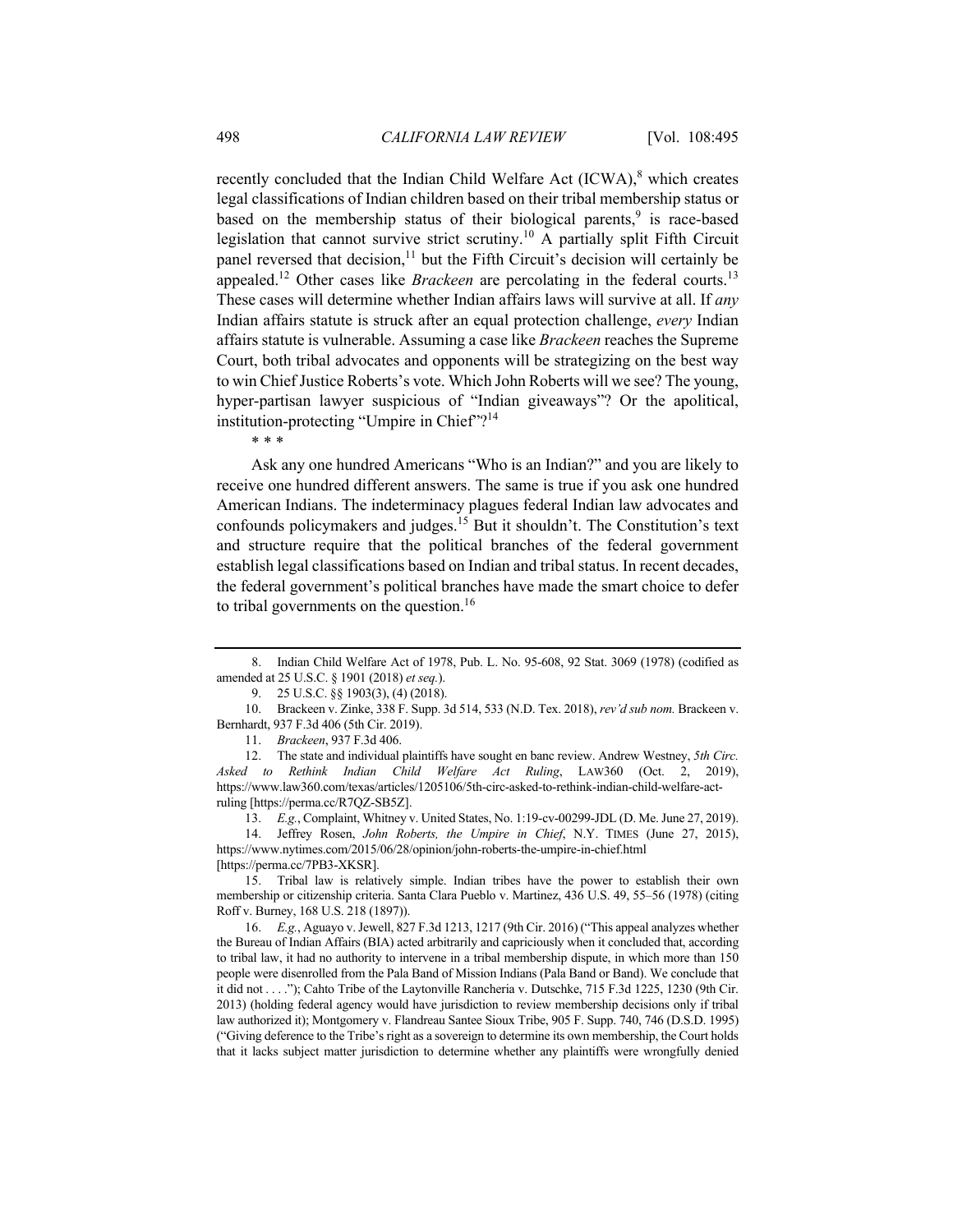The problem identified by critics is that the legal classification of Indians requires governments to make classifications on the basis of race. In the last few decades, legal elites—courts, legislators, and executive branch officials—have expressed consistent doubt that federal laws creating classifications based on American Indian or tribal status are valid under the equal protection component of the Fifth Amendment of the Constitution,<sup>17</sup> classifications that the Supreme Court has nonetheless consistently upheld.18 Commentators and courts most especially wring their hands over legislative definitions of "Indian" that are rooted in Indian ancestry or blood quantum.<sup>19</sup>

For the most part, the political branches do their jobs recognizing Indians and tribes without judicial interference. Congress and the executive branch have created and enforced classifications based on Indian and tribal status since before the Framing of the Constitution.<sup>20</sup> Until the civil rights era of the mid-twentieth century, courts understood that federal power to create and enforce such classifications was rooted in the foreign affairs powers of the Constitution, not to be disturbed or questioned by Article III judges absent unusual circumstances.<sup>21</sup> Congress has power to regulate and govern Indians and Indian

enrollment in the Tribe."); *see also* Dept. of the Interior, Office of the Solicitor, Memorandum on Implementation of the Indian Child Welfare Act by Legislative Rule, M-37037, at \*2 & n.18 (June 8, 2016), 2016 WL 11200999 (citing *Santa Clara Pueblo*, 436 U.S. at 72 n.32). *But cf.* Poodry v. Tonawanda Band of Seneca Indians, 85 F.3d 874, 888 (2d Cir. 1996) ("While Congress has deferred with regularity to tribal membership determinations, . . . there is little question that the power to define membership is subject to limitation by Congress . . . .") (citations omitted).

<sup>17.</sup> *E.g.*, Stuart Minor Benjamin, *Equal Protection and the Special Relationship: The Case of Native Hawaiians*, 106 YALE L.J. 537, 594–95 (1996) (arguing that federal legislation aimed at protecting Native Hawaiians violates equal protection); Allison S. Ercolano, *Gambling with Equal Protection: Connecticut's Exploitation of* Mancari *and the Tribal Gaming Framework*, 48 CONN. L. REV. 1269, 1297–98 (2016) (arguing that state gaming laws benefitting Indian tribes violate equal protection); John Robert Renner, Comment, *The Indian Child Welfare Act and Equal Protection Limitations on the Federal Power over Indian Affairs*, 17 AM.INDIAN L.REV. 129, 131 (1992) (arguing that expansion of the Indian Child Welfare Act's definition of "Indian child" would violate equal protection); David C. Williams, *The Borders of the Equal Protection Clause: Indians as Peoples*, 38 UCLA L. REV. 759, 761–62 (1991) (arguing that all Indian affairs laws violate equal protection).

<sup>18.</sup> *E.g.*, United States v. Antelope, 430 U.S. 641, 646 (1977) (federalization of Indian country criminal jurisdiction); Fisher v. District Court, 424 U.S. 382, 388–89 (1976) (exclusive tribal jurisdiction over domestic affairs of reservation Indians); Moe v. Confederated Salish & Kootenai Tribes, 425 U.S. 463, 480–81 (1976) (tax immunity of reservation Indians); Morton v. Mancari, 417 U.S. 535, 545–55 (1974) (Indian preference in employment with federal government).

<sup>19.</sup> *E.g.*, L. Scott Gould, *Mixing Bodies and Beliefs: The Predicament of Tribes*, 101 COLUM. L. REV. 702, 771–72 (2001).

<sup>20.</sup> *See, e.g.*, NORTHWEST ORDINANCE OF 1787, art. III (1787) ("The utmost good faith shall always be observed towards the Indians, their lands and property shall never be taken from them without their consent; and in their property, rights and liberty, they shall never be invaded or disturbed, unless in just and lawful wars authorised by Congress; but laws founded in justice and humanity shall from time to time be made, for preventing wrongs being done to them, and for preserving peace and friendship with them."); THE DECLARATION OF INDEPENDENCE (U.S. 1776) (referencing "merciless Indian Savages"); Treaty with the Delawares, U.S.-Delaware Nation, art. III, Sept. 17, 1778, 7 Stat. 13 (treaty of alliance with "Delaware nation").

<sup>21.</sup> *See* Baker v. Carr, 369 U.S. 186, 215–17 (1962).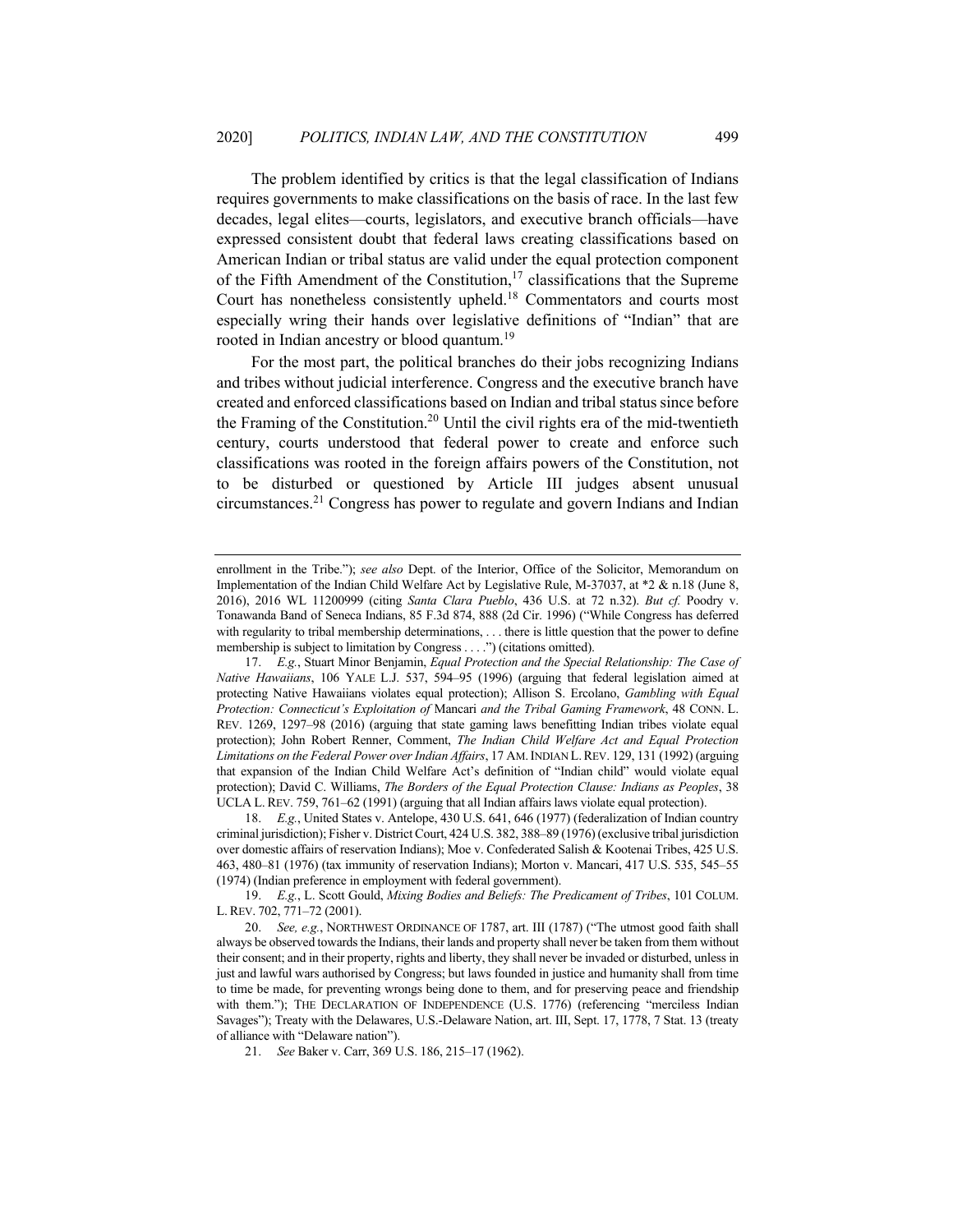tribes through the Indian Commerce Clause, the Treaty Power, other constitutional provisions like the Property Clause,  $2^2$  and the general trust relationship with Indians and tribes (originally known in American law as the duty of protection<sup>23</sup>). These powers are bolstered by the Supremacy Clause and the Necessary and Proper Clause.<sup>24</sup> Indian affairs legislation, by definition, creates classifications based on the racial and ancestral status of Indian people and the tribal membership criteria of Indian tribes.<sup>25</sup> The Supreme Court faithfully applies a sort of rational basis test instead of strict scrutiny to Fifth Amendment equal protection challenges to Indian affairs laws.<sup>26</sup> It is the settled law of the land that when Congress legislates to fulfill its trust relationship with Indian tribes, Congress is entitled to significant deference under this test, usually known as the political classification doctrine. $27$ 

It would be easy enough to argue that the *Brackeen* district court decision therefore simply runs afoul of Supreme Court decisions to the contrary, and that the federal judge who decided it was simply wrong.<sup>28</sup> But conservative Supreme Court Justices have signaled that they are willing to reconsider the political classification doctrine.<sup>29</sup> Moreover, the current presidential administration casually declared Indian affairs legislation providing services to individual

25. *E.g.*, 25 U.S.C. § 163 (2018) ("The Secretary of the Interior is authorized, wherever in his discretion such action would be for the best interest of the Indians, to cause a final roll to be made of the membership of any Indian tribe; such rolls shall contain the ages and quantum of Indian blood, and when approved by the said Secretary are declared to constitute the legal membership of the respective tribes for the purpose of segregating the tribal funds as provided in section 162 of this title, and shall be conclusive both as to ages and quantum of Indian blood . . . ."); 28 U.S.C. § 1353 (2018) ("The district courts shall have original jurisdiction of any civil action involving the right of any person, in whole or in part of Indian blood or descent, to any allotment of land under any Act of Congress or treaty.").

26. Morton v. Mancari, 417 U.S. 535, 555 (1974).

<sup>22.</sup> United States v. Lara, 541 U.S. 193, 200–01 (2004).

<sup>23.</sup> Worcester v. Georgia, 31 U.S. (6 Pet.) 515, 556 (1832).

<sup>24.</sup> *Id.* at 561–62 (invalidating state laws conflicting with "treaties" and with "the acts of congress for regulating this intercourse, and giving effect to the treaties"); Nell Jessup Newton, *Federal Power Over Indians: Its Sources, Scope, and Limitations*, 132 U. PA. L. REV. 195, 201–02 (1984).

<sup>27.</sup> *Id.*

<sup>28.</sup> The *Brackeen* judge, Reed O'Connor, is known by some as the "go-to judge" for political conservative impact litigation. Mark Curriden, *Judge Reed O'Connor is the 'Go-to Judge' for Political Conservatives*, DALLAS BUS. J. (Dec. 19, 2018), https://www.bizjournals.com/dallas/news/2018/12/19/judge-reed-o-connor-politicalconservatives.html [https://perma.cc/3FRM-LKNM].

<sup>29.</sup> Justice Alito's opening line in *Adoptive Couple v. Baby Girl*, 570 U.S. 637, 641 (2013)— "This case is about a little girl (Baby Girl) who is classified as an Indian because she is 1.2% (3/256) Cherokee"—is a statement of fact, a disparagement of the Cherokee Nation's citizenship criteria, and possibly a broad, opening salvo against the political classification doctrine. Justice Thomas has criticized the foundations of Indian law primarily by attacking the scope of congressional power under the Commerce Clause. *E.g.*, *Baby Girl*, 570 U.S. at 666 (Thomas, J., concurring) ("Because adoption proceedings like this one involve neither 'commerce' nor 'Indian tribes,' there is simply no constitutional basis for Congress' assertion of authority over such proceedings."). Justice Thomas's invocation of congressional Indian affairs powers as "race-based" is a strong signal that his skepticism of Indian affairs laws would extend to *Morton v. Mancari*. United States v. Bryant, 136 S. Ct. 1954, 1968 (2016) (Thomas, J., concurring).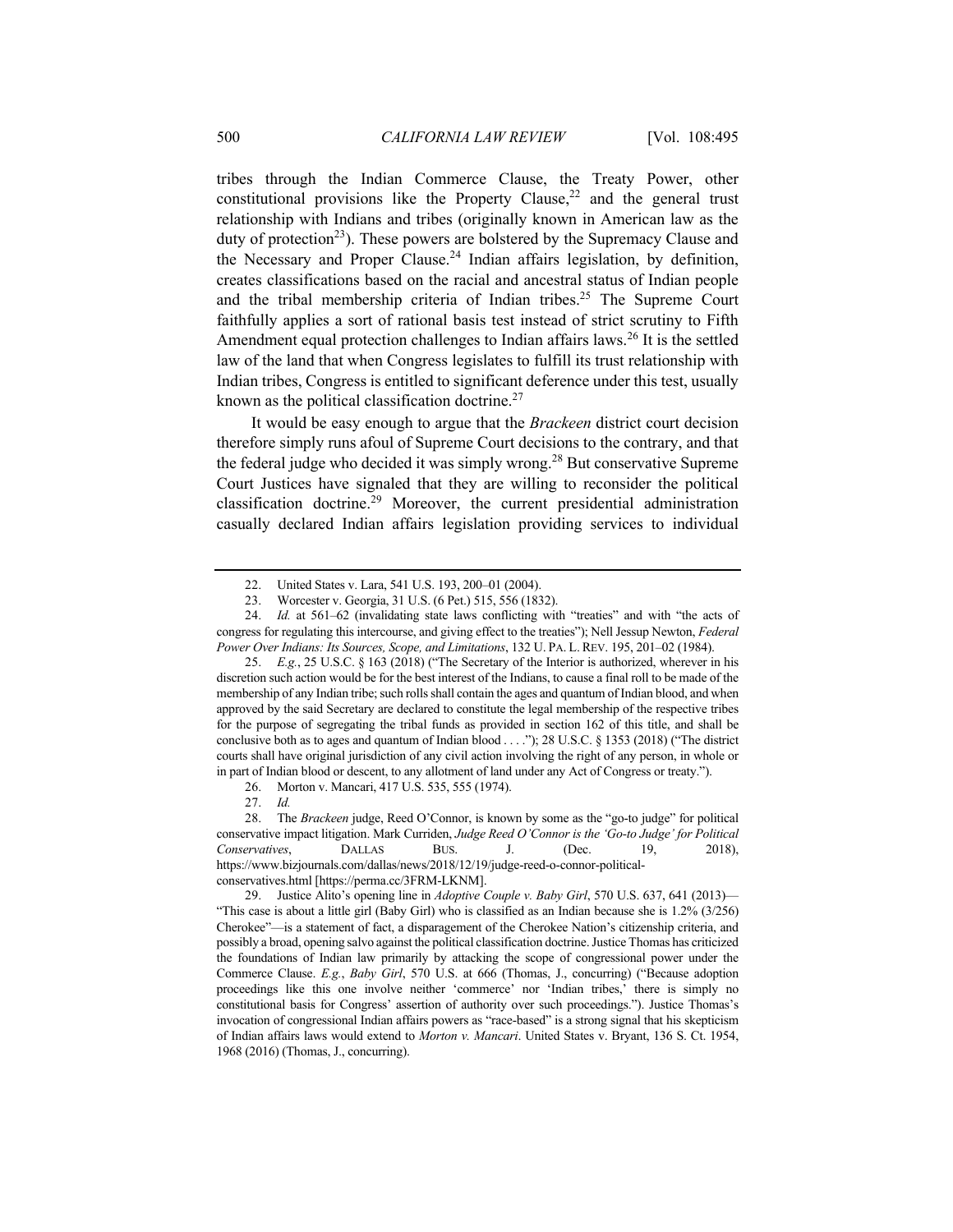Indians as improperly based on race in a signing statement involving appropriations for housing block grants.<sup>30</sup> The Centers for Medicare and Medicaid Services, an agency of the Department of Health and Human Services, followed that up by declaring that "tribes cannot be exempted from state work requirements as a condition of receiving Medicaid benefits."<sup>31</sup>

The statute at issue in *Brackeen*, the Indian Child Welfare Act,<sup>32</sup> now appears to be the battleground for the decisive determination about the political classification doctrine,  $33$  and therefore, the future of Indian law.  $34$  Four States have challenged the constitutionality of ICWA under the Equal Protection Clause of the Fifth Amendment—Texas, Louisiana, and Indiana are plaintiffs in *Brackeen*, and Ohio filed an amicus brief in support.<sup>35</sup> If the Indian Child Welfare Act is struck down under the Fifth Amendment, then every federal statute not explicitly limited to federally recognized Indian tribes or their members would be subject to strict scrutiny, a mode of review famously

34. Justice Blackmun's majority opinion explained the stakes in Morton v. Mancari, 417 U.S. 535 (1974):

Literally every piece of legislation dealing with Indian tribes and reservations, and certainly all legislation dealing with the BIA, single out for special treatment a constituency of tribal Indians living on or near reservations. If these laws, derived from historical relationships and explicitly designed to help only Indians, were deemed invidious racial discrimination, an entire Title of the United States Code (25 U.S.C.) would be effectively erased and the solemn commitment of the Government toward the Indians would be jeopardized.

Simmons v. Eagle Seelatsee, 244 F. Supp. 808, 814 n.13 (E.D. Wash. 1965), *aff'd*, 384 U.S. 209 (1966), (cited in *Mancari*, 417 U.S. at 552–53).

35. Brackeen v. Bernhardt, 2019 WL 3759491, at \*3 (5th Cir. Aug. 9, 2019) (Texas, Louisiana, and Indiana); *id.* at \* 4 (Ohio).

<sup>30.</sup> Andrew I. Huff & Robert T. Coulter, *Defending* Morton v. Mancari *and the Constitutionality of Legislation Supporting Indians and Tribes* 14, INDIAN L.RESOURCE CTR.(Nov. 19, 2018), https://turtletalk.files.wordpress.com/2018/12/mancari-11-19.pdf [http://perma.cc/U4Q2- KXES]. According to Huff and Coulter, "[n]o previous administration has ever characterized statutes or programs benefiting tribal governments as racial preferences." *Id.*

<sup>31.</sup> *Id.* at 14–15. The agency did signal later that it might back down under tribal pressure.

<sup>32.</sup> 25 U.S.C. § 1901 et seq. (2018).

<sup>33.</sup> In a previous case involving the Indian Child Welfare Act, a party represented by prominent litigator Paul Clement asked the Supreme Court to treat the Act as a race-based classification. Response of Guardian Ad Litem in Support of Petition for Writ of Certiorari at 12, *Baby Girl*, 570 U.S. 637 (2013) (No. 12-399), 2012 WL 5209997. At that time, the same prominent lawyer was counsel to a company challenging a state gaming law giving preference to Indian tribes as violative of equal protection. KG Urban Enterprises v. Patrick, 693 F.3d 1, 16–28 (1st Cir. 2012).

*Id.* at 552 (citation omitted). Justice Blackmun's concerns derived from the statement of a federal district court judge, who first identified the threat to Indian affairs in a prior case:

A logical application of plaintiffs' position respecting the unconstitutionality of a "criterion of race" would cast doubt on all such legislation. Defendants have made this point as follows: "Let us assume that every statute which has race as the basis of its classification violates the Fifth Amendment as alleged by the Plaintiffs. If this be so, then every statute relating to Indians, qua Indians, is unconstitutional. The trust established over 'Indian' lands is unconstitutional. The allotment to Lucy Simmons, and the authorization of the inheritance of Joseph Simmons, Sr., are each based on the determination that the individual in question is an Indian. The plaintiffs say this is unconstitutional—so be it. By what right do plaintiffs claim any right to this land?"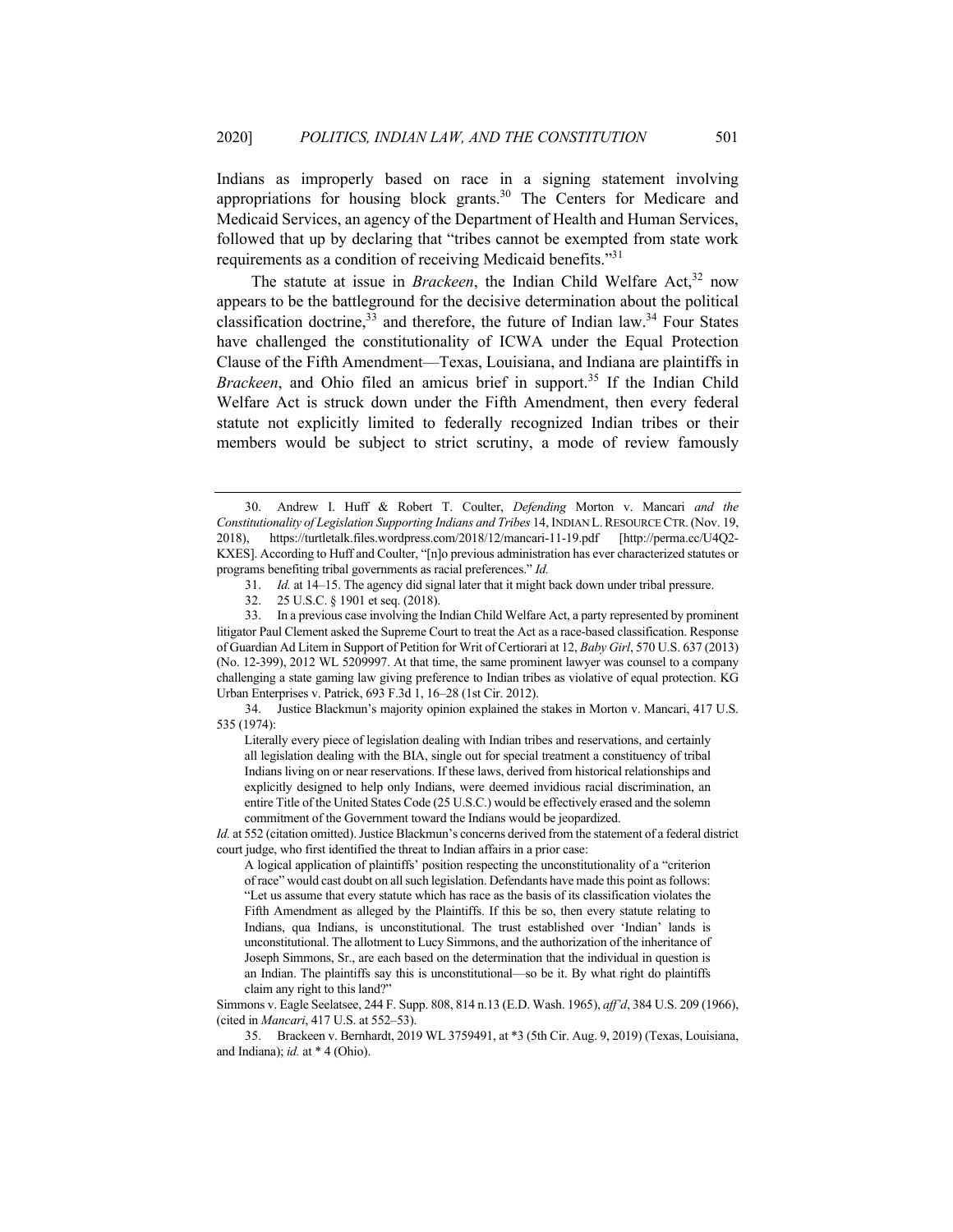described as "'strict' in theory," but "fatal in fact."36 The worry that all of Title 25 would be vulnerable now is a real-world concern.<sup>37</sup>

There is a spectrum of argument against the *Mancari* rule. The most concerted attack—what I call the compromise position—is on the surface an effort to be reasonable, and has therefore caught the attention of many observers. This attack concedes that Congress can legislate in relation to federally recognized Indian tribes and the members of those tribes. That is a concession to the overwhelming reality that Indian tribes are sovereigns—domestic sovereigns, yes, but sovereigns that the Constitution itself acknowledges in the Commerce Clause.<sup>38</sup> Compromise position advocates claim that some regulatory and legislative acts targeting unacknowledged tribes create a purely racial classification that should be subject to strict scrutiny.<sup>39</sup> The district court in

<sup>36.</sup> Gerald Gunther, *The Supreme Court, 1971 Term – Foreword: In Search of Evolving Doctrine on a Changing Court: A Model for a Newer Equal Protection*, 86 HARV. L. REV. 1, 8 (1972).

<sup>37.</sup> Possibly the first statute to be subjected to a concerted attack would be the Major Crimes Act (MCA), 18 U.S.C. § 1153 (2018). Relying on the district court decision in *Brackeen*, a convicted criminal is challenging their conviction in the Tenth Circuit by attacking the constitutionality of the MCA. *See* Appellant's Opening Brief at 53, United States v. Jim (10th Cir. 2019) (No. 18-2144).

<sup>38.</sup> U.S. CONST. art. I, § 8, cl. 3; *see also* Santa Clara Pueblo v. Martinez, 436 U.S. 49, 72 n.32 (1978) ("A tribe's right to define its own membership for tribal purposes has long been recognized as central to its existence as an independent political community." (citing Cherokee Intermarriage Cases, 203 U.S. 76 (1906); Roff v. Burney, 168 U.S. 218 (1897))).

<sup>39.</sup> Former Judge Kozinski was a champion of that position, and fleshed it out in dicta in *Williams v. Babbitt*, 115 F.3d 657 (9th Cir. 1997). In that case, the Department of the Interior interpreted the Reindeer Industry Act of 1937, Act of Sept. 1, 1937, 50 Stat. 900, to exclude all non-Indians from the reindeer industry. *Williams*, 115 F.3d at 659. Kozinski failed to make a coherent argument as to why the government's interpretation merited strict scrutiny review. Kozinski opened with an effort to limit *Mancari*'s holding to Indian "life in the immediate vicinity of Indian land." *Id.* at 665. Kozinski had to quickly retreat, because *Mancari* involved federal employment preferences, *Mancari*, 417 U.S. at 537, and many federal Indian affairs employees work in Washington, D.C., far from Indian land. Kozinski then restated his rule limiting *Mancari*'s scope to "those statutes that affect *uniquely* Indian interests." *Williams*, 115 F.3d at 665 (citing United States v. Antelope, 430 U.S. 641, 646 (1977)). Kozinski does not retreat from the uniqueness qualifier in this restated rule, though he should have: the whole point of the political classification doctrine is that federal interests in tribal self-determination are unique in American law, and therefore Article III courts must defer to the political branches. All Indian interests are unique.

Kozinski then moved to justify this ad hoc misstatement of the political classification doctrine by invoking hypotheticals that are classic logical fallacies. Kozinski states, "[W]e seriously doubt that Congress could give Indians a complete monopoly on the casino industry or on Space Shuttle contracts." *Id.* This is the straw man fallacy writ large (arguing against a phony and ludicrous position in order to knock it down), the false dichotomy fallacy (reducing an argument to one of two possible positions when there are many others to choose from), *and* the false or weak analogy fallacy (where two concepts that are similar must both have the same properties). First of all, there are no such statutes that do any such thing for Indians or Indian tribes (straw man). Secondly, if such monopoly-creating statutes existed, I imagine the courts would review the statutes under *Mancari* and conclude Congress was acting unreasonably or arbitrarily to strike down the law as irrational (false dichotomy). Third, it is quite possible that Indian tribes do receive preferences that grant effective monopolies over casinos and government contracts, at least limited monopolies—in certain states, like Connecticut and Michigan, Indian tribes do or did possess a monopoly on gaming, a situation that arose because of negotiated settlements between the states and the tribes; some Alaskan Native corporations do business with the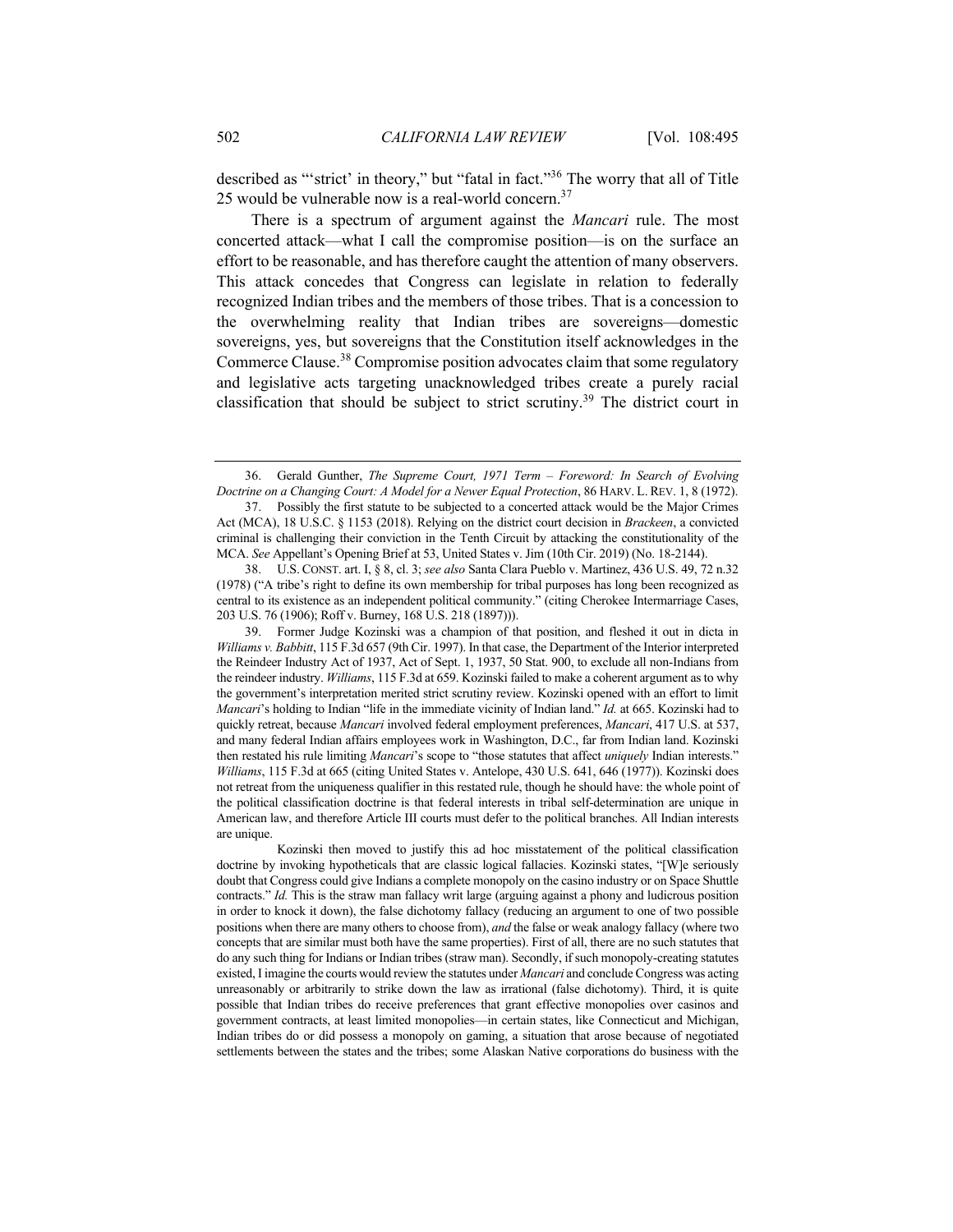*Brackeen* adopted the compromise position, holding that ICWA's definition of Indian children (who are not automatically enrolled as tribal citizens at birth) as "eligible for membership" in an Indian tribe and having a "biological Indian parent" and thus "related to a tribal ancestor by blood" was a race-based classification subject to strict scrutiny.40

Legal scholars have long defended federal legislative classifications in Indian affairs, focusing on how Indian affairs is a unique field to which equal protection doctrine is a poor fit, typically referring to Indian law as "exceptionalism."<sup>41</sup> Some scholarship (including, to this point, my own<sup>42</sup>) is willing to compromise on the question of race, more or less agreeing with the critics of *Mancari* that legal classifications based on Indian blood quantum might be improper for some purposes. More recently, Professor Greg Ablavsky concluded—as Indian people, persons of color held in slavery, and persons of color denied the right to vote, testify in court, or sit on a jury, and all of their descendants have always known—that the Constitution is not at all colorblind.<sup>43</sup> Ablavsky parsed the meaning of "Indian" and "tribe" at the Framing of the Constitution, finding that the white political elite of the Framing Generation used the term "Indian" to distinguish their race from that of Indian people and the term "tribe" as an understanding (mostly) that Indian tribes were nations.<sup>44</sup> Ablavsky's research is a game-changer.

I now disagree substantively and strategically with many of the scholars who concede that some legal classifications based on Indian blood quantum might be improper and also, as should be obvious, with the critics of the political

40. Brackeen v. Zinke, 338 F. Supp. 3d 514, 533 (N.D. Tex. 2018), *rev'd sub nom.* Brackeen v. Bernhardt, 937 F.3d 406 (5th Cir. 2019).

\* \* \*

federal government on a no-bid contracting basis, taking advantage of contracting preferences benefitting Indian-owned businesses (false analogy).

Kozinski's opinion in *Williams* is an oft-cited and influential opinion, especially among those who advocate for the overruling or significant limitation of political classification doctrine, but it does not deserve acclaim. The better analysis would have been to apply the controlling precedent of *Morton v. Mancari*, which requires lower courts to assess whether the "special treatment can be tied rationally to the fulfillment of Congress' unique obligation toward the Indians . . . ." 417 U.S. at 555. *See also id.* at 554 n.24 (describing the agency rule). If "the preference is reasonable and rationally designed to further Indian self-government," then the court is not authorized to "distur[b]" the judgment of Congress or the executive branch. *Id.*

<sup>41.</sup> *E.g.*, Philip P. Frickey, *(Native) American Exceptionalism in American Public Law*, 119 HARV. L. REV. 431 (2005) (cited in Alex Tallchief Skibine, *From Foundational Law to Limiting Principles in Federal Indian Law*, 80 MONT.L.REV. 68, 68 (2019)); *see also* Sarah Krakoff, *They Were Here First: American Indian Tribes, Race, and the Constitutional Minimum*, 69 STAN. L. REV. 491 (2017).

<sup>42.</sup> Matthew L.M. Fletcher, *Race and American Indian Tribal Nationhood*, 11 WYO. L. REV. 295 (2011); Matthew L.M. Fletcher, *Tribal Membership and Indian Nationhood*, 37 AM. INDIAN L. REV. 1 (2012).

<sup>43.</sup> Gregory Ablavsky, *"With the Indian Tribes:" Race, Citizenship, and Original Constitutional Meanings*, 70 STAN. L. REV. 1025, 1074–75 (2018).

<sup>44.</sup> *Id.* at 1025–26.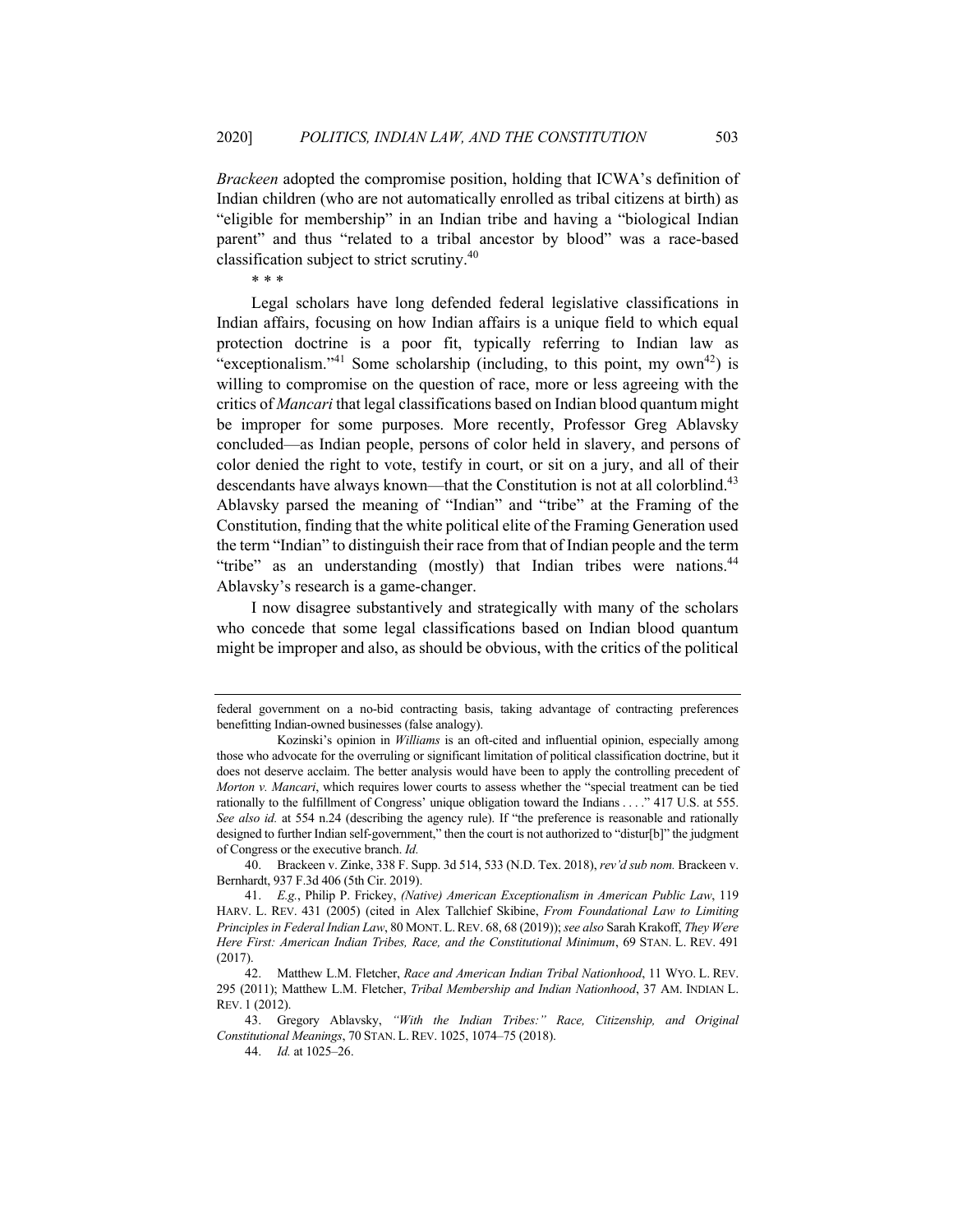classification doctrine. I take up the academic commentary where Professor Ablavsky leaves off. Ablavsky's comprehensive historical scholarship showed us that there was no single, definitive understanding by the white, male American political, cultural, and legal elite of what the term "Indian" meant around the time of the ratification of the Constitution.<sup>45</sup> Given that the American polity is now far less exclusionary than it was at the Founding, how a twenty-first-century American citizen would define the term "Indian" is even more diffuse. While I agree with Ablavsky's historical conclusions, I argue that the search for the meaning of the term "Indian" in the Constitution is only tangentially relevant to the greater question affecting Indian affairs then, now, and in the future.

I conclude that for purposes of federal law, Congress first and foremost as a political matter decides which persons are Indians, and must do so in deference to tribal membership or citizenship criteria. I argue further that congressional legal classifications made in furtherance of that political choice are subject to a very deferential standard of review from Article III courts. Congress and the executive branch share authority in determining which entities constitute "Indian tribes," another political decision not subject to plenary review by Article III courts. The text of the Constitution leaves for Congress and the executive branch (and likely in limited circumstances, state governments) the power to decide as a political matter which persons are Indians under the Constitution, so long as they are reasonable decisions. In my view, Professor Ablavsky's research is most relevant for assessing whether the political branches have made reasonable classifications of which the Founders would have approved; in other words, Ablavsky's research is useful for originalist judges. Regardless, I conclude that federal (and state) legal classifications based on tribal membership and citizenship criteria based purely on Indian blood quantum and ancestry are valid under the Constitution for both federal and state laws, so long as they are rationally related to the fulfillment of the United States' general trust responsibility to Indians and Indian tribes. My goal is to marry the holding in cases like *Morton v. Mancari* to the text and structure of the Constitution.

Part I introduces the foundation of federal Indian law and policy and the duty of protection owed by the United States to Indians and Indian tribes in bargained-for, sovereign-to-sovereign relationships. This Part describes in broad strokes the history and reality of federal Indian affairs legislation—that legal classifications based on race and ancestry are inherent to the field but have always been understood as political classifications first.

Part II explains how the constitutional structure and text leave Congress, and to a lesser extent the executive branch, with the exclusive power to decide what entities qualify as "Indian tribes" and which persons are "Indians." First, I show that the political branches of the federal government possess exclusive power to recognize foreign nations and Indian tribes, and to incorporate new

<sup>45.</sup> *Id.* at 1067–76.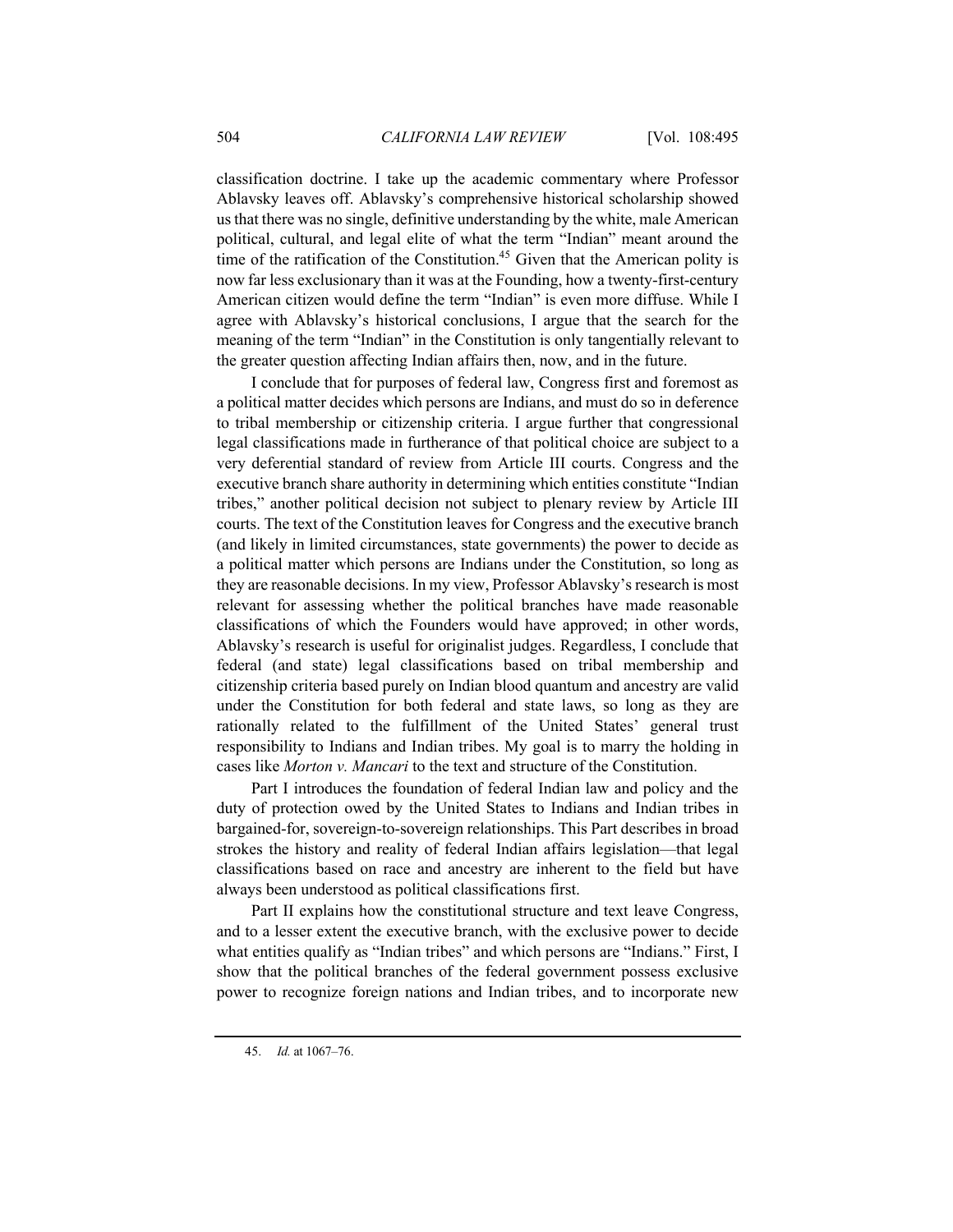states into the Union. These decisions are political decisions over which Article III courts possess no power to review. I go on to show that the text of the Constitution requires Congress (and likely and in limited circumstances the States) to determine which persons are "Indians Not Taxed." I argue that the federal government's recognition of persons as "Indians" is analogous to the government's recognition of foreign nations, States, and Indian tribes. The political branches' recognition of Indians, which necessarily requires racial and cultural classifications, is thus similarly not subject to onerous review from Article III courts.

Part III details the practical reasons why Article III courts should defer to the political branches. The federal government's relationship with Indians and Indian tribes is, in fact, special, and rooted in foreign affairs. Under the structure of the Constitution, Article III courts have little to say about foreign affairs. Moreover, they have limited institutional capacity to review the political judgments made by Congress and the executive branch. I describe many instances where state and federal courts struggle with Indian status questions better left to the political branches.

Part IV delves into the broader implications of the thesis of this paper. Even federal definitions of "Indian" that rely on blood quantum, for example, should be adjudged according to whether the classification is rationally related to the duty of protection owed by the United States to Indians and Indian tribes. The duty of protection extends to Indian people who are not members of federally recognized tribes, so long as they can trace lineage to tribes to which there exists a federal duty of protection. Similar state definitions should also survive muster for the same reasons under the Fourteenth Amendment.

#### I.

# THE FEDERAL-TRIBAL RELATIONSHIP

The relationship between the United States and Indian tribes is an ancient relationship and well-settled under American law. Prior to the formation of the United States, the relationship was one between foreign nations. That relationship shifted from a relationship between foreign nations to a relationship between domestic nations when Indian tribes entered into treaties with the United States in which they each agreed to come under the protection of the federal government.

Similarly, the relationship between the United States and individual Indians shifted over time. For purposes of American citizenship, the Constitution leaves out "Indians not taxed," without defining that term.<sup>46</sup> Congress enacted various

<sup>46.</sup> U.S. CONST. amend. XIV, § 2.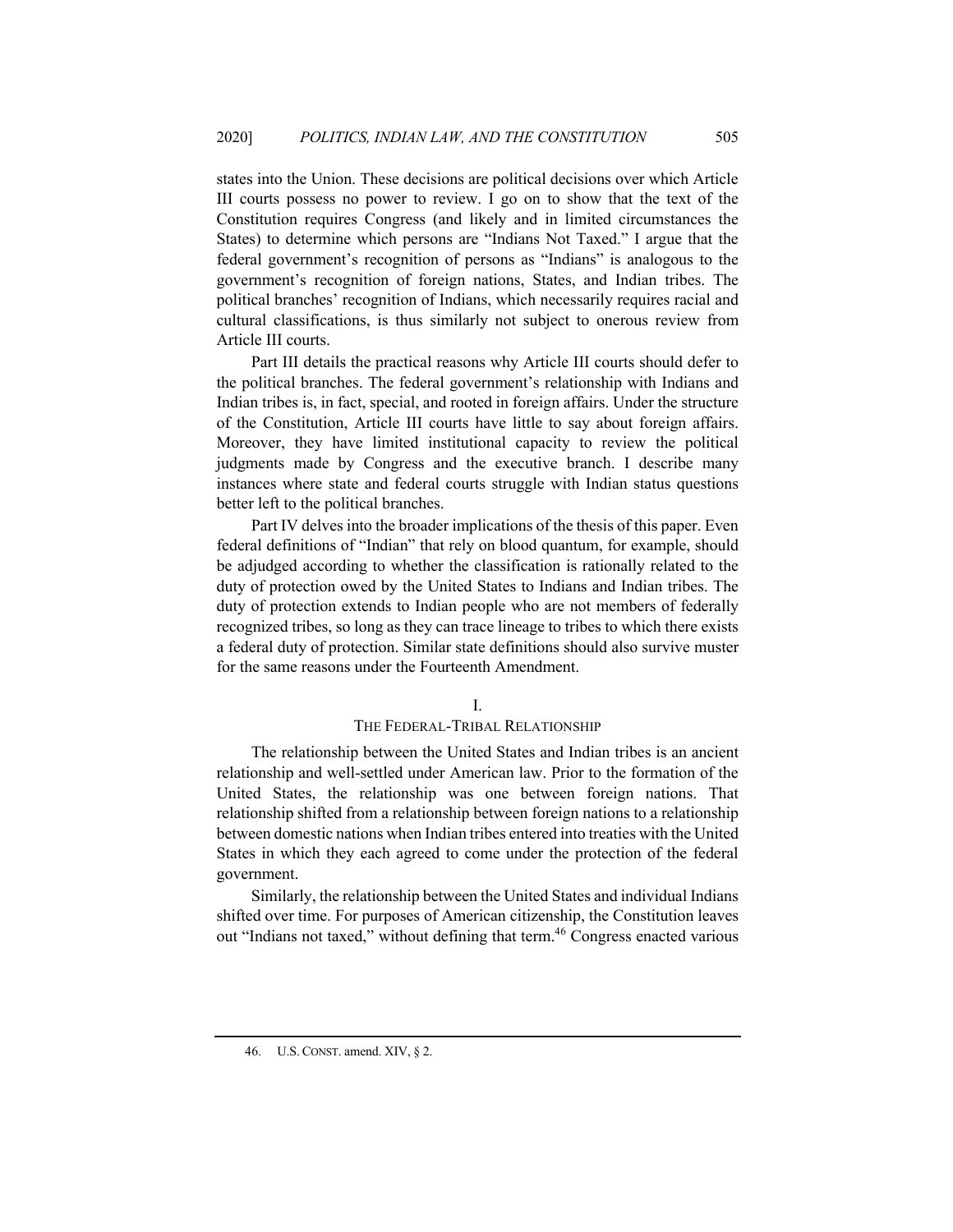statutes authorizing certain Indians to become citizens.<sup>47</sup> But Indians remained tribal citizens, too.

This Section details the origins and relevant contours of federal Indian law, the types of legal classifications created by those laws, and the general rule adopted by the Supreme Court when it comes to challenges to those laws.

# *A. The Duty of Protection (The General Trust Relationship)*

Federal Indian law in essence involves the relationship between the United States and Indian tribes. In the modern era, that relationship is characterized by the federal government as the "general trust relationship."48 The legal origin of the general trust obligation is a combination of the Constitution, Indian treaties, and federal acknowledgment of Indian tribes. In this article, the general trust relationship will be characterized as it was originally labeled, the duty of protection.49

From the Framing and Ratification of the Constitution, the federal government's powers in Indian affairs were always considered plenary and exclusive as to states and other nations.<sup>50</sup> Collectively, the Constitution's Indian Commerce Clause, Treaty Power, Supremacy Clause, Indians Not Taxed Clause (repealed but restored in the Fourteenth Amendment), and other clauses ensured the federal government's plenary and exclusive powers, and acknowledged a unique political relationship between the United States and Indian tribes and individual Indians.<sup>51</sup> The First Congress preempted the field in 1790 by enacting the first Trade and Intercourse Act, which forbade state and individual American citizen intercourse with Indians and tribes.52 And, in all, the United States entered

<sup>47.</sup> *See* MATTHEW L.M. FLETCHER, FEDERAL INDIAN LAW § 3.8, at 92–97 (2016) [hereinafter FLETCHER, FEDERAL INDIAN LAW].

<sup>48.</sup> *See id.* at § 5.2, at 181–94. Of course, the United States holds or manages billions of dollars in assets in trust for Indian tribes and individual Indians—a different kind of trust. *See id.* § 5.2, at 194– 209 (describing litigation to enforce the federal government's trust obligations).

<sup>49.</sup> Cherokee Nation v. Georgia, 30 U.S. (5 Pet.) 1, 53 (1831) (Thompson, J., dissenting) ("[A] weak state, that, in order to provide for its safety, places itself under the protection of a more powerful one, without stripping itself of the right of government and sovereignty, does not cease on this account to be placed among the sovereigns who acknowledge no other power. Tributary and feudatory states do not thereby cease to be sovereign and independent states, so long as self government, and sovereign and independent authority is left in the administration of the state."); Rebecca Tsosie, *Sacred Obligations: Intercultural Justice and the Discourse of Treaty Rights*, 47 UCLA L. REV. 1615, 1621 (2000) ("The European sovereigns assumed a duty of protection toward the Indian nations, which, as Chief Justice John Marshall held in *Worcester v. Georgia*, did not imply a 'dominion over their persons,' but merely meant that the Indians were bound 'as a dependent ally, claiming the protection of a powerful friend and neighbor, and receiving the advantages of that protection, without involving a surrender of their national character.'") (footnotes omitted).

<sup>50.</sup> FLETCHER, FEDERAL INDIAN LAW, *supra* note 47, § 1.2, at 4–5.

<sup>51.</sup> *See* United States v. Lara, 541 U.S. 193, 200–01 (2004) (listing the Commerce Clause, Treaty Power, and other sources of congressional powers). *See generally* Gregory Ablavsky, *Beyond the Indian Commerce Clause*, 124 YALE L.J. 1012 (2015).

<sup>52.</sup> *See* FLETCHER, FEDERAL INDIAN LAW, *supra* note 47, § 3.1, at 51–53; *cf.* Johnson v. M'Intosh, 21 U.S. (8 Wheat.) 543, 587 (1823) (acknowledging exclusive federal right to extinguish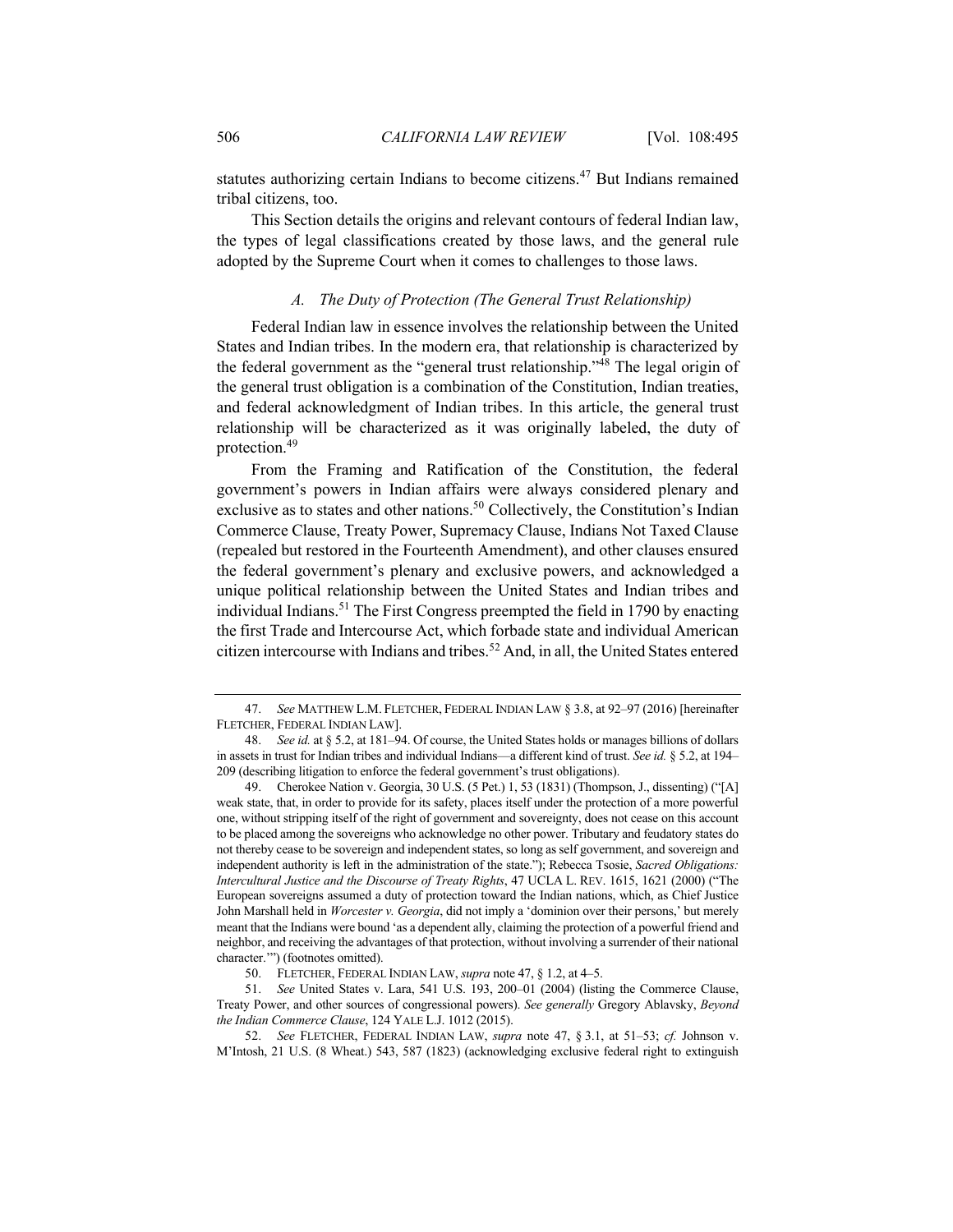into approximately 400 treaties with Indian tribes<sup>53</sup>—treaties that formed an additional legal basis for the federal government's duty of protection to Indian tribes and individual Indians.<sup>54</sup>

The Supreme Court confirmed the federal government's plenary and exclusive powers in Indian affairs in the Marshall Trilogy, a series of cases decided in the 1820s and 1830s.<sup>55</sup> The Court also confirmed that the United States owed a duty of protection to Indians and tribes, but because that relationship was akin to a sovereign-to-sovereign political relationship, the Court deferred to the United States on the scope and contours of that duty.<sup>56</sup>

American policymakers began cynically and, at times, viciously exploiting the duty of protection against Indians and tribes, rhetorically adopting dicta from the Marshall Trilogy referring to Indians and tribes as incompetents and dependents.<sup>57</sup> Utilizing the Marshall Court's phrase "domestic dependent nations" as a political cudgel, Congress and the executive branch declared Indians and tribes dependent and imposed a guardian-ward paradigm on Indian affairs.<sup>58</sup> From this political model came assimilation programs targeted at individual Indians and dispossession of tribal and Indian lands and resources.<sup>59</sup> The Supreme Court followed suit, adopting the guardianship characterization of the duty of protection as justification for its deference to Congress and the executive branch on Indian affairs policies, and doing so well into the twentieth century.<sup>60</sup>

Since at least the 1970s, the federal government turned away from characterizing the duty of protection as a guardianship and now characterizes its

Indian title); Warren Trading Post Co. v. Ariz. Tax Comm'n, 380 U.S. 685, 688–89 (1965) (acknowledging exclusive federal right to regulate Indian traders).

<sup>53.</sup> FLETCHER, FEDERAL INDIAN LAW, *supra* note 47, § 5.3, at 213.

<sup>54.</sup> United States v. Kagama, 118 U.S. 375, 383–84 (1886).

<sup>55.</sup> *See M'Intosh*, 21 U.S. 543; Cherokee Nation v. Georgia, 30 U.S. (5 Pet.) 1 (1831); Worcester v. Georgia, 31 U.S. (6 Pet.) 515 (1832). *See generally* FLETCHER, FEDERAL INDIAN LAW, *supra* note 47, § 2.1–2.2, at 21–37.

<sup>56.</sup> *See* Lone Wolf v. Hitchcock, 187 U.S. 553, 565 (1903) ("Plenary authority over the tribal relations of the Indians has been exercised by Congress from the beginning, and the power has always been deemed a political one, not subject to be controlled by the judicial department of the government."); *Kagama*, 118 U.S. at 384 ("The power of the General Government over these remnants of a race once powerful, now weak and diminished in numbers, is necessary to their protection, as well as to the safety of those among whom they dwell."). *See generally* Sarah H. Cleveland, *Powers Inherent in Sovereignty: Indians, Aliens, Territories, and the Nineteenth Century Origins of Plenary Power over Foreign Affairs*, 81 TEX. L. REV. 1, 25–81 (2002).

<sup>57.</sup> *Compare Cherokee Nation*, 30 U.S. at 17 (Marshall, C.J.) (referencing Indians and tribes as "dependent" and "in a state of pupilage"), *with* United States v. Sandoval, 231 U.S. 28, 40 (1913) (affirming applicability of federal liquor regulations by referring to Indian people as "simple, uninformed and inferior"), *Ex Parte* Kan-gi-shun-ka, 109 U.S. 556, 571 (1883) (referring to the "strongest prejudices of their savage nature" of Indian people), *and Lone Wolf*, 187 U.S. at 565 (affirming allotment acts affecting Indians as an "ignorant and dependent race").

<sup>58.</sup> *See generally* FLETCHER, FEDERAL INDIAN LAW, *supra* note 47, § 5.2, at 178–81.

<sup>59.</sup> *Id.*

<sup>60.</sup> *Id.* at § 5.2, at 179.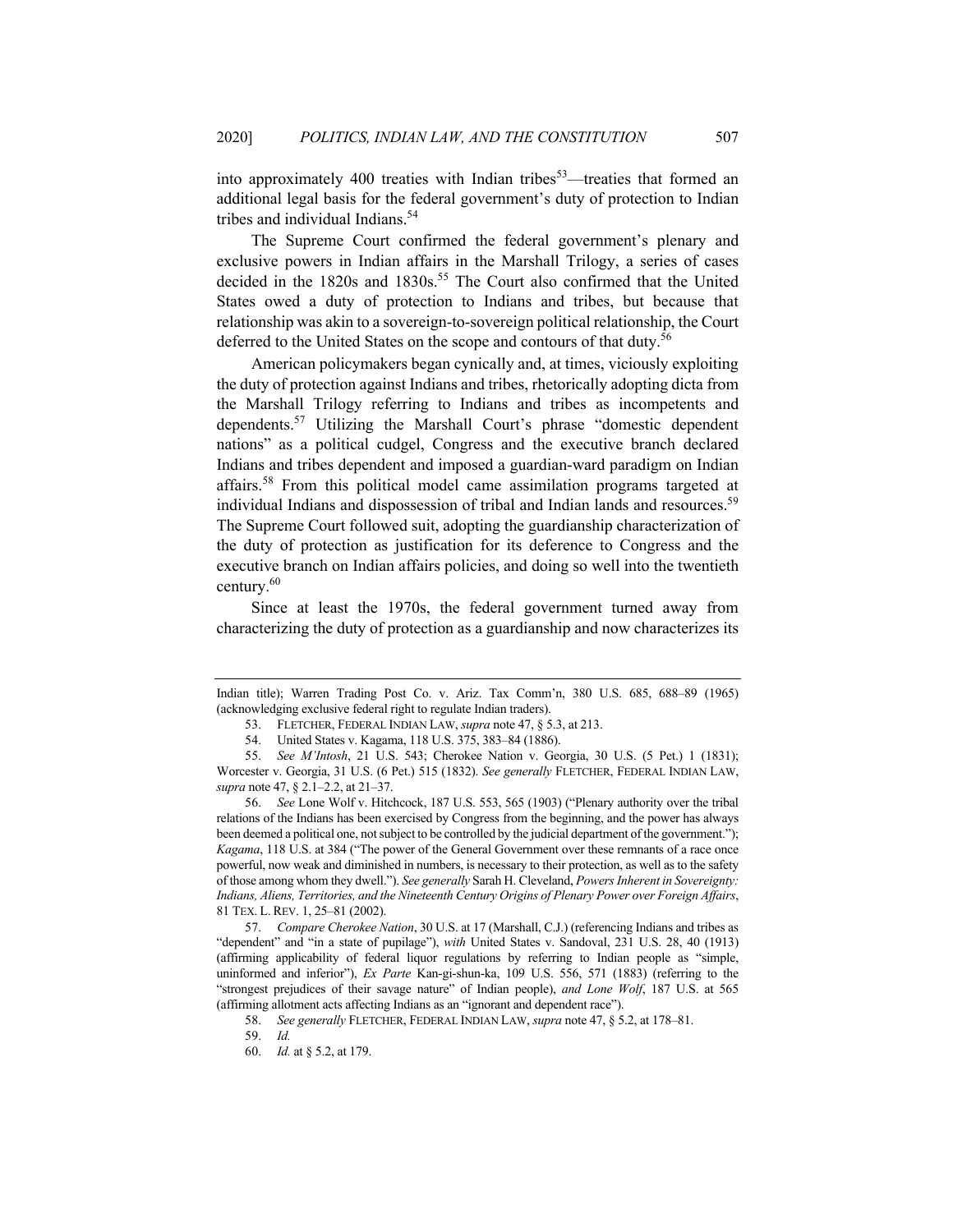relationship as a trusteeship.<sup>61</sup> Federal-tribal relations are again considered government-to-government relationships. Indian tribes serve as federal government contractors providing their own federally funded government services.<sup>62</sup> Indian tribes operate business enterprises and use the proceeds to additionally fund tribal government services. $63$  For the last half century, the policy of tribal self-determination guided federal-tribal relations. Now federal laws tend to support tribal interests and individual Indians. Sadly, anti-Indian and anti-tribal groups have proliferated with the decline of *open* political, legal, and economic war with Indians.<sup>64</sup>

# *B. Federal Indian Affairs Classifications*

In exercising the duty of protection (the general trust relationship), the United States must decide as a political matter which entities and which persons are eligible for federal protection.

#### *1. Federal Acknowledgment of Indian Tribes*

There are 573 federally recognized Indian tribes in the United States.<sup>65</sup> The United States recognizes a trust relationship only with federally recognized Indian tribes.<sup>66</sup> There are several methods by which an Indian tribe may gain federal recognition or acknowledgment.<sup>67</sup>

<sup>61.</sup> *See generally id.* at § 5.1, at 181–94.

<sup>62.</sup> *See generally* Danielle A. Delaney, *The Master's Tools: Tribal Sovereignty and Tribal Self-Governance Contracting/Compacting*, 5 AM.INDIAN L.J. 308 (2017); Geoffrey D. Strommer & Stephen D. Osborne, *The History, Status, and Future of Tribal Self-Governance Under the Indian Self-Determination and Education Assistance Act*, 39 AM. INDIAN L. REV. 1 (2014).

<sup>63.</sup> *See generally* Randall K.Q. Akee et al., *The Indian Gaming Regulatory Act and Its Effects on American Indian Economic Development*, 29 J. ECON. PERSPECTIVES 185 (2015); Randall Akee & Miriam Jorgensen, *Property Institutions and Business Investment on American Indian Reservations*, 46 REGIONAL SCI. & URB. ECON.116 (2014).

<sup>64.</sup> *See generally* MATTHEW L.M. FLETCHER, GHOST ROAD: ANISHINAABE RESPONSES TO INDIAN-HATING 171–87, 207–21, 222–32 (forthcoming 2020) (describing how organizations like the Emmet County Lakeshore Association and Citizens Equal Rights Alliance and individuals, like Monte Wells, rely on racialized rhetoric to attack Indians and tribes).

<sup>65.</sup> Indian Entities Recognized and Eligible to Receive Services from the United States Bureau of Indian Affairs, 84 Fed. Reg. 1200 (Feb. 1, 2019).

<sup>66.</sup> 25 U.S.C. § 5131(a) (2018).

<sup>67.</sup> *Id.*; Federally Recognized Indian Tribe List Act of 1994, Pub. L. No. 103-454, § 103(3), 108 Stat. 4791 (1994) ("Indian tribes presently may be recognized by Act of Congress; by the administrative procedures set forth in part 83 of the Code of Federal Regulations denominated 'Procedures for Establishing that an American Indian Group Exists as an Indian Tribe;' or by a decision of a United States court.").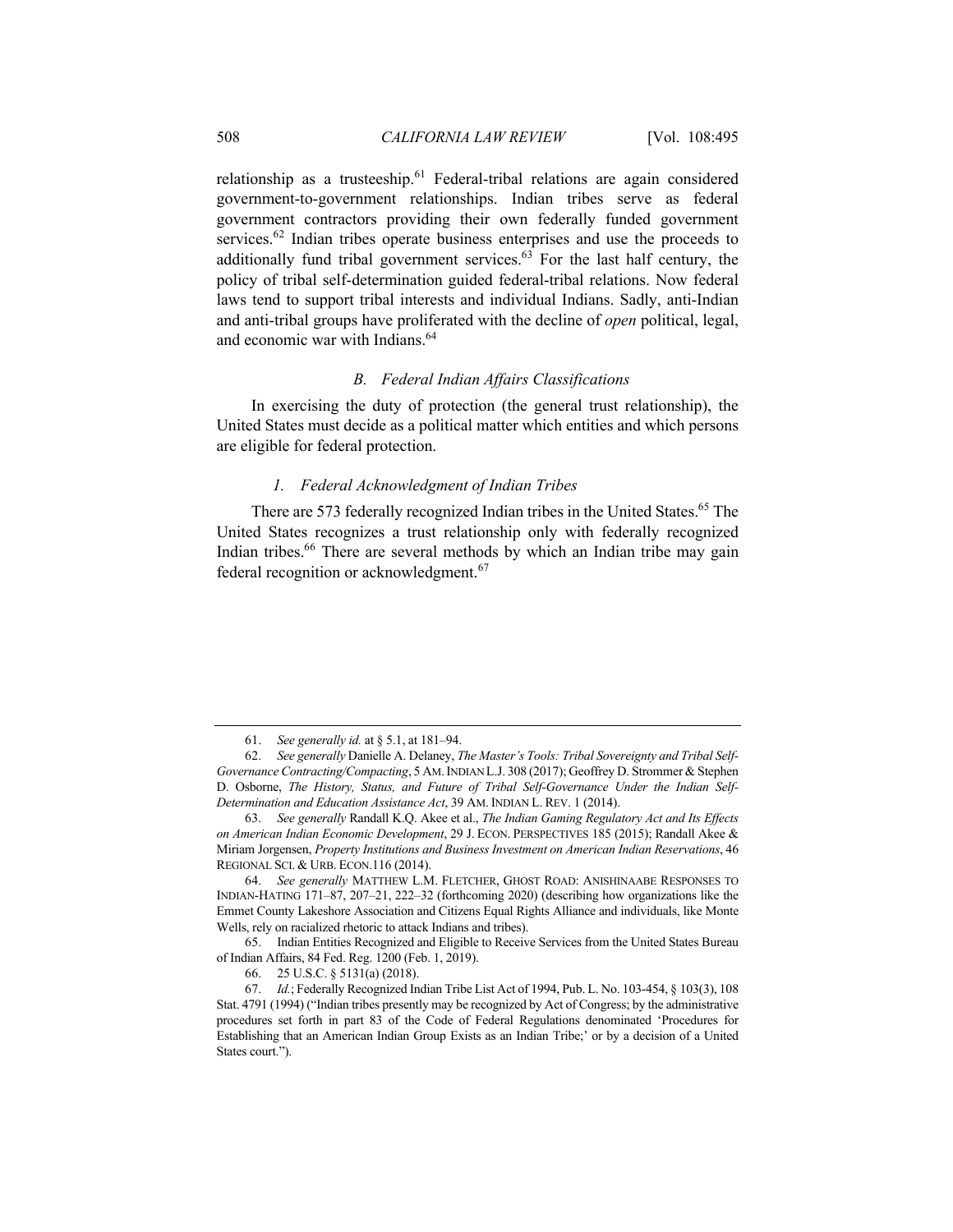# *a. The Treaty Process*

The earliest method of federal acknowledgment of Indian tribes is through the treaty process.<sup>68</sup> The fact of negotiating, ratifying, and proclaiming Indian treaties by the executive branch and the Senate is legal acknowledgment of tribal sovereignty with a given tribe.<sup>69</sup> The United States does not enter into treaties with states, corporations, or organizations like the Boy Scouts. The Treaty Power only extends to foreign nations and Indian tribes.<sup>70</sup> However, as a matter of policy, in 1871, Congress stated it would no longer consider agreements with Indian tribes under the Treaty Power.<sup>71</sup>

Within the federal government, only Congress can terminate or abrogate a treaty.<sup>72</sup> However, at times, the Department of the Interior has improperly terminated a given treaty relationship without authorization from Congress.<sup>73</sup>

#### *b. Acknowledgment by Act of Congress*

Congress may acknowledge Indian tribes through simple legislation.<sup>74</sup> Congress terminated and restored dozens of Indian tribes legislatively throughout the mid-twentieth century.<sup>75</sup>

At times, the process of legislative recognition is tortuous and lengthy. Consider the history of the Mississippi Band of Choctaw Indians, described in detail in *United States v. John*. <sup>76</sup> The Mississippi Choctaw Indian people were signatories to an 1830 treaty wherein the United States forced the federally recognized Indian tribe now known as the Choctaw Nation of Oklahoma to move

<sup>68.</sup> The first treaty between a tribe and the United States was the 1778 Treaty of Fort Pitt, also known as the Treaty with the Delawares. Treaty with the Delawares, U.S.-Delaware Nation, Sept. 17, 1778, 7 Stat. 13.

<sup>69.</sup> *See* Worcester v. Georgia, 31 U.S. (6 Pet.) 515, 538–39 (1832).

<sup>70.</sup> U.S.CONST. art. I, § 10, cl. 1 ("No State shall enter into any Treaty . . . ."); *id.* art. II, § 2, cl. 2 (President's treaty powers).

<sup>71.</sup> Act of Mar. 3, 1871, ch. 120, § 1, 16 Stat. 566 (1871) (codified at 25 U.S.C. § 71 (2018)). The Act preserved then-extant Indian treaty terms: "[N]o obligation of any treaty lawfully made and ratified with any such Indian nation or tribe prior to March 3, 1871, shall be hereby invalidated or impaired . . . ." *Id.*

<sup>72.</sup> *See* United States v. Dion, 476 U.S. 734, 738 (1986) ("As a general rule, Indians enjoy exclusive treaty rights to hunt and fish on lands reserved to them, unless such rights were clearly relinquished by treaty or have been modified by Congress."); *see also* Menominee Tribe of Indians v. United States, 391 U.S. 404, 412–13 (1968) (applying a clear statement rule to the termination of Indian treaties by Congress).

<sup>73.</sup> *E.g.*, Grand Traverse Band of Ottawa & Chippewa Indians v. Office of the U.S. Att'y for the W. Dist. of Mich., 369 F.3d 960, 961–62 & n.2 (6th Cir. 2004).

<sup>74.</sup> *E.g.*, Restoration of Federal Services to the Pokagon Band of Potawatomi Indians, Pub. L. No. 103-323, 108 Stat. 2152 (1994); Little Traverse Bay Bands of Odawa Indians and the Little River Band of Ottawa Indians Act, Pub. L. No. 103-324, 108 Stat. 2156 (1994); An Act to Provide for the Extension of Certain Federal Benefits, Services, and Assistance to the Pascua Yaqui Indians of Arizona, and for Other Purposes, Pub. L. No. 95-375, 92 Stat. 712 (1978).

<sup>75.</sup> *See* United States v. Lara, 541 U.S. 193, 203 (2004).

<sup>76.</sup> *See generally* 437 U.S. 634, 638–47 (1978).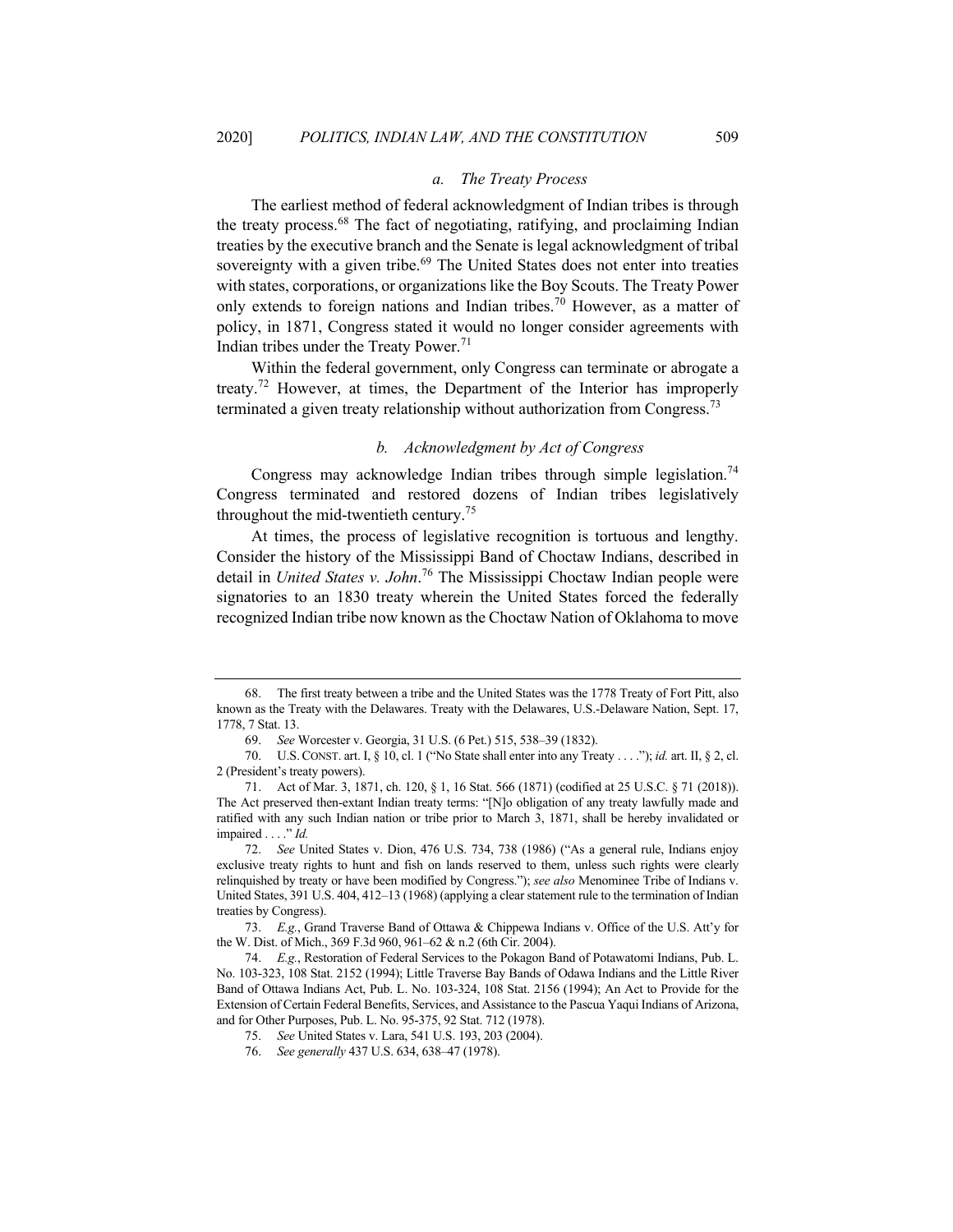out of Mississippi.<sup>77</sup> In the Court's telling of the story, "During the 1890's, the [f]ederal [g]overnment became acutely aware of the fact that not all the Choctaws had left Mississippi."78 Congress acknowledged the Mississippi Choctaw people in the 1910s, holding hearings and providing limited funding to purchase lands, partially implementing the government's duty of protection.<sup>79</sup> However, it took the Department of the Interior's decision in 1934 to allow the Mississippi Choctaw people to vote on whether to opt into the Indian Reorganization Act for the group to gain federal recognition as an Indian tribe.<sup>80</sup> Congress in 1939 eventually formally instructed the Secretary of the Interior to hold Mississippi Choctaw lands in trust.<sup>81</sup>

# *c. Executive Branch Acknowledgement (Until 1978)*

When the United States chose to end the practice of formally entering into treaties with Indian tribes as a matter of policy in 1871, Congress left the obligation to recognize Indian tribes with the executive branch. That process was muddled and confused, to say the least. Some tribes benefitted from federal agency largesse, while others did not. For example, the Upper Skagit Indian Tribe of Washington, the Sauk-Suiattle Indian Tribe of Washington, and the Sault Ste. Marie Tribe of Chippewa Indians achieved federal recognition through decisions of the Deputy Commissioner for Indian Affairs in 1972.<sup>82</sup> That same year, the federal government acknowledged the Passamaquoddy Tribe of Maine and the Penobscot Tribe of Maine by intervening in federal court suits brought by the tribes for restoration of their homelands.<sup>83</sup> But the American Indian Policy Review Commission's 1977 report detailed the administrative and political complexities of federal recognition prior to  $1978<sup>84</sup>$  The injustices and inequities of that process left hundreds of Indian tribes non-recognized.<sup>85</sup> The report noted

84. *See* 1 AMERICAN INDIAN POLICY REVIEW COMM'N, 92-185, FINAL REPORT 457–84 (1977) (detailing the Commission's findings on "nonrecognized tribes").

85. *See id.* For example, the federal government subjected numerous Michigan Indian tribes to "administrative termination," where despite no Act of Congress terminating the federal-tribal relationship, which was established by treaty, the Department of the Interior terminated the relationship. *E.g.,* Grand Traverse Band of Ottawa & Chippewa Indians v. Office of U.S. Att'y for W. Dist. of Michigan, 369 F.3d 960, 961–62 n.2 (6th Cir. 2004) (describing how the federal government administratively terminated the tribe).

<sup>77.</sup> *Id.* at 640–41 (citing Treaty of Dancing Rabbit Creek, U.S.-Choctaw Nation, Sept. 27, 1830, 7 Stat. 333 (1830)).

<sup>78.</sup> *Id.* at 643.

<sup>79.</sup> *Id.* at 644–45.

<sup>80.</sup> *Id.* at 645–46.

<sup>81.</sup> *Id.* at 646 (citing 76 Cong. Ch. 235, June 21, 1939, 53 Stat. 851 (1939)).

<sup>82.</sup> U.S. GOV'T ACCOUNTABILITY OFF., GAO-02-49, INDIAN ISSUES: IMPROVEMENTS NEEDED IN TRIBAL RECOGNITION PROCESS 25 (2001).

<sup>83.</sup> *Id.* at 25 & 26 n. ("We determined the dates the tribes were recognized based on the Department of the Interior's position that the tribes were recognized on the date the U.S. Attorney's Office filed an action against the state of Maine on behalf of the Passamaqvoddy and the Penobscot in U.S. v. Maine (Civ. Action No. 1969 N.D.) and U.S. v. Maine (Civ. Action No. 1960 N.D.), respectively.").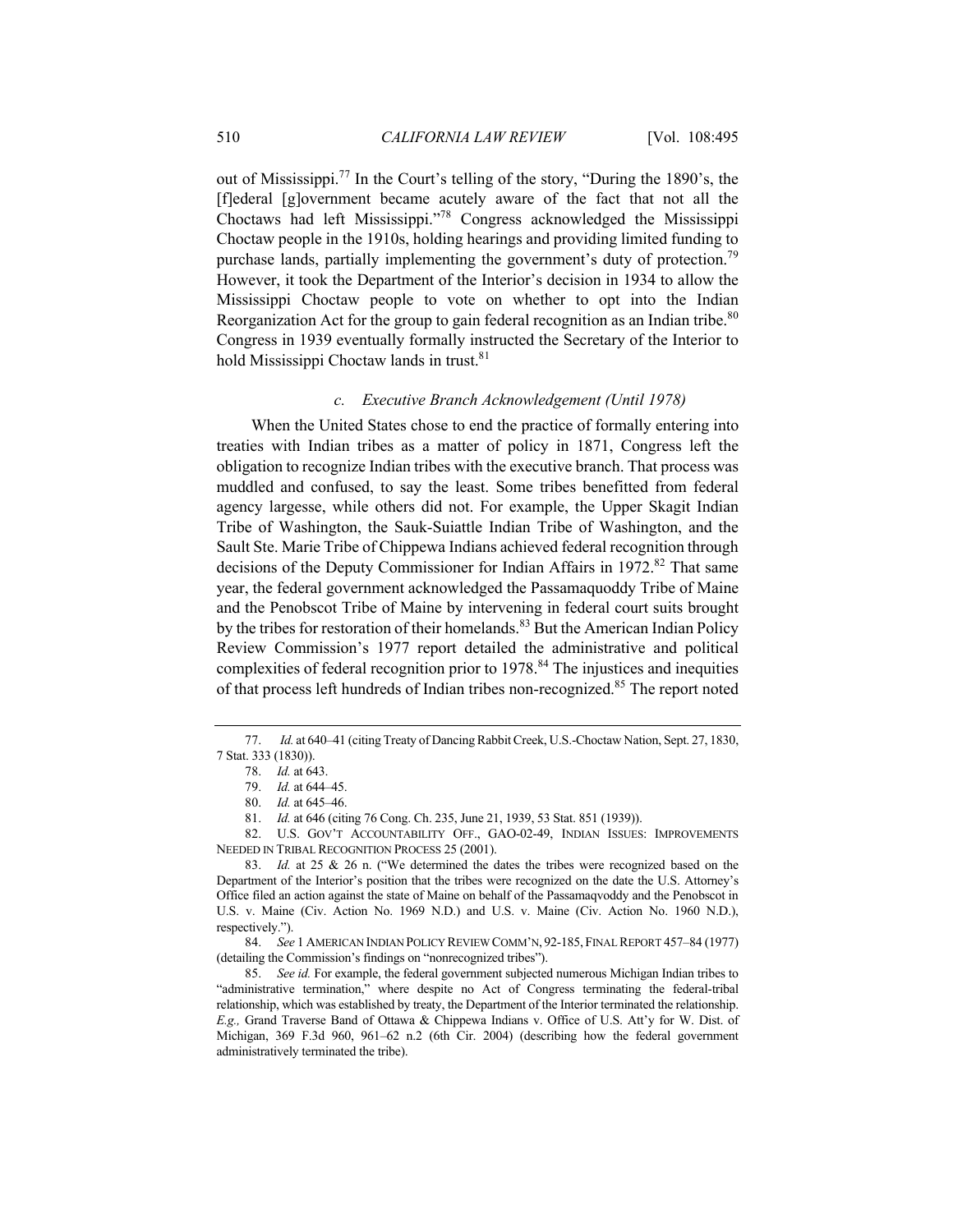that the Department of the Interior exercised the recognition power without any express authorization from Congress, which it probably does not need, and without articulating formal standards.<sup>86</sup> Instead, the Department of the Interior relied on the ambiguous "Cohen criteria" in recognizing twenty tribes from the 1940s to the 1970s.<sup>87</sup>

# *d. Federal Acknowledgment Process (1978 to Present)*

The executive branch now exercises formal authority to acknowledge Indian tribes through the Federal Acknowledgment Process (FAP), established within the Department of the Interior in 1978.<sup>88</sup> A petitioning tribal organization may demonstrate tribal status under this rigorous and expensive process.<sup>89</sup> Several tribes have been successful under the FAP.<sup>90</sup> Because the Secretary's decision is a final agency decision, it is subject to administrative review under the Administrative Procedure Act.<sup>91</sup>

Federal acknowledgement of Indian tribes remained a messy affair under the FAP, so much so that Congress in 1994 found that the Department of the Interior was arbitrarily creating additional classifications of federally recognized Indian tribes based on how they were acknowledged.<sup>92</sup> Congress forced the Secretary of the Interior to publish a list of federally recognized tribes, keep that list updated, and to stop making more classifications.<sup>93</sup> The 1994 Act did formally ratify the executive branch's power to acknowledge tribes under 25

<sup>86.</sup> The federal government first created a formal regulatory basis for the acknowledgment of Indian tribes in 1978. Procedures for Establishing that an American Indian Group Exists as an Indian Tribe, 43 Fed. Reg. 23,743 (June 1, 1978) (codified at 25 C.F.R. pt. 54, now codified as amended at 25 C.F.R. pt. 83 (2019)).

<sup>87.</sup> William Wood, *Indians, Tribes, and (Federal) Jurisdiction*, 65 U. KAN. L. REV. 415, 476– 77 (2016).

<sup>88.</sup> Procedures for Establishing that an American Indian Group Exists as an Indian Tribe, 43 Fed. Reg. 23,743 (June 1, 1978) (codified at 25 C.F.R. pt. 54, now codified as amended at 25 C.F.R. pt. 83 (2019)).

<sup>89.</sup> Compare the acknowledgment of the Grand Traverse Band of Ottawa and Chippewa Indians, the first tribe acknowledged under the federal regulatory process in 1980, and that of the Little Traverse Bay Bands of Odawa Indians in 1994 by Act of Congress: "[U]nlike the quick two-year process enjoyed by the Grand Traverse Band in 1978-1980, current petitioners 'spend[] six to ten years collecting and transcribing oral histories, drawing maps, and researching county records as it documents its claims. The BAR staff spend . . . another six to ten years, on average, evaluating a petition and moving it through bureaucratic channels[.']" Matthew L.M. Fletcher, *Politics, History, and Semantics: The Federal Recognition of Indian Tribes*, 82 N.D. L. Rev. 487, 504–508, 511–15 (2006) (quotation omitted).

<sup>90.</sup> *See* U.S. GOV'T ACCOUNTABILITY OFF.,*supra* note 82, at 25–26.

<sup>91.</sup> *E.g.*, Nipmuc Nation v. Zinke, 305 F. Supp. 3d 257, 270–77 (D. Mass. 2018) (applying arbitrary and capricious standard under 5 U.S.C. § 706 (2018)).

<sup>92.</sup> *See* H.R. REP. 103-781, at 3–4 (1994).

<sup>93.</sup> 25 U.S.C. § 5131 (2018).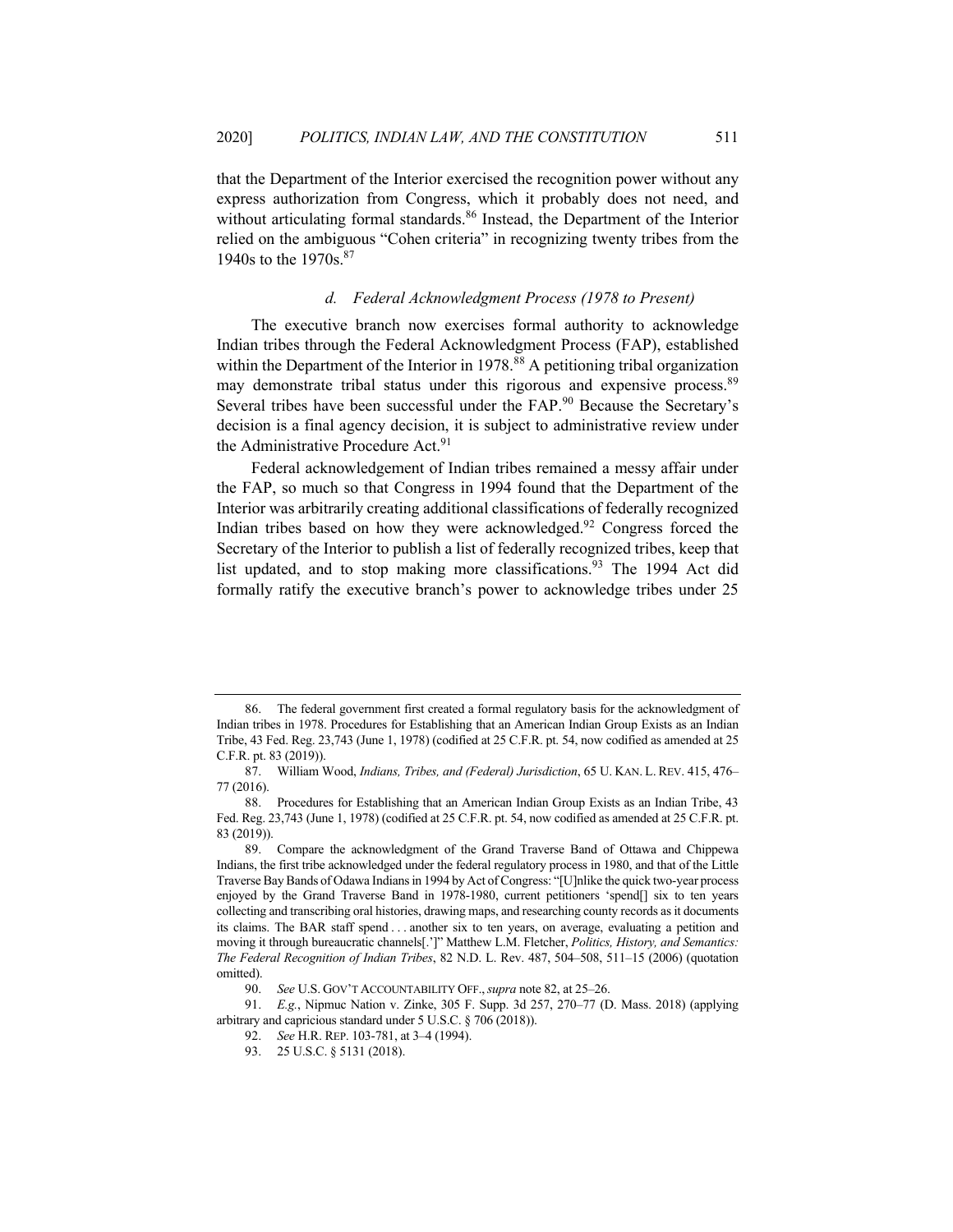C.F.R. Part 83.94 The government updated and amended the regulations in 2015.95

#### *2. Federal Acknowledgment of Individual Indians*

While federal acknowledgment of Indian tribes is a truly complicated matter, federal acknowledgment of individual Indians is even more so. Federal statutes authorizing the provision of services to individual Indians must define which persons are eligible for those services. Federal statutes authorizing the United States to take action for the benefit (or the arguable detriment) of individual Indians must also identify persons to which those laws apply. Federal statutory definitions of "Indian" primarily come in three forms: (1) no definition at all, (2) blood quantum, and (3) tribal membership. Loosely, these three forms came to federal law chronologically, and so I will survey them briefly as such.

# *a. No Definition*

Federal Indian affairs statutes originally did not define "Indian" at all, as exemplified by the Constitution itself. Article I, Section 2, paragraph 3 of the original text of the Constitution, which covers the apportionment, provides that the "Numbers" of "free Persons" must exclude "Indians not taxed."<sup>96</sup> The first federal enactment on Indian affairs, the Trade and Intercourse Act of 1790, also uses the term "Indians" without definition.<sup>97</sup> Several extant federal statutes, most notably the key four federal statutes involving Indian country criminal jurisdiction, still do not "have a specific definition of 'Indian."<sup>98</sup> The Indian Civil Rights Act, also, protects individual "Indians" without defining which persons constitute Indians.99

In the criminal jurisdiction context, the United States prosecutes "Indians" for Indian country crimes.<sup>100</sup> This requires proving to a jury that a defendant is an Indian beyond a reasonable doubt. $101$  However, this is made difficult by the reality that some defendants are not members of federally recognized tribes. The

<sup>94.</sup> Federally Recognized Indian Tribe List Act of 1994, Pub. L. No. 103-454, § 103(3), 108 Stat. 4791 (1994).

<sup>95.</sup> *See* Federal Acknowledgment of American Indian Tribes, 80 Fed. Reg. 37,862, 37,887 (July 1, 2015). The purpose of these amendments is to update the earlier regulation due to the prior regulation's inefficiencies. *Id.* at 37,862 ("This rule revises regulations governing the process and criteria by which the Secretary acknowledges an Indian tribe. The revisions seek to make the process and criteria more transparent, promote consistent implementation, and increase timeliness and efficiency, while maintaining the integrity and substantive rigor of the process.").

<sup>96.</sup> U.S. CONST. art. I, § 2, cl. 3.

<sup>97.</sup> An Act to Regulate Trade and Intercourse with the Indian tribes, ch. XXXIII, 1 Stat. 137 (1790).

<sup>98.</sup> Alex Tallchief Skibine, *Indians, Race, and Criminal Jurisdiction in Indian Country*, 10 ALB. GOV'T L. REV. 49, 49 (2017).

<sup>99.</sup> 25 U.S.C. § 1301(4) (2018).

<sup>100.</sup> *E.g.*, Major Crimes Act, 18 U.S.C. § 1153 (2018); Indian Country Crimes Act, 18 U.S.C. § 1152.

<sup>101.</sup> United States v. Cruz, 554 F.3d 840, 845 (9th Cir. 2009).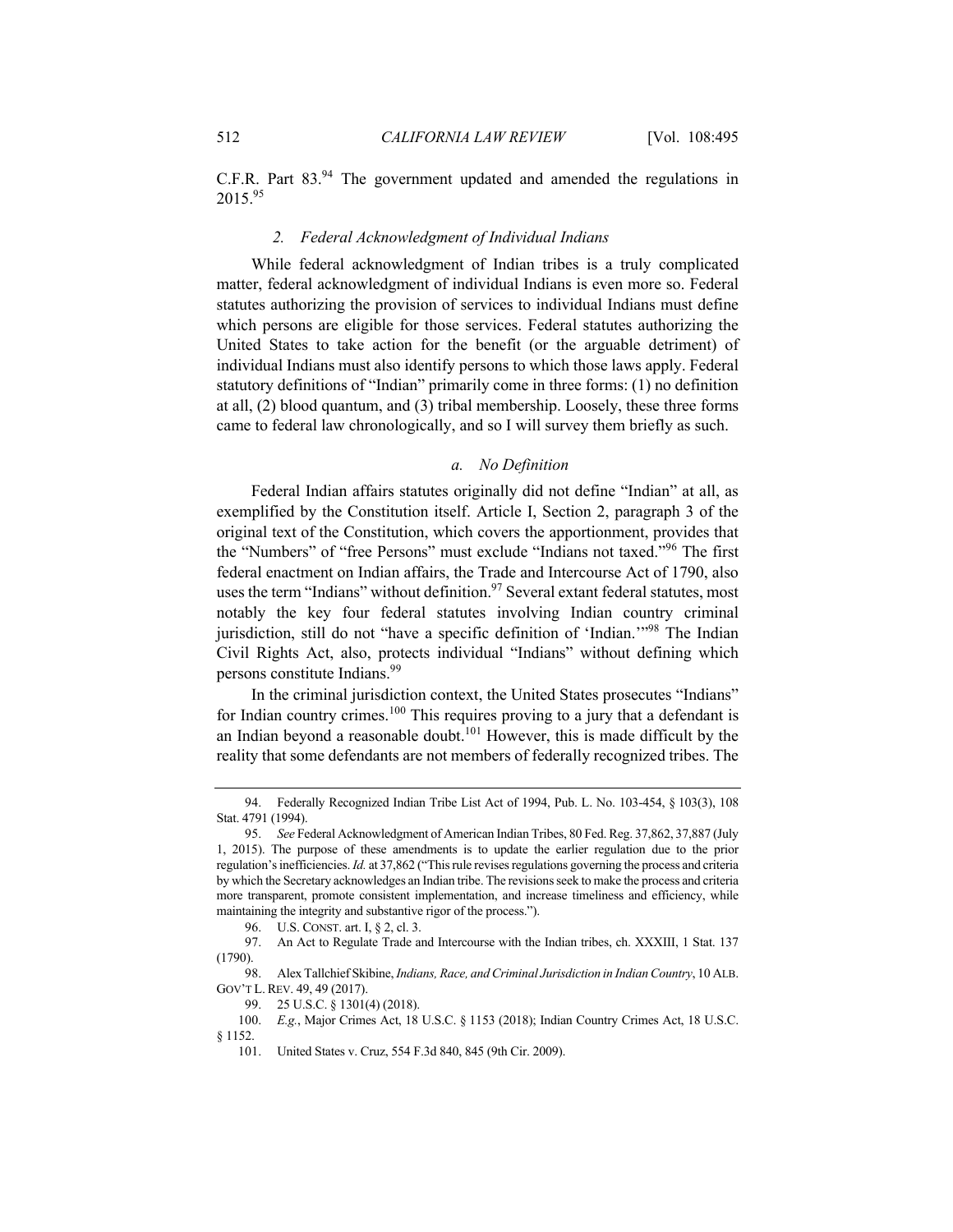lower courts have adopted common law tests to determine whether a person is an "Indian" under the statute.<sup>102</sup>

#### *b. Blood Quantum*

Many federal statutes define who is an Indian by blood quantum. For example, the Indian Reorganization Act of 1934 offered three definitions of "Indian," one of which was "persons of one-half or more Indian blood."<sup>103</sup> There are other examples of blood quantum classifications in federal statutes. "American Indians" born in Canada who possess "50 per centum of blood of the American Indian race" may pass the borders of the United States.<sup>104</sup> Whether a person was eligible for an allotment of land depended on whether that person was "in whole or in part of Indian blood or descent."<sup>105</sup> Other tribe-specific statutes and many treaties created classifications of persons based on blood quantum.106

Many congressional blood quantum-based legal classifications are nineteenth-century treaties and allotment statutes, $107$  but there are relatively recent examples. One of the more controversial statutes was the 1954 Act dividing the Ute Tribe into two groups, mixed-blood and full-blood members, and terminating the federal government's duty of protection to the mixed-blood group.<sup>108</sup> The House report accompanying the law, enacted during the termination era of the mid-twentieth century, asserted that "the majority of the mixed-blood group feel that they are ready for a termination of [f]ederal supervision over their property and full-blood Indians believe that they are not ready for such action."<sup>109</sup> Despite criticism comparing the mixed-blood Ute

<sup>102.</sup> *E.g.*, United States v. Zepeda, 792 F.3d 1103, 1113 (9th Cir. 2015) (en banc) ("We hold that proof of Indian status under the IMCA requires only two things: (1) proof of some quantum of Indian blood, whether or not that blood derives from a member of a federally recognized tribe, and (2) proof of membership in, or affiliation with, a federally recognized tribe."). *See generally* Jacqueline F. Langland, *Indian Status Under the Major Crimes Act*, 15 J. GENDER RACE & JUST. 109 (2012); Brian L. Lewis, *Do You Know What You Are? You Are What You Is; You Is What You Am: Indian Status for the Purpose of Federal Criminal Jurisdiction and the Current Split in the Courts of Appeals*, 26 HARV.J. ON RACIAL & ETHNIC JUST. 241 (2010); Skibine, *supra* note 98, at 55–59.

<sup>103.</sup> 25 U.S.C. § 5129 (2018).

<sup>104.</sup> 8 U.S.C. § 1359 (2018).

<sup>105.</sup> 25 U.S.C. § 345.

<sup>106.</sup> *E.g.*, 25 U.S.C. § 355 (2018) ("full-blooded members"; "full-blood Indian"); Treaty with the Pottawatomies, U.S.-Pottawatomie Nation, Nov. 15, 1861, 12 Stat. 1191, 1192 ("persons then being members of the Pottawatomie tribe and of Indian blood").

<sup>107.</sup> *See generally* Paul Spruhan, *A Legal History of Blood Quantum in Federal Indian Law to 1935*, 51 S.D. L. REV. 1 (2006).

<sup>108.</sup> Act of August 27, 1954, 68 Stat. 868 (1954); *see also* Ute Indian Tribe of the Uintah and Ouray Reservation v. Probst, 428 F.2d 491, 495–96 (10th Cir. 1970) ("The [1954] Act was intended to distribute tribal property and terminate federal supervision over the mixed-bloods."), *cert. denied*, 400 U.S. 926 (1970).

<sup>109.</sup> H.R. REP. 83-2493, at 2 (1954) (quoted in United States v. Felter, 752 F.2d 1505, 1506 n.2 (10th Cir. 1985)).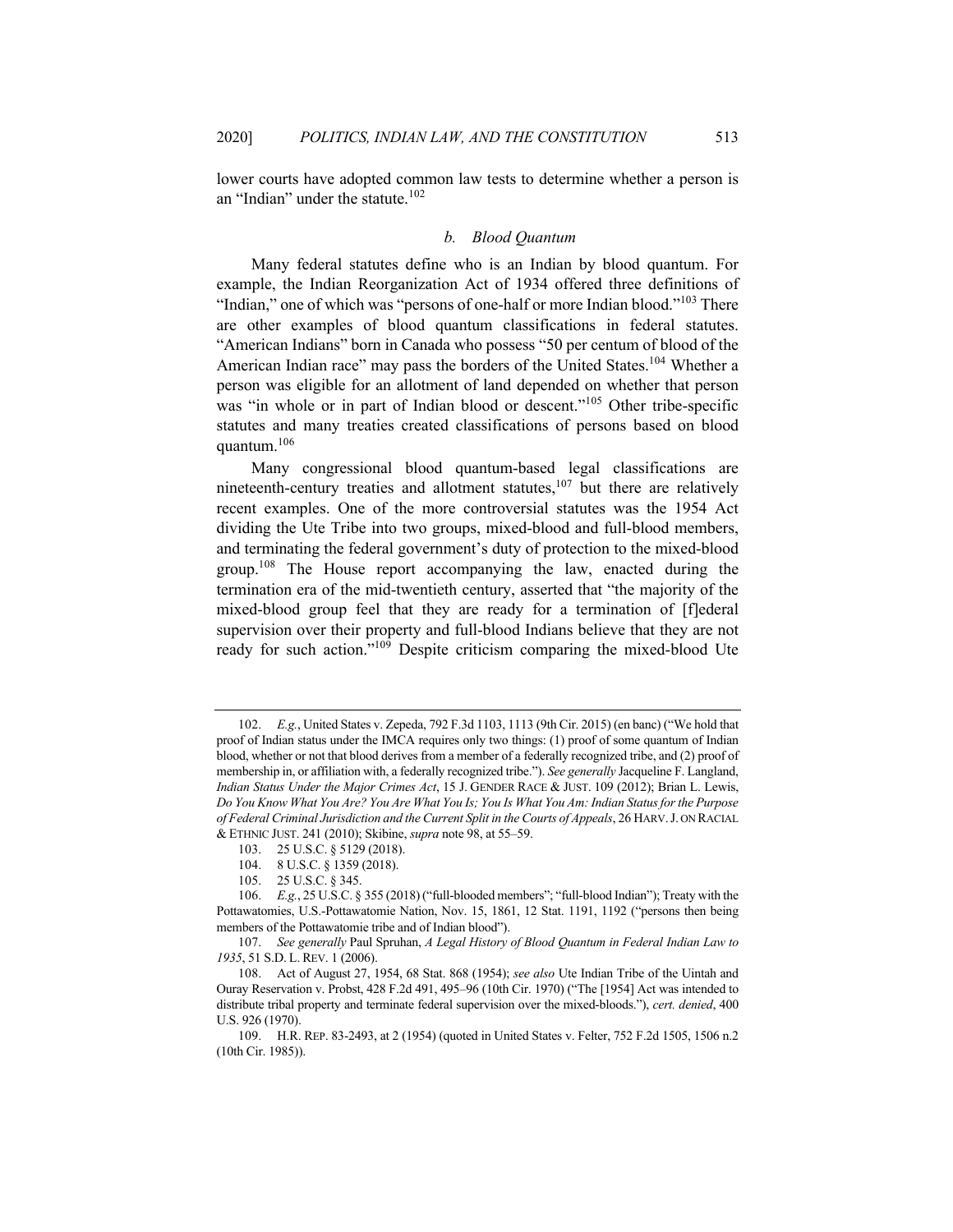people to "lambs of sacrifice"<sup>110</sup> and extensive litigation deriving from that legislation,<sup>111</sup> I can find no determination by the federal judiciary disparaging the constitutionality of this arrangement. The 1954 Act creating classifications based on blood quantum is very likely a valid legal classification enacted by Congress because it is rationally related to fulfilling the trust responsibility, and any criticism is more political and economic than legal.

# *c. Tribal Membership*

Modern era federal statutes focus on the status of a person as a tribal citizen or tribal member when determining Indian status. Tribal citizenship or tribal membership status is often determinative of whether a person is an "Indian" under federal law.<sup>112</sup> As noted earlier, the Indian Reorganization Act of 1934 offers three definitions of "Indian," one of which is "all persons of Indian descent who are members of any recognized Indian tribe now under [f]ederal jurisdiction."<sup>113</sup>

For the purposes of this paper, the definition of "Indian child" in ICWA is critically important: "any unmarried person who is under age eighteen and is either (a) a member of an Indian tribe or (b) is eligible for membership in an Indian tribe and is the biological child of a member of an Indian tribe."<sup>114</sup> The district court in *Brackeen* concluded that the second portion of the definition, which includes persons who are not yet enrolled as tribal members, is a racebased definition that dooms the entire statute to strict scrutiny review.<sup>115</sup> Congress reasonably extended its definition of Indian children to include children eligible for membership because tribes do not (and possibly cannot<sup>116</sup>) automatically enroll Indian children at birth. Moreover, many Indian children are eligible for membership with more than one tribe, and almost all tribes prohibit

113. 25 U.S.C. § 5129 (2018).

<sup>110.</sup> *E.g.*, R. Warren Metcalf, *Lambs of Sacrifice: Termination, the Mixed-blood Utes, and the Problem of Indian Identity*, 64 UTAH HIST. Q. 322 (1996).

<sup>111.</sup> *E.g.*, Chapoose v. Hodel, 831 F.2d 931, 934 (10th Cir. 1987) (acknowledging rejection of equal protection claims by the district court).

<sup>112.</sup> *E.g.*, 13 C.F.R. § 124.103 (2019) (defining "Native Americans" as "Alaska Natives, Native Hawaiians, or enrolled members of a Federally or State recognized Indian Tribe").

<sup>114.</sup> 25 U.S.C. § 1903(4). The definition of "Indian" in ICWA is "any person who is a member of an Indian tribe, or who is an Alaska Native and a member of a Regional Corporation." 25 U.S.C. § 1903(3).

<sup>115.</sup> Brackeen v. Zinke, 338 F. Supp. 3d 514, 533 (N.D. Tex. 2018) ("This means one is an Indian child if the child is related to a tribal ancestor by blood."), *rev'd sub nom.* Brackeen v. Bernhardt, 937 F.3d 406 (5th Cir. 2019).

<sup>116.</sup> *Cf.* Nielson v. Ketchum, 640 F.3d 1117, 1124 (10th Cir. 2011) ("The tribe cannot expand the reach of a federal statute by a tribal provision that extends automatic citizenship to the child of a nonmember of the tribe.").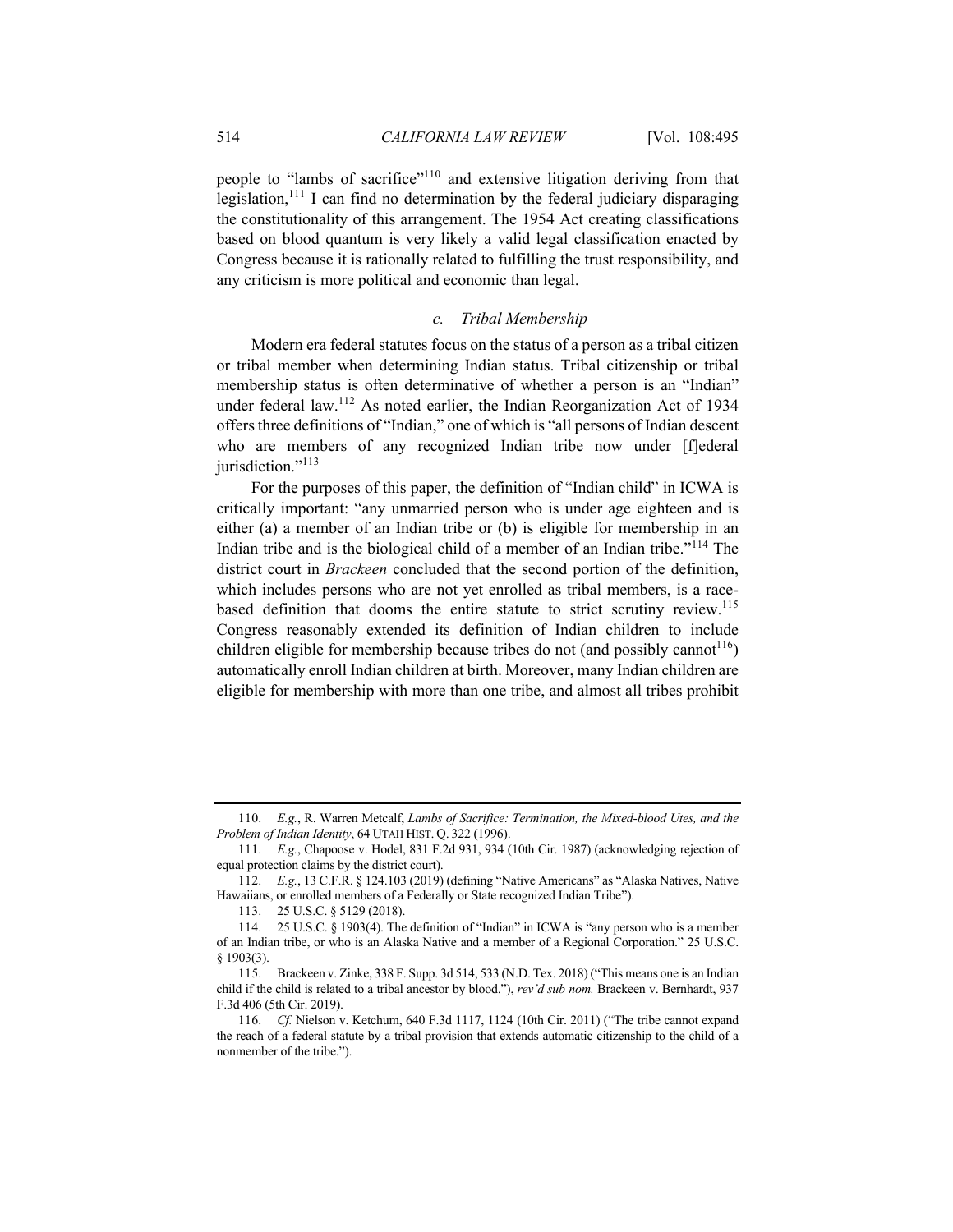dual enrollment.<sup>117</sup> The federal government usually forces tribal members to choose one tribe for federal purposes.<sup>118</sup>

#### *d. Non-Indians*

At times, Congress and the executive branch have recognized classes of non-Indians as Indians for tribal membership and citizenship purposes. Among the largest groups of persons include those held as slaves, and their descendants, by the citizens of several Indian tribes, most notably the "Five Civilized Tribes" in Oklahoma, the Cherokee, Chickasaw, Choctaw, Muscogee (Creek), and Seminole nations.<sup>119</sup> Following the Civil War, the United States negotiated new treaties with these Indian tribes, which had fully or partially sided with the Confederacy during the war.<sup>120</sup> The treaties required the tribes to accept the Freedmen as tribal citizens, their descendants also becoming eligible for tribal citizenship.121

In a case involving the Seminole Nation of Oklahoma, *Goat v. United*  States,<sup>122</sup> the Court found that fully one-third of tribal citizens were non-Indian Freedmen. There, the Supreme Court confirmed by implication that Congress possessed the power to regulate the property interests of all tribal citizens, both Indian and non-Indian.<sup>123</sup> There, the Court addressed whether the Seminole Freedmen could alienate the allotments they acquired from the division of the Seminole reservation in 1898.<sup>124</sup> In 1908, Congress lifted the federal restriction of alienation burdening the Seminole Freedmen allotments. This included allotments held by "enrolled . . . intermarried whites" and "mixed-blood Indians having less than half Indian blood."<sup>125</sup> In 1904, however, Congress removed the

<sup>117.</sup> *See, e.g.*, Crocker v. Tribal Council for the Confederated Tribes of Grand Ronde Community of Oregon, 13 Am. Tribal Law 58 (Grand Ronde Community Tribal Ct.2015) (affirming removal of dually enrolled member); LaRock v. Wisconsin Dept. of Revenue, 621 N.W.2d 907, 915 (Wis. 2001) ("The tribes do not grant dual-memberships."; referencing Wisconsin Oneida and Menominee tribes).

<sup>118.</sup> Akers v. Hodel, 871 F.2d 924, 933 n.16 (10th Cir. 1989).

<sup>119.</sup> *See generally* Carla D. Pratt, Loving *Indian Style: Maintaining Racial Caste and Tribal Sovereignty Through Sexual Assimilation*, 2007WIS.L.REV. 409, 414 n.20 (2007) ("This Article rejects any notion that these tribes are or ever were 'uncivilized,' and will subsequently refer to them as 'the tribes' or 'the Five Tribes.' This Article uses the phrase 'Five Civilized Tribes' here because this is the term that historians have used to refer collectively to the Cherokee, Chickasaw, Choctaw, Creek, and Seminole tribes."); *see also* Carla D. Pratt, *Tribes and Tribulations: Beyond Sovereign Immunity and Toward Reparation and Reconciliation for the Estelusti*, 11 WASH. & LEE RACE & ETHNIC ANC. L.J. 61, 75 (2005).

<sup>120.</sup> *E.g.*, Arrell M. Gibson, *Constitutional Experiences of the Five Civilized Tribes*, 2 AM. INDIAN L. REV. 17, 38 (1974) (characterizing the 1866 treaties as "imposed by the victorious Union government on the Five Civilized Tribes").

<sup>121.</sup> *See generally* Circe Sturm, *Blood Politics, Racial Classification, and Cherokee National Identity: The Trials and Tribulations of the Cherokee Freedmen*, 22 AM. INDIAN Q. 230 (1998).

<sup>122.</sup> Goat v. United States, 224 U.S. 458, 468 (1912) (quoting Report of the Dawes Commission 13 (1898)).

<sup>123.</sup> *See id.*

<sup>124.</sup> *Id.* at 459; *id.* at 462 (citing Act of July 1, 1898, 30 Stat. 567 (1898)).

<sup>125.</sup> *Id.* at 465 (citing Act of May 27, 1908, 35 Stat. 312 (1908)).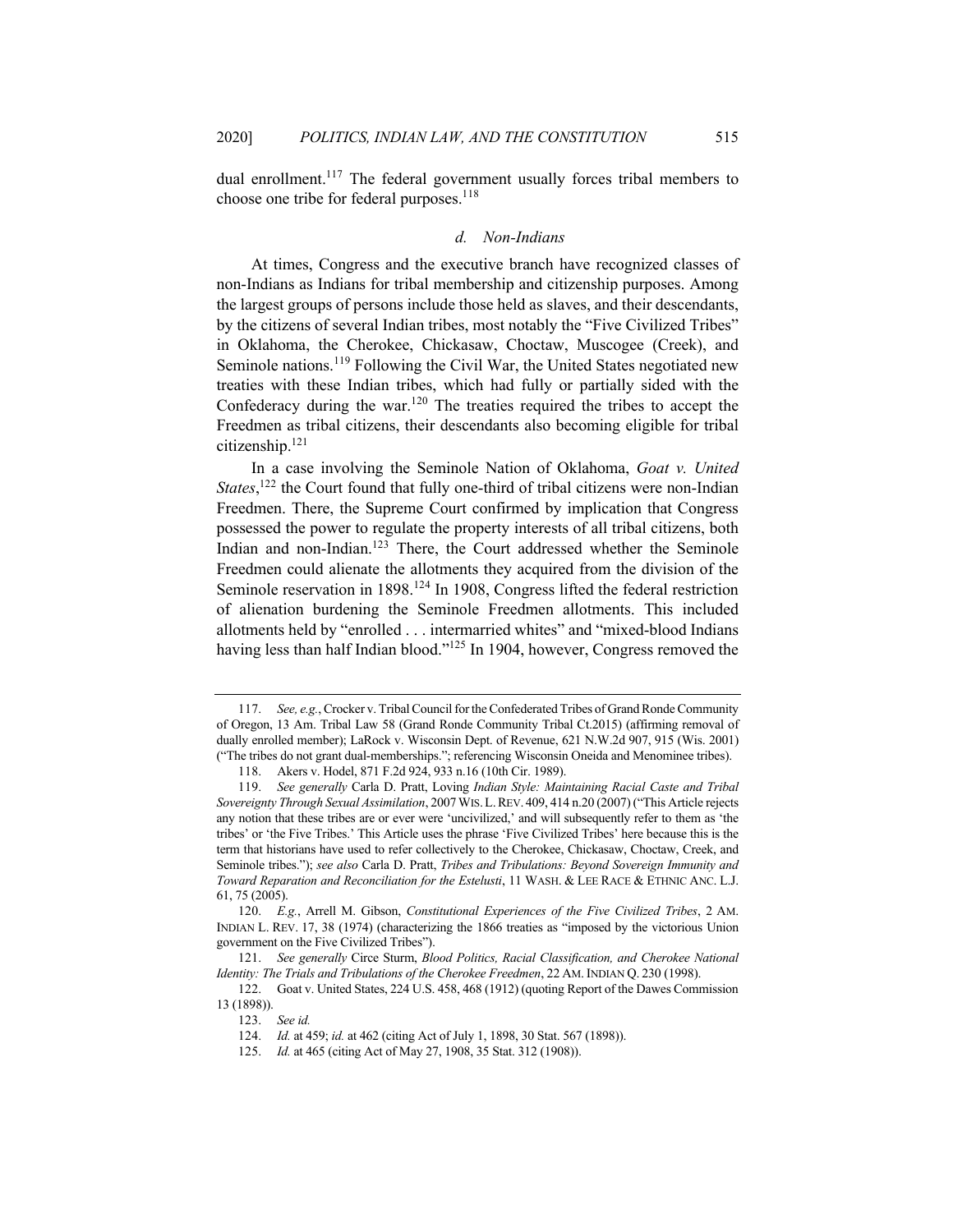restrictions upon alienation on allotments held by "allottees . . . who were not of Indian blood."<sup>126</sup> The Court concluded that the Freedmen were persons "not of Indian blood," and so the 1904 Act lifted the restriction upon alienation first.<sup>127</sup> The Court held that conveyances before the 1908 Act but after the 1904 Act by the Freedmen were valid.<sup>128</sup> The federal power to impose and lift restrictions upon alienation on lands held by non-Indian citizens of the Seminole Nation went unchallenged. Important for our purposes is the fact that fully one-third of the population of the Seminole Nation's citizenship was not of Indian blood, and still the United States acknowledged the tribe as Indian.

# *C. The Indian Affairs Rational Basis Test*

The Supreme Court's recognition of an equal protection anti-discrimination principle applicable to the federal government, housed in the Fifth Amendment's Due Process Clause, $129$  coupled with the civil rights movement of the 1960s, naturally led to scrutiny of Indian affairs statutes in the  $1970s$ .<sup>130</sup> The Court concluded that so long as the statute is rationally related to the fulfillment of the federal government's trust responsibility to Indians and tribes, the statute is valid under the equal protection component.<sup>131</sup> This rule is typically called the political status or classification test, though I argue it is more properly called a rational basis test applicable to Indian affairs statutes.

The leading case on the Indian law rational basis test, *Morton v. Mancari*, 132 was decided during this time. *Mancari* involved an employment preference granted to Indians initially authorized in 1934.<sup>133</sup> The Indian New Deal of the 1930s, highlighted by the Indian Reorganization Act of 1934,<sup>134</sup> likely was the first time Congress had enacted a statute designed to encourage and support Indian tribes to assert the power of self-determination.<sup>135</sup> Prior to the selfdetermination era of the 1970s, the Supreme Court's jurisprudence regarding Indian and tribal challenges to federal laws involved almost complete deference to the policy choices of the other branches.<sup>136</sup>

<sup>126.</sup> *Id.* at 467 (citing Act of April 21, 1904, 33 Stat. 189, 204 (1904)).

<sup>127.</sup> *Id.* at 468.

<sup>128.</sup> *Id.* at 469–71.

<sup>129.</sup> Bolling v. Sharpe, 347 U.S. 497 (1954).

<sup>130.</sup> *E.g.*, United States v. Antelope, 430 U.S. 641 (1977) (rejecting equal protection challenge to Indian country criminal jurisdiction); Livingston v. Ewing, 601 F.2d 1110 (10th Cir. 1979) (rejecting challenge to state law granting preference to Indian artists).

<sup>131.</sup> Morton v. Mancari, 417 U.S. 535, 555 (1974).

<sup>132.</sup> *Id.*

<sup>133.</sup> 25 U.S.C. § 5116 (2018).

<sup>134.</sup> Act of June 18, 1934, c. 576, 48 Stat. 984 (1934) (codified as amended at 25 U.S.C. § 5101 *et seq.* (2018)).

<sup>135.</sup> *See generally* FLETCHER, FEDERAL INDIAN LAW, *supra* note 47, § 1.3, at 12.

<sup>136.</sup> Del. Tribal Bus. Comm. v. Weeks, 430 U.S. 73, 83–84 (1977).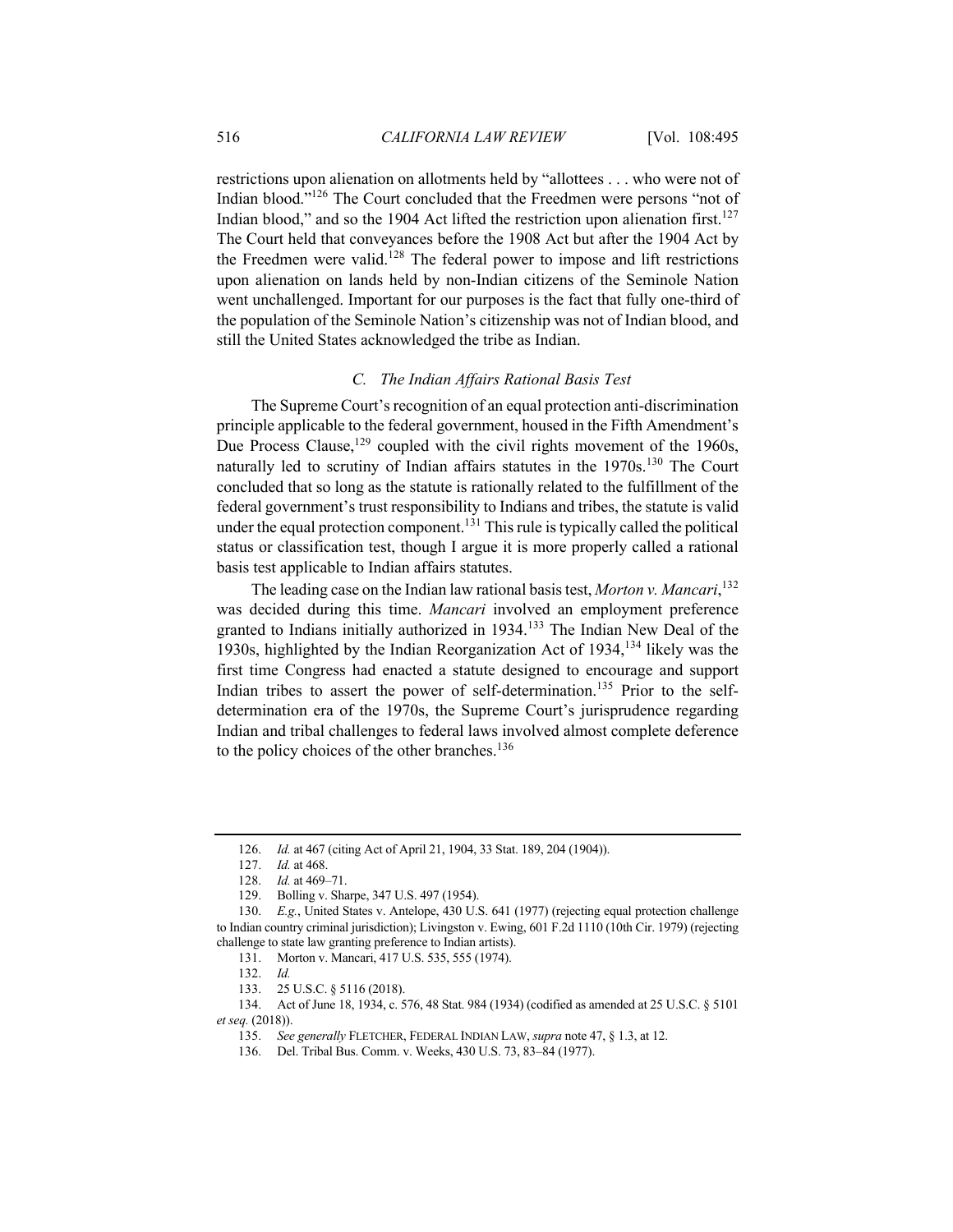In *Mancari*, a Fifth Amendment equal protection challenge to Indian preference in employment laws and regulations<sup>137</sup> allowed the Supreme Court to answer the question of whether and how the Supreme Court would intervene in federal Indian affairs laws. Congress mandated Indian preference in employment with the federal Indian Affairs Office in the 1934 Indian Reorganization Act.<sup>138</sup> "Indian preference," as a matter of practice, means that if there were two candidates for a job in the Bureau of Indian Affairs, Bureau of Indian Education, or Indian Health Service that had the same qualifications, the government should hire the Indian person. The statute requires the Secretary of the Interior to promulgate regulations regarding "Indians."<sup>139</sup> The statute defines "Indians" as "all persons of Indian descent who are members of any recognized Indian tribe now under [f]ederal jurisdiction, and all persons who are descendants of such members who were, on June 1, 1934, residing within the present boundaries of any Indian reservation, and shall further include all other persons of one-half or more Indian blood."<sup>140</sup> The regulations at issue in *Mancari* defined persons eligible for the preference to "be one-fourth or more degree Indian blood and be a member of a [f]ederally-recognized tribe."<sup>141</sup> The *Mancari* Court described the Indian preference as "political" rather than "directed toward a 'racial' group consisting of 'Indians.'"142 The Court concluded that there was a long history of affording special treatment to Indians and tribes, and so long as an Indian affairs law "can be tied rationally to the fulfillment of Congress' unique obligation toward the Indians" (i.e., the duty of protection) then those judgments "will not be disturbed."<sup>143</sup>

141. *Mancari*, 417 U.S. at 553 n.24.

142. *Id.* ("The preference is not directed towards a 'racial' group consisting of 'Indians'; instead, it applies only to members of 'federally recognized' tribes. This operates to exclude many individuals who are racially to be classified as 'Indians.' In this sense, the preference is political rather than racial in nature.").

143. *Id.* at 555. That entire conclusion is worth reprinting in the margin:

On numerous occasions this Court specifically has upheld legislation that singles out Indians for particular and special treatment. See, *e.g.*, Board of County Comm'rs v. Seber, 318 U.S. 705, 63 S.Ct. 920, 87 L.Ed. 1094 (1943) (federally granted tax immunity); McClanahan v. Arizona State Tax Comm'n, 411 U.S. 164, 93 S.Ct. 1257, 36 L.Ed.2d 129 (1973) (same); Simmons v. Eagle Seelatsee, 384 U.S. 209, 86 S.Ct. 1459, 16 L.Ed.2d 480 (1966), *aff'g* 244 F.Supp. 808 (ED Wash.1965) (statutory definition of tribal membership, with resulting interest in trust estate); Williams v. Lee, 358 U.S. 217, 79 S.Ct. 269, 3 L.Ed.2d 251 (1959) (tribal courts and their jurisdiction over reservation affairs). Cf. Morton v. Ruiz, 415 U.S. 199, 94 S.Ct. 1055, 39 L.Ed.2d 270 (1974) (federal welfare benefits for Indians 'on or near' reservations). This unique legal status is of long standing, see Cherokee Nation v. Georgia, 5 Pet. 1, 8 L.Ed. 25 (1831); Worcester v. Georgia, 6 Pet. 515, 8 L.Ed. 483 (1832), and its sources are diverse. See generally U.S. Dept. of Interior, Federal Indian Law (1958); Comment, The Indian Battle for Self-Determination, 58 Calif. L. Rev. 445 (1970). As long as the special treatment can be tied rationally to the fulfillment of Congress' unique obligation toward the Indians, such legislative judgments will not be disturbed. Here, where the

<sup>137.</sup> *Mancari*, 417 U.S. at 537.

<sup>138.</sup> 25 U.S.C. § 5116.

<sup>139.</sup> *Id.*

<sup>140.</sup> *Id.* § 5129.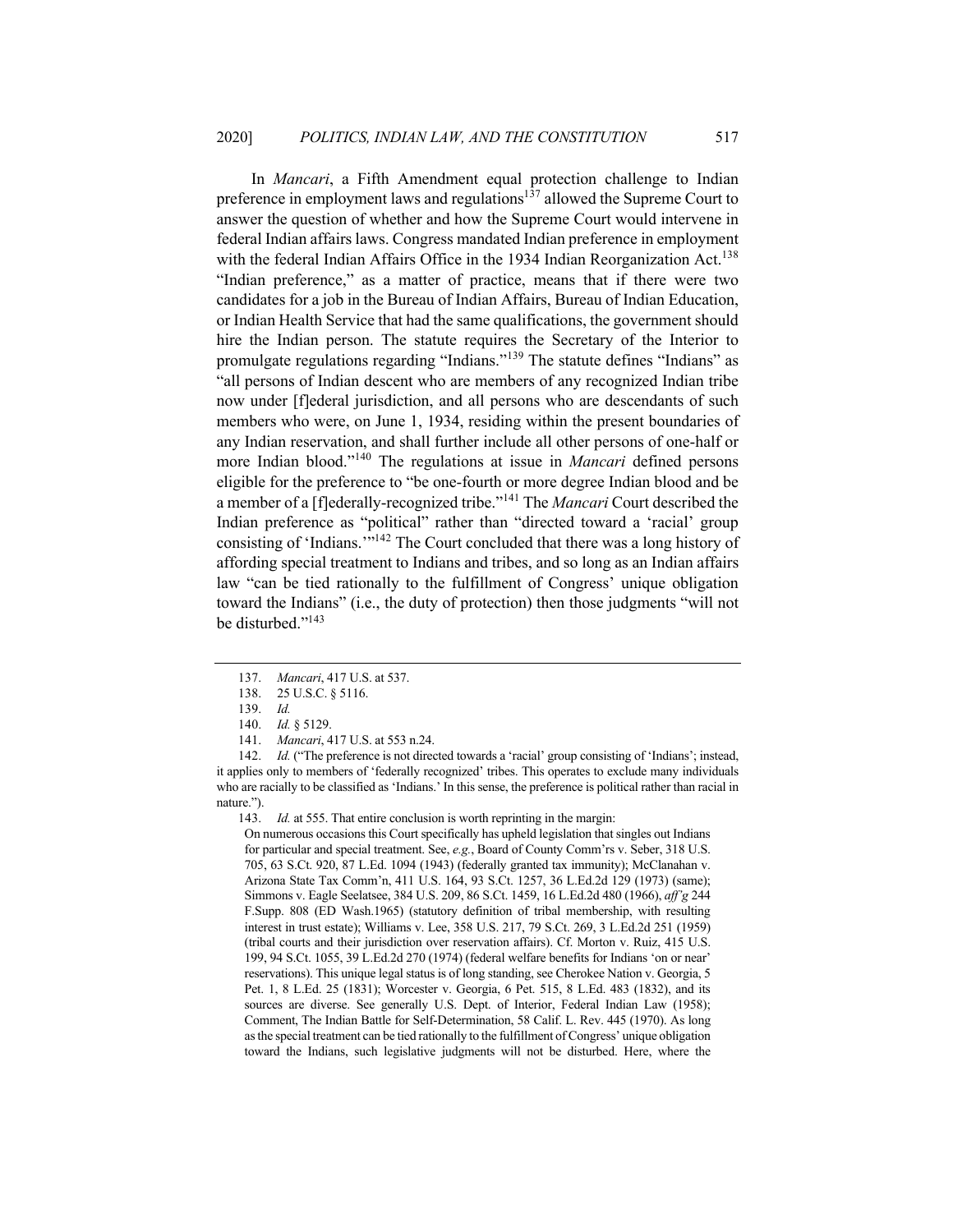Applying the standard, the Court concluded the Indian preference was reasonable and upheld the law.<sup>144</sup> Congress initially supported Indian preference in the federal agencies charged with implementing Indian law because those laws and those implementation decisions directly affected Indians and tribes.<sup>145</sup> It made sense then, and makes sense now, to involve Indian people with those federal agency decisions and actions. The Court, when pressed to intervene in Indian affairs legislation and apply civil rights revolution-type analyses, absolutely declined to do so.

In the years following *Mancari*, the Supreme Court rejected Fifth Amendment equal protection claims related to the exclusive jurisdiction of tribal courts in *Fisher v. District Court*, <sup>146</sup> and to federal criminal jurisdiction in Indian country in *United States v. Antelope*. <sup>147</sup> The Court even extended the doctrine to state law classifications in *Washington v. Washington State Commercial Passenger Fishing Vessel Ass'n*. 148

The Indian affairs rational basis test is particularly important in the selfdetermination era. Congress has enacted numerous self-determination statutes acknowledging Indian tribes as sovereign entities.<sup>149</sup> Congress now treats Indian tribes as partners in the administration of Indian affairs programs and services formerly handled exclusively by the Bureau of Indian Affairs, Bureau of Indian Education, and Indian Health Service.<sup>150</sup> Congress has granted preferences in contracting to tribes and tribal corporations under the Small Business Act and other statutes.<sup>151</sup> Congress allows Indian tribes to be treated the same as states for purposes of administering and enforcing federal environmental laws.<sup>152</sup> Congress has authorized casino-style gaming on Indian lands.<sup>153</sup> Congress has

148. 443 U.S. 658, 660 (1979).

150. 25 U.S.C. § 5301 *et seq.* (2018); *see also* Executive Order No. 13175, 65 F.R. 67249 (2000) ("Agencies shall respect Indian tribal self-government and sovereignty, honor tribal treaty and other rights, and strive to meet the responsibilities that arise from the unique legal relationship between the [f]ederal [g]overnment and Indian tribal governments.").

151. *See generally* Do Indian Tribes and Alaska Native Corporations Have Any Special Rules for Applying to the 8(a) BD Program?, 13 C.F.R. § 124.109 (2019).

152. *E.g.*, 42 U.S.C. § 7601(d) (2018) (Clean Air Act); 33 U.S.C. § 1377(e) (2018) (Clean Water Act).

preference is reasonable and rationally designed to further Indian self-government, we cannot say that Congress' classification violates due process.

*Id.* at 554–55.

<sup>144.</sup> *See id.* at 554.

<sup>145.</sup> *See id.* at 544–45.

<sup>146.</sup> 424 U.S. 382, 382 (1974).

<sup>147.</sup> 430 U.S. 641, 641 (1977).

<sup>149.</sup> *See generally* Philip S. Deloria, *The Era of Indian Self-Determination: An Overview*, *in* INDIAN SELF-RULE: FIRST-HAND ACCOUNTS OF INDIAN-WHITE RELATIONS FROM ROOSEVELT TO REAGAN 191 (Kenneth R. Philp ed., 1986); Michael P. Gross, *Indian Self-Determination and Tribal Sovereignty: An Analysis of Recent Federal Policy*, 56 TEX. L. REV. 1195 (1978).

<sup>153.</sup> 25 U.S.C. § 2701 *et seq.* (2018).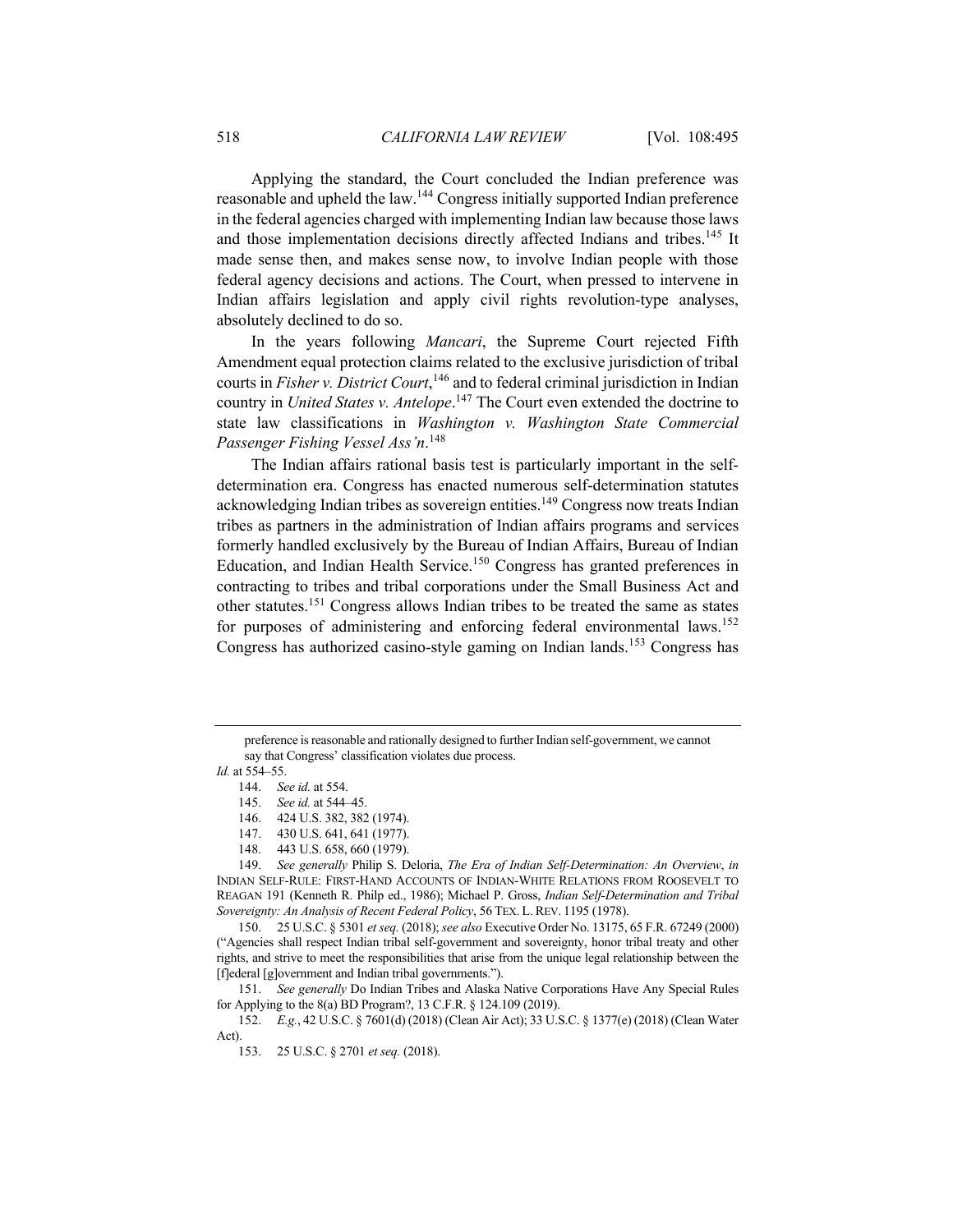settled many claims for money damages by Indians and tribes,<sup>154</sup> settled land claims,<sup>155</sup> settled water rights cases,<sup>156</sup> regulated tribal powers,<sup>157</sup> and acknowledged tribes as sovereigns.158 Modern-day tribal self-determination is an enormous undertaking. As one federal judge stated pre-*Mancari*, all of Title 25 of the United States Code is dependent on the political classification doctrine.<sup>159</sup>

There is no room for lower courts to tinker with *Mancari*'s definitive statement. Though I describe the *Mancari* test as a rational basis test, that nomenclature is slightly, but significantly, different than other rational basis tests. The rational basis the Supreme Court is looking for in Indian affairs statutes is the "fulfillment" of the duty of protection.<sup>160</sup> If the Court finds that these statutes have a "preference" that is "reasonable and rationally designed to further Indian self-government," then the statute is valid and the analysis ends there.<sup>161</sup> At that point, as I will show, the discretion of Congress is akin to the discretion granted to the political branches in foreign affairs matters, effectively a political question not subject to judicial review. If, for example, Congress has decided to provide government services to Indians, and defines eligible Indians by blood quantum, then the courts may only inquire as to whether those services and that eligibility determination are rationally related to the duty of protection. If the court can find a rational relationship, *the inquiry ends*. 162

<sup>154.</sup> *E.g.*, Michigan Indian Land Claims Settlement Act of 1997, Pub. L. No. 105-143, 111 Stat. 2652 (1997).

<sup>155.</sup> *E.g.*, Rhode Island Indian Claims Settlement Act, Pub. L. No. 95-395, 92 Stat. 813 (1978). 156. *See generally* Robert A. Anderson, *Indian Water Rights, Practical Reasoning, and Negotiated Settlements*, 98 CALIF. L. REV. 1133 (2010).

<sup>157.</sup> Indian Law -- Tribal Courts -- Congress Recognizes and Affirms Tribal Courts' Special Domestic Violence Jurisdiction Over Non-Indian Defendants. -- the Violence Against Women Reauthorization Act Of 2013, Pub. L. No. 113-4, Title IX, § 904, 127 Stat. 120 (codified at 25 U.S.C. § 1304; 18 U.S.C. § 2265(e) (2018)).

<sup>158.</sup> *See, e.g.*, Restoration of Federal Services to the Pokagon Band of Potawatomi Indians, Pub. L. No. 103-323, 108 Stat. 2152 (1994) (acknowledging the Pokagon Band of Potawatomi Indians and granting it jurisdiction over its members); Little Traverse Bay Bands of Odawa Indians and the Little River Band of Ottawa Indians Act, Pub. L. No. 103-324, 108 Stat. 2156 (1994) (recognizing the sovereignty of the Little Traverse Bay Bands of Odawa Indians and the Little River Band of Ottawa Indians); An Act to Provide for the Extension of Certain Federal Benefits, Services, and Assistance to the Pascua Yaqui Indians of Arizona, and for Other Purposes, Pub. L. No. 95-375, 92 Stat. 712 (1978) (recognizing the sovereignty of the Pascua Yaqui Tribe of Arizona).

<sup>159.</sup> Simmons v. Eagle Seelatsee, 244 F. Supp. 808, 814 n. 13 (E.D. Wash. 1965), *aff'd*, 384 U.S. 209 (1966) ("A logical application of plaintiffs' position respecting the unconstitutionality of a 'criterion of race' would cast doubt on all such legislation" applying exclusively to Indians).

<sup>160.</sup> Morton v. Mancari, 417 U.S. 535, 555 (1974).

<sup>161.</sup> *Id.*

<sup>162.</sup> Notably, the *Mancari* Court did not hedge its holding one iota: "As long as the special treatment can be tied rationally to the fulfillment of Congress' unique obligation toward the Indians, *such legislative judgments will not be disturbed*." *Mancari*, 417 U.S. at 555 (emphasis added).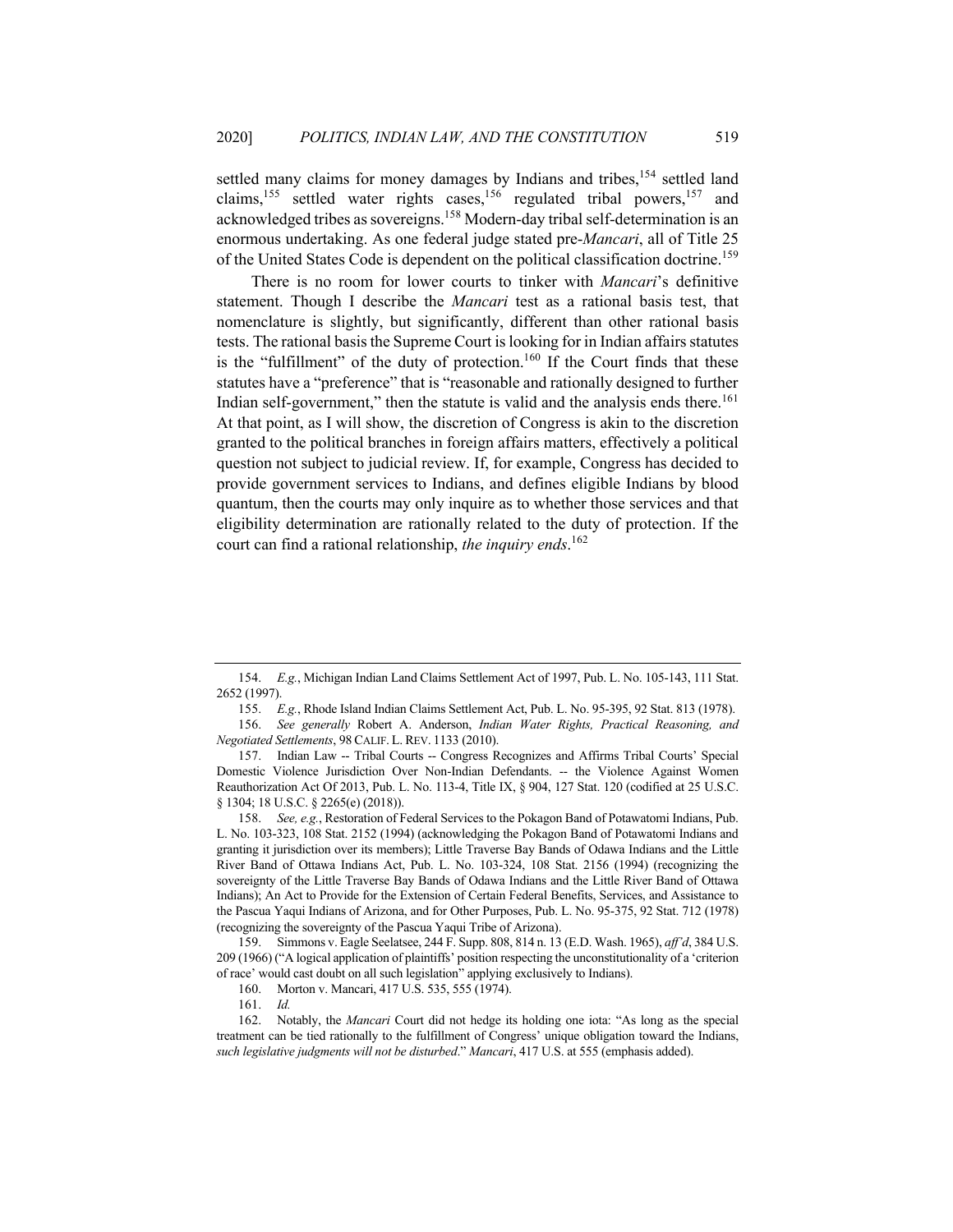## THE STRUCTURAL AND TEXTUAL ARGUMENT

Both the text and the structure of the Constitution grant Congress, the executive branch, and, to a limited extent, the states the power to recognize and classify individual Indians. The Constitution denies Article III courts the power to review decisions made by Congress and the executive branch recognizing state sovereignty (after the original thirteen), foreign nations, and Indian tribes. I argue the Constitution also denies Article III courts the full power to review decisions made by Congress and the executive branch recognizing and classifying individual Indians. The relevant Constitutional texts are the Indians Not Taxed Clause and the Commerce Clause. The structural argument rests with the fact that the Constitution leaves the concurrent powers to define "Indians not taxed" and "Indian tribes" to the federal and state political branches.

The notion that the Constitution is colorblind as to Indians and Indian tribes (and to those covered by the notorious euphemism "all other persons") is flat wrong.<sup>163</sup> The Constitution authorizes and requires the federal government to define who is Indian.

# *A. The Constitution's Political Triad*

Like recognizing a foreign nation or admitting a new state, the decision to acknowledge a tribal sovereign is a political choice. Because this is a political decision, Article III courts hold a limited role in reviewing it.

The Commerce Clause provides in relevant part: "The Congress shall have Power . . . To regulate Commerce with foreign Nations, and among the several States, and with the Indian Tribes . . . . "<sup>164</sup> The main thrust of the clause is to vest in Congress powers to regulate commerce with these three types of sovereign entities. This, in turn, grants Congress plenary power over commerce.<sup>165</sup> The Framers' decision to treat these three sovereign entities together suggests that decisions related to this grouping should receive similar treatment under judicial review.

I will show that the executive branch possesses the power to recognize which governmental entities qualify as foreign sovereigns. Congress possesses the exclusive power to admit states to the Union. As such, Congress and the executive branch share the power to acknowledge tribal sovereigns. It is

<sup>163.</sup> Ablavsky, *supra* note 43, at 1074–75; *see also* Sarah Krakoff, *supra* note 41, at 523–26 (2017) (describing how "colorblindness" is an unhelpful methodology for reviewing Indian affairs statutes).

<sup>164.</sup> U.S. CONST. art. I, § 8, cl. 3.

<sup>165.</sup> *See* Cotton Petroleum Corp. v. New Mexico, 490 U.S. 163, 192 (1989) ("[W]hile the Interstate Commerce Clause is concerned with maintaining free trade among the States even in the absence of implementing federal legislation, . . . the central function of the Indian Commerce Clause is to provide Congress with plenary power to legislate in the field of Indian affairs . . . .") (citations omitted).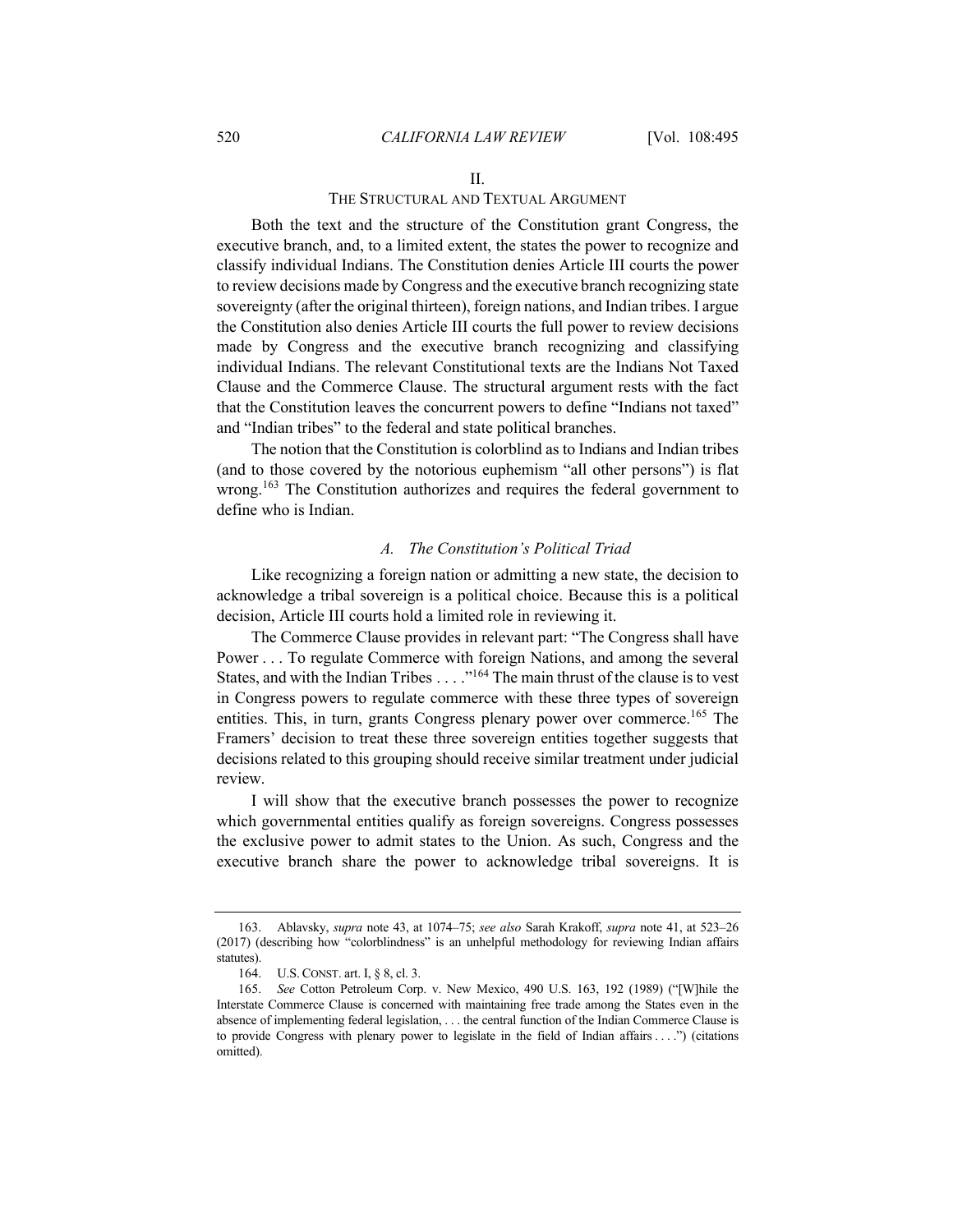hornbook law that Article III courts are forbidden from reviewing those political choices to recognize which entities are sovereign. There is only one exception to the judicial review of federal recognition of Indian tribes and it is extremely narrow. It has never resulted in a reversal.

#### *1. Foreign Nations*

According to the Supreme Court, the President possesses exclusive power to recognize foreign sovereigns. Recently, the Court confirmed its prior holdings on the exclusive power of the President in *Zivotofsky ex rel. Zivotofsky v. Kerry*. <sup>166</sup> There, the Court reviewed the source and scope of the "recognition power" of the United States to acknowledge foreign nations.<sup>167</sup> The Court noted that, under international law, the recognition power is an important power all sovereigns possess, but that the Constitution is silent as to which federal branch or branches may exercise the recognition power.<sup>168</sup> Article II, Section 3 of the Constitution extends to the President the power to "receive" foreign ambassadors, which the Court suggested was evidence of the greater power to recognize.<sup>169</sup> The Court added that the President also possesses the power to negotiate and (once ratified by the Senate) proclaim treaties and to send ambassadors to foreign nations.<sup>170</sup> The Court asserted, however, that the President's power to acknowledge foreign nations is concurrent with Congress. The Court held that Congress also possesses certain powers in relation to foreign nations, including the power to regulate commerce with foreign nations.<sup>171</sup> Whatever the contours of the shared recognition power possessed by the executive branch and Congress, the Court stated that Article III judges have no say in the ultimate decision: "[T]he Judiciary is not responsible for recognizing foreign nations."172

#### *2. States*

The Constitution more directly vests power to acknowledge state sovereignty by expressly authorizing Congress—and only Congress—to admit states to the Union. Article IV, Section 3 of the Constitution provides,

New States may be admitted by the Congress into this Union; but no new State shall be formed or erected within the Jurisdiction of any other State; nor any State be formed by the Junction of two or more States, or Parts of States, without the Consent of the Legislatures of the States concerned as well as of the Congress.173

<sup>166.</sup> 576 U.S. 1 (2015).

<sup>167.</sup> *Id.* at 2084–88.

<sup>168.</sup> *Id.* at 2084.

<sup>169.</sup> *Id.* at 2085.

<sup>170.</sup> *Id.*

<sup>171.</sup> *Id.* at 2087.

<sup>172.</sup> *Id.* at 2091.

<sup>173.</sup> U.S. CONST. art IV, § 3.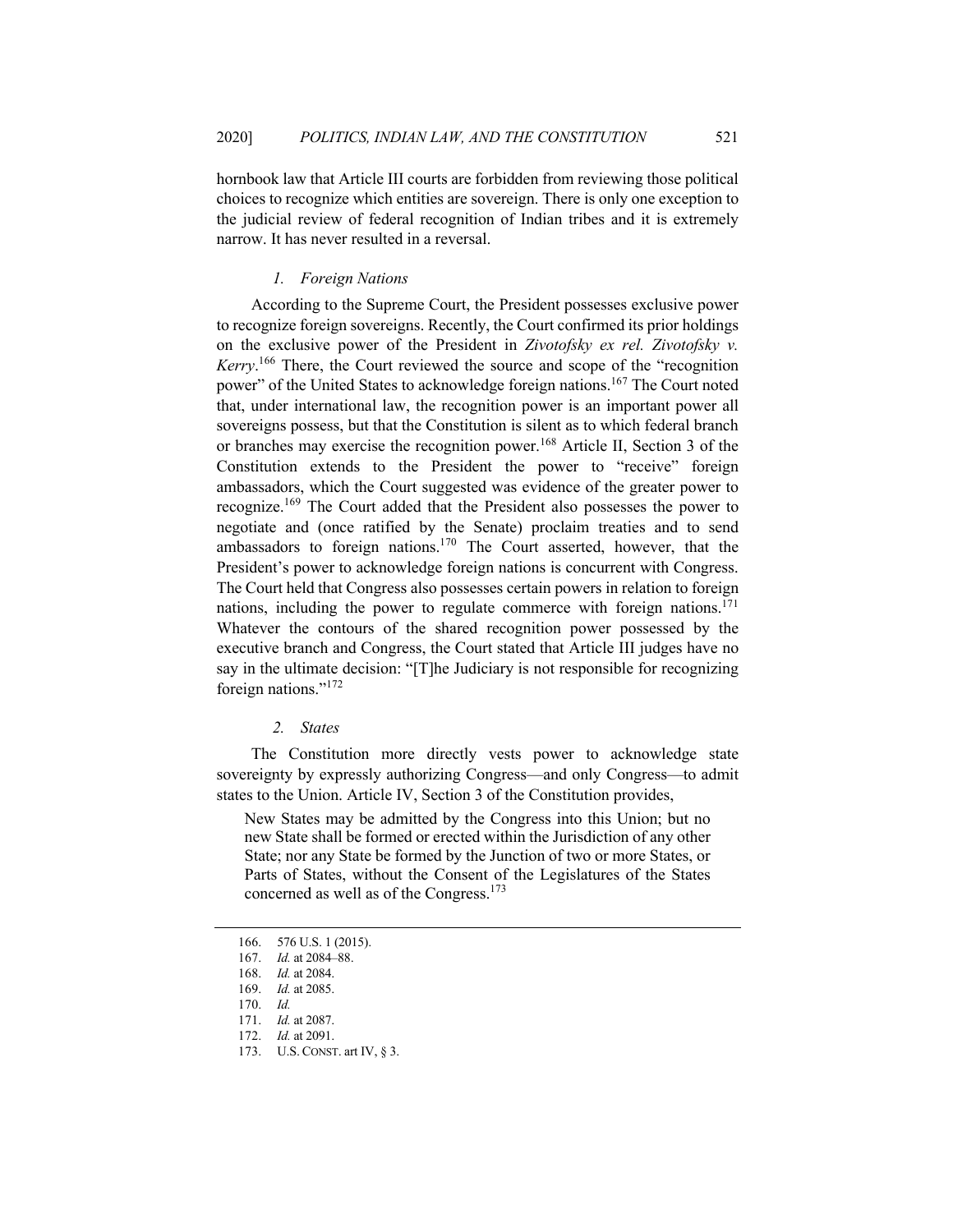I can find no cases holding that Congress possesses the exclusive power to admit states in the Union, but as the Constitution directly grants that power to Congress, it seems reasonable that this question would not be presented to the Court. It seems apparent that since the Constitution vests only Congress with this power, there is a "textually demonstrable constitutional commitment of the issue to" Congress, rendering those decisions nonjusticiable political questions.<sup>174</sup> While the decision to admit a new state into the Union may be adjudicated, the political choice of Congress to do so is not reviewable by the judiciary.<sup>175</sup>

# *3. Indian Tribes*

The federal government's decision to acknowledge Indian tribes as sovereigns to which the United States owes a duty of protection is akin to a nonjusticiable political question. Article III courts apply a deferential test similar to a rational basis test in determining whether Congress or the executive branch acted reasonably in recognizing a tribe. In dicta, the Court has suggested that Congress may not arbitrarily create Indian tribes, $176$  but in practice federal recognition by Congress has never been reviewed by the judiciary on the merits. Congress also acknowledges that the executive branch possesses the power to recognize Indian tribes. The Department of the Interior created an administrative process in 1978 to do exactly that.<sup>177</sup> That administrative process necessarily allows judicial review of administrative recognition decisions on the arbitrary and capricious standard.178

The leading Supreme Court case on the question of the scope of Congress's political discretion to acknowledge Indian tribes is *United States v. Holliday*. 179 *Holliday* involved the criminal indictment under federal law for the illegal sale of liquor to an Indian outside of the boundaries of Indian country.<sup>180</sup> The congressional purpose was to "protec[t]" Indians "under the pupilage of the government . . . ."181 The Court held that the Commerce Clause authorized Congress to regulate commerce with Indians and Indian tribes both within and outside of Indian country.<sup>182</sup> The Indian who purchased the liquor lived on fee land and voted in state and local elections, but he also continued to participate in

<sup>174.</sup> Baker v. Carr, 369 U.S. 186, 217 (1962).

<sup>175.</sup> *Cf.* Luther v. Borden, 48 U.S. (7 How.) 1, 42 (1849) ("Under this article of the Constitution it rests with Congress to decide what government is the established one in a State. For as the United States guarantee to each State a republican government, Congress must necessarily decide what government is established in the State before it can determine whether it is republican or not.").

<sup>176.</sup> United States v. Sandoval, 231 U.S. 28, 46 (1913).

<sup>177.</sup> *See* 25 C.F.R. pt. 83 (2019) (establishing procedures for federal acknowledgment of Indian tribes).

<sup>178.</sup> *See* 5 U.S.C. § 706 (2018) (dictating that courts may set aside agency actions found to be "arbitrary" or "capricious").

<sup>179.</sup> 70 U.S. (3 Wall.) 407 (1866).

<sup>180.</sup> *Id.* at 415.

<sup>181.</sup> *Id.* at 415–16.

<sup>182.</sup> *Id.* at 417–18.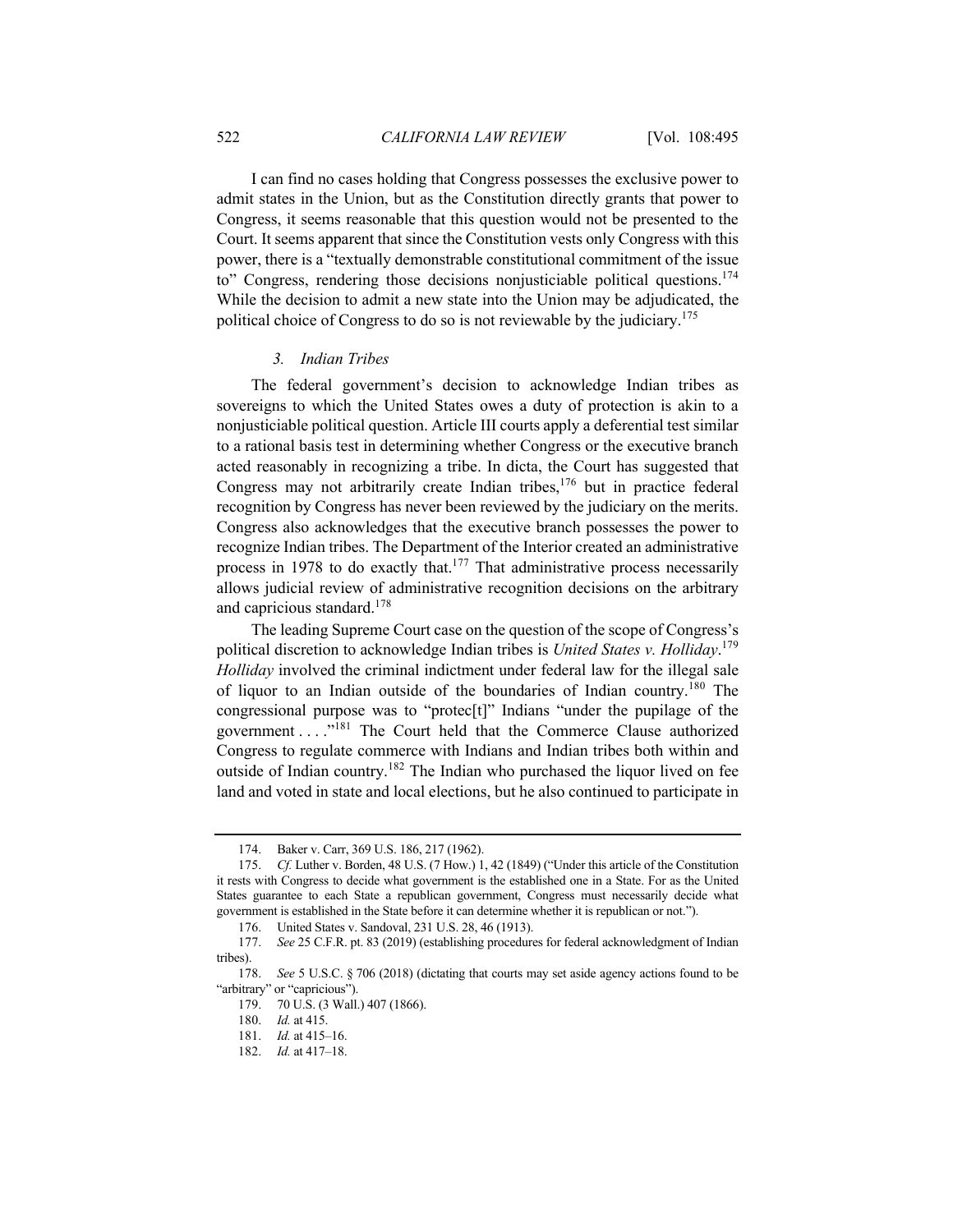tribal government and receive treaty annuities.<sup>183</sup> The Court concluded he remained a tribal member under federal jurisdiction.<sup>184</sup> Importantly, the Court also held that the Indian's tribe, now known as the Saginaw Chippewa Indian Tribe, continued to be federally recognized by both Congress and the Department of the Interior.<sup>185</sup> The Court expressly held that those determinations are political decisions subject only to the authority of Congress and may not be reviewed by an Article III court:

In reference to all matters of this kind, it is the rule of this court to follow the action of the executive and other political departments of the government, whose more special duty it is to determine such affairs. *If by them those Indians are recognized as a tribe, this court must do the same. If they are a tribe of Indians, then, by the Constitution of the United States, they are placed, for certain purposes, within the control of the laws of Congress. This control extends, as we have already shown, to the subject of regulating the liquor traffic with them. This power residing in Congress, that body is necessarily supreme in its exercise*. This has been too often decided by this court to require argument, or even reference to authority.<sup>186</sup>

The Court additionally held that the Supremacy Clause barred any state law or action that would interfere with the federal government's political choices regarding the acknowledgment of Indian tribes.<sup>187</sup> It is difficult to see any room here for judicial review.

A half century later, the Supreme Court acknowledged that it was possible for Congress to inappropriately acknowledge an Indian tribe by "arbitrarily calling them an Indian tribe."<sup>188</sup> When Congress does not act arbitrarily, however, Article III courts have no authority to second-guess those political choices. That case, *United States v. Sandoval*, involved a similar fact pattern to the *Holliday* case as it questioned the congressional power to bar liquor sales to Indians.<sup>189</sup> The Court analogized the admission of new states into the Union to the acknowledgment of Indian tribes, stating that both are political questions not subject to review by Article III courts.<sup>190</sup>

Modern-day executive branch decisions to acknowledge Indian tribes are subject to the arbitrary and capricious standard of the Administrative Procedure Act.191 Judge Richard Posner's opinion in *Miami Nation v. Department of the Interior* held that the political question doctrine does not apply to agency

<sup>183.</sup> *Id.* at 418.

<sup>184.</sup> *Id.* at 418–19.

<sup>185.</sup> *Id.* at 419.

<sup>186.</sup> *Id.* (emphasis added).

<sup>187.</sup> *Id.* at 419–20.

<sup>188.</sup> United States v. Sandoval, 231 U.S. 28, 46 (1913).

<sup>189.</sup> *Id.* at 36.

<sup>190.</sup> *Id.* at 38 (quoting Coyle v. Oklahoma, 221 U.S. 559, 574 (1911)).

<sup>191.</sup> Miami Nation of Indians of Ind., Inc. v. Dept. of the Interior, 255 F.3d 342, 348 (7th Cir. 2001), *cert. denied*, 534 U.S. 1129 (2002).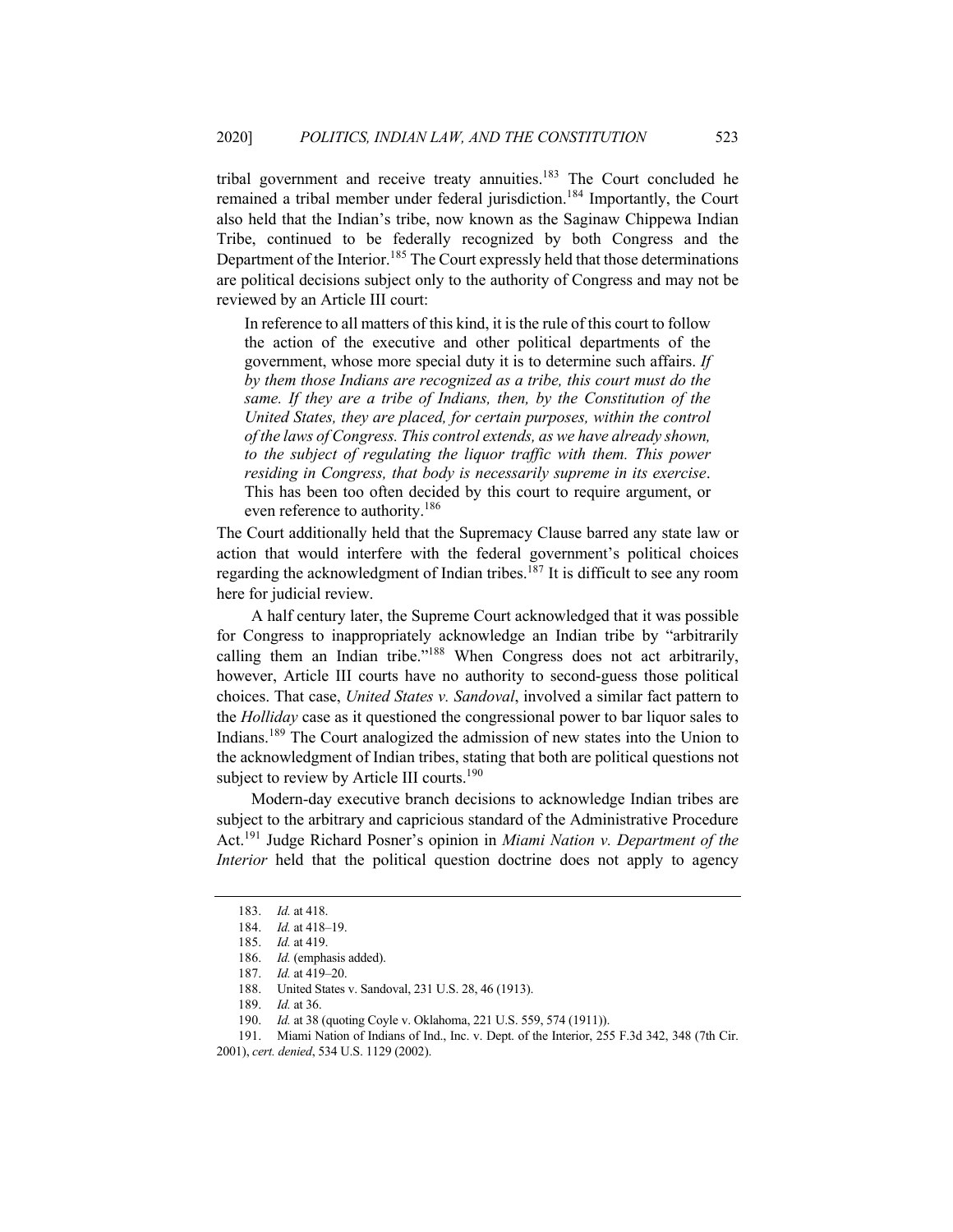determinations of tribal status. Instead, Judge Posner, like the vast majority of agency decisions authorized by and appropriately cabined by Congress and the executive branch, deferred greatly to the agency's decision.<sup>192</sup> In my research, I was able to uncover only two cases in which an Article III court reversed a federal agency's decision to acknowledge an Indian tribe.<sup>193</sup> The reversed agency recognition decisions involved a tribe recognized by the government outside of the normal recognition process set forth in 25 C.F.R. Part 83. This deviation from the established recognition process rendered the decisions arbitrary and capricious.<sup>194</sup>

Federal courts apply a rational basis standard of review, which is analogous to the Indian affairs rational basis test, to equal protection challenges brought against the government to challenge federal acknowledgment of Indian tribes. In *Kahawaiolaa v. Norton*, the Ninth Circuit affirmed that congressional recognition of Indian tribes is a political classification that is not subject to judicial review. There, Native Hawaiians challenged a federal rule prohibiting them from seeking federal acknowledgment as an Indian tribe.<sup>195</sup> The court initially noted that federal recognition decisions were uniquely political decisions; for example, "a suit that sought to direct Congress to federally recognize an Indian tribe would be non-justiciable as a political question."<sup>196</sup> However, once a federal agency makes a determination related to federal recognition of Indian tribes, an Article III court possesses some authority to review that decision.<sup>197</sup> Native Hawaiians claimed the decision to exclude their group violated the equal protection component of the Due Process Clause of the Fifth Amendment.198

The court rejected the claim that the classification should be subject to heightened scrutiny as a race-based classification, holding instead that the federal rule was a political classification and that the proper standard of review was the

<sup>192.</sup> *Id.* at 349–51. *See also* Muwekma Ohlone Tribe v. Salazar, 708 F.3d 209 (D.C. Cir. 2013) (upholding the Department of the Interior's decision not to recognize Muwekma Ohlone Tribe); Schaghticoke Tribal Nation v. Kempthorne, 587 F.3d 132 (2d Cir. 2009) (affirming the Department of the Interior's refusal of Schaghticoke Tribal Nation's petition for acknowledgment); Ramapough Mountain Indians v. Norton, 25 F. App'x 2 (D.C. Cir. 2001) (upholding the Assistant Secretary for Indian Affairs' decision to not recognize Ramapough Mountain Indians as a tribe); Nipmuc Nation v. Zinke, 305 F. Supp. 3d 257 (D. Mass 2018) (affirming the Department of the Interior's decision not to grant recognition to Nipmuc Nation).

<sup>193.</sup> Contrary to the Secretary of the Interior's interpretation of the Indian Reorganization Act, the Supreme Court in *Carcieri v. Salazar* did hold that the Department of the Interior could acquire land in trust for the Narragansett Tribe under 25 U.S.C. § 5108 (2018). Carcieri v. Salazar, 555 U.S. 379, 382–83 (2009). However, the Court left alone the federal acknowledgement decision.

<sup>194.</sup> Cherokee Nation of Oklahoma v. Babbitt, 117 F.3d 1489, 1503 (D.C. Cir. 1997); Greene v. Babbitt, 64 F.3d 1266, 1275 (9th Cir. 1995).

<sup>195.</sup> Kahawaiolaa v. Norton, 386 F.3d 1271, 1272 (2004).

<sup>196.</sup> *Id.* at 1276 (citing United States v. Sandoval, 231 U.S. 28, 46 (1913)).

<sup>197.</sup> *Id.* (citing Miami Nation of Indians of Ind., Inc. v. Dept. of the Interior, 255 F.3d 342, 348 (7th Cir. 2001), *cert. denied*, 534 U.S. 1129 (2002)).

<sup>198.</sup> *Id.* at 1272.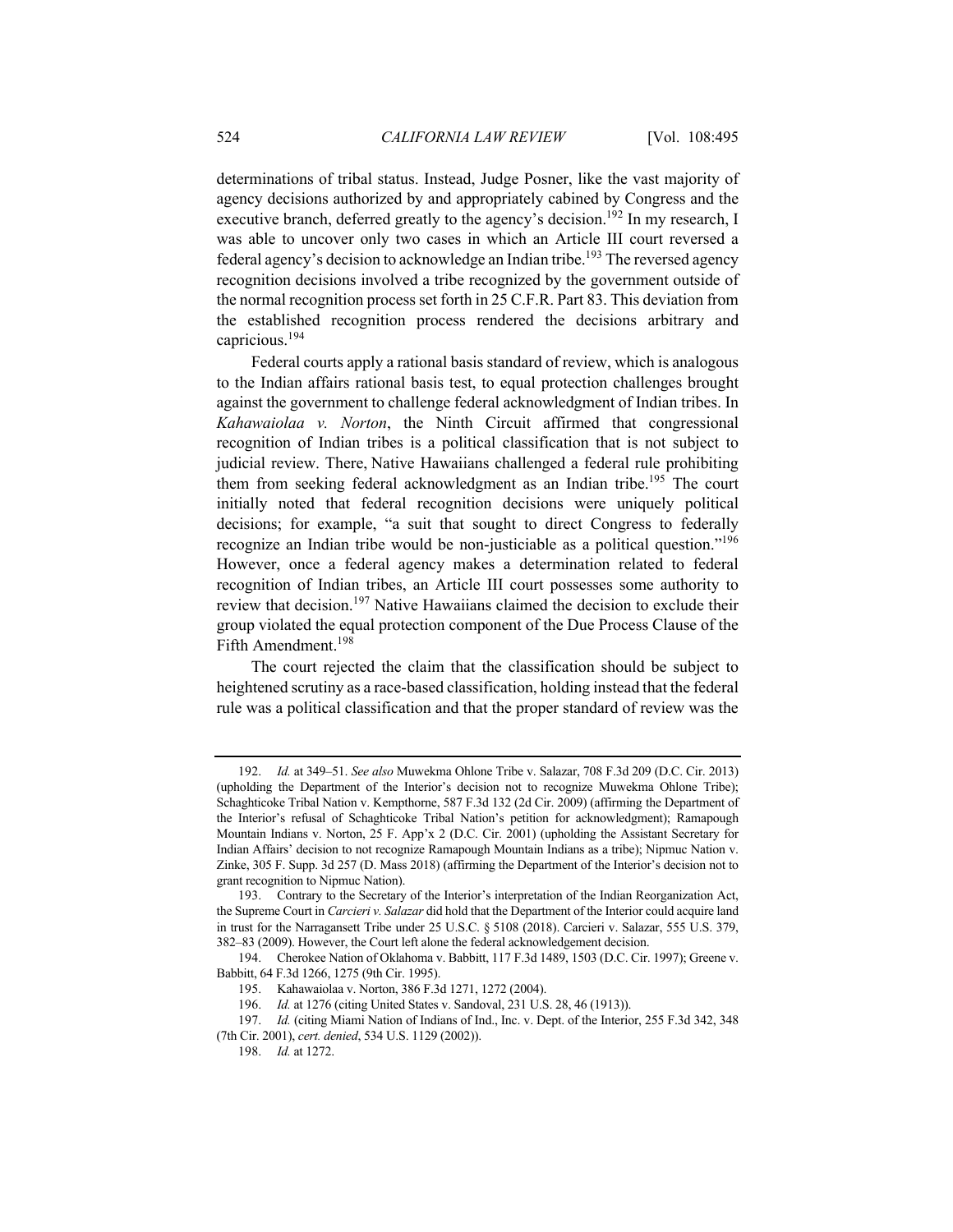rational basis test.<sup>199</sup> The Native Hawaiians objected on the grounds that the agency's decision was a racial classification, which the Supreme Court had held in *Rice v. Cayetano*<sup>200</sup> and *Adarand Constructors, Inc. v. Peña*<sup>201</sup> must be subject to strict scrutiny.202 *Rice*, which now forms a part of the basis for attacking Indian affairs legislation, held that a state-wide election on Native Hawaiian issues could not be limited to Native Hawaiians on the basis of race or ancestry under the Fifteenth Amendment.<sup>203</sup> The Ninth Circuit held that *Rice* was inapplicable because the "claim challenges the very regulations that acknowledge the quasisovereign, government-to-government relationship between the United States and Indian tribes."204 The circuit noted that the Supreme Court in *Rice* explicitly confirmed the political classification doctrine as applied to Indian tribes.<sup>205</sup> The court concluded, "Recognition of political entities, unlike classifications made on the basis of race or national origin are not subject to heightened scrutiny."<sup>206</sup>

Like foreign nations and individual states, Indian tribes are sovereign entities. Legislative and executive decisions about the scope of the federal government's relationship with those entities are political questions. As a result, they are subject only to limited judicial review. Article III courts are effectively barred from reviewing and reversing congressional and executive branch decisions to acknowledge Indian tribes unless the decision is made by the relevant federal agency and is arbitrary. While agency decisions have been reversed for procedural error, no Article III court has reversed the government on the merits of a recognition decision.

# *B. Regulating Individual Indians: The Indian Commerce and the Indians Not Taxed Clauses*

In relation to Indians and Indian tribes, the Constitution requires determinations as to which persons are Indians and which entities are Indian tribes. It is not obvious which persons are Indians: it requires a judgment. For purposes of federal law, Congress must exercise that judgment, with assistance from both the executive branch and occasionally, state governments. Because those judgments are political judgments, the Supreme Court has correctly held that Article III courts have an extremely limited role in assessing those judgments. The judiciary's role is, again, to determine whether the judgments are arbitrary. As it is when recognizing Indian tribes, when it comes to recognizing Indians, deference to political branches is paramount.

<sup>199.</sup> *Id.* at 1278 (citing Morton v. Mancari, 417 U.S. 535, 553–54 (1974)).

<sup>200.</sup> 528 U.S. 495 (2000).

<sup>201.</sup> 515 U.S. 200 (1995).

<sup>202.</sup> *Kahawaiolaa*, 386 F.3d at 1279.

<sup>203.</sup> *Rice*, 528 U.S. at 514–17.

<sup>204.</sup> *Kahawaiolaa*, 386 F.3d at 1279.

<sup>205.</sup> *Id.* (quoting *Rice*, 528 U.S. at 519–20).

<sup>206.</sup> *Id.*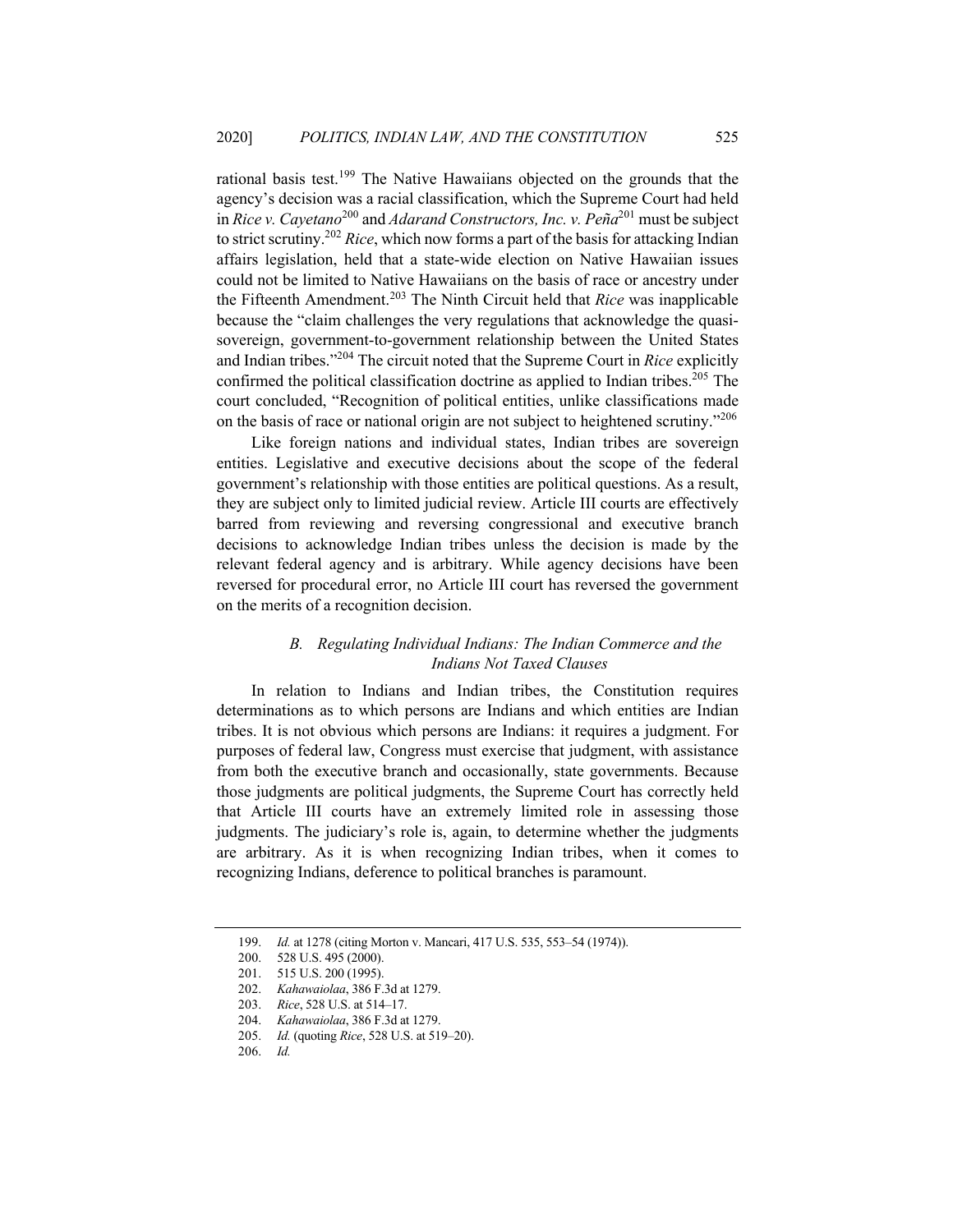# *1. The Commerce Clause*

The Commerce Clause authorizes Congress to regulate commerce with "the Indian tribes." In order to implement this power, Congress must first determine which government entities qualify as Indian tribes and are thereby subject to its authority. As recognition of Indian tribes is a political act, Article III judges must defer to the political branches of government. When Congress or the executive branch recognizes an Indian tribe, those branches of government typically are also recognizing the members or citizens of that Indian tribe as *Indians*.

The *Holliday* and *Sandoval* cases, while the leading cases on the question of federal recognition of tribes, are also leading cases on the federal recognition of individual Indians.<sup>207</sup> In those cases, the Supreme Court held that members or citizens of federally recognized tribes are Indians to which the duty of protection applies.<sup>208</sup> Importantly, in both cases, the federal government's recognition of tribal status meant recognition of the membership or citizenship determinations by those tribes.<sup>209</sup> In other words, if the tribes at issue in those cases decided that only persons with Indian ancestry that lived on the respective reservations were tribal members, then the Article III court reviewing the legal classification would be deferring to the political choice made by Congress or the executive branch to accept that criteria.<sup>210</sup> If the tribes at issue used a blood quantum rule to determine membership or citizenship, then the Article III court must accept that political choice.

While there are some limits to the deference an Article III court must grant, these limits should be narrowly construed. Consider *United States v. Rogers*, 211 where a white man who was adopted by the Cherokee Nation into tribal membership attempted to avoid federal prosecution by claiming to be an Indian.<sup>212</sup> Chief Justice Roger Taney's opinion, hardly the exemplar of enlightened thought when it comes to racial classifications, found it logically impossible for a white man to avoid federal criminal jurisdiction by claiming to

<sup>207.</sup> United States v. Sandoval, 231 U.S. 28 (1913); United States v. Holliday, 70 U.S. (3 Wall.) 407 (1865).

<sup>208.</sup> *Sandoval*, 231 U.S. at 45–46 ("Not only does the Constitution expressly authorize Congress to regulate commerce with the Indian tribes, but long continued legislative and executive usage and an unbroken current of judicial decisions have attributed to the United States as a superior and civilized nation the power and the duty of exercising a fostering care and protection over all dependent Indian communities within its borders, whether within its original territory or territory subsequently acquired, and whether within or without the limits of a State."); *Holliday*, 70 U.S. at 415–16 (referencing "the protection of those Indians who are, by treaty or otherwise, under the pupilage of the government").

<sup>209.</sup> *Sandoval*, 231 U.S. at 40 (quoting congressional language regarding "lands now held . . . by individual [tribal] members," which implicitly acknowledged the Pueblo Indians' tribal membership determinations); *Holliday*, 70 U.S. at 418 (noting that "if commerce, or traffic, or intercourse, is carried on with an Indian tribe, or with a member of such tribe, it is subject to be regulated by Congress").

<sup>210.</sup> The Supreme Court in later years specifically acknowledged that Indian tribes have "power to make their own substantive law in internal matters" such as "membership." Santa Clara Pueblo v. Martinez, 436 U.S. 49, 55 (1978) (citing Roff v. Burney, 168 U.S. 218 (1897)).

<sup>211.</sup> 45 U.S. (4 How.) 567 (1846).

<sup>212.</sup> *Id.* at 571.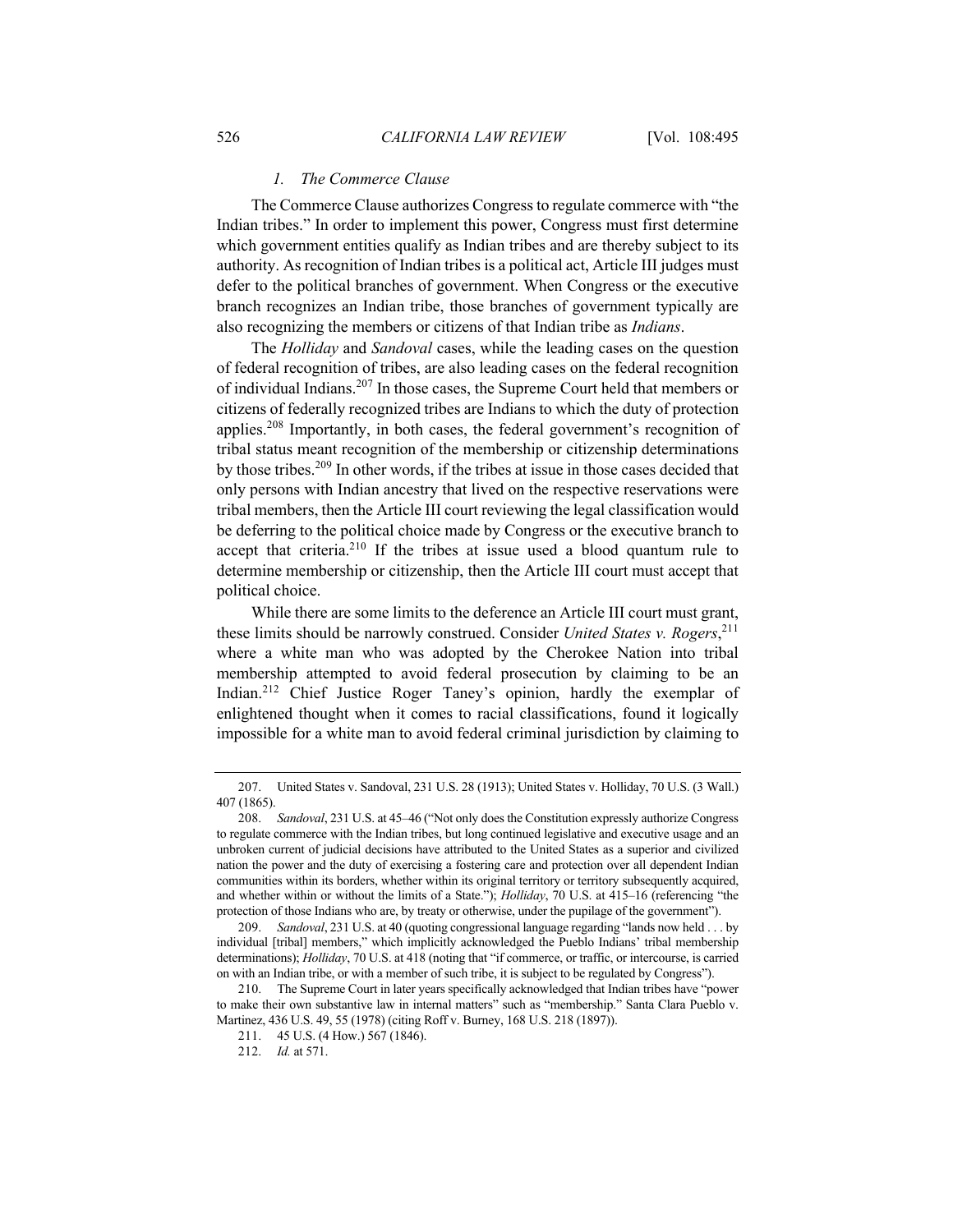be Indian because he was "still a white man, of the white race."213 Still, Taney's torturous opinion attempted to detail why Congress would not have presumed to allow white men to claim tribal citizenship as a means to avoid the application of federal laws, where those men "will generally be found the most mischievous and dangerous inhabitants of the Indian country."214 Taney also worried that these white men would be encouraged to seek out adoption into an Indian tribe in order to avoid their personal responsibility to the United States.<sup>215</sup> In the same opinion, however, Taney acknowledged that Congress (and, presumably, tribes) could allow white men to undertake "obligations . . . upon himself by becoming a Cherokee by adoption."<sup>216</sup> But the Court would not excuse Rogers from his obligation to the United States merely by taking on Cherokee citizenship. The Court concluded that the Constitution vested the federal government with superintendency over Indian tribes.<sup>217</sup>

The import of the *Rogers* case, assuming Taney's racially tinged, antebellum-era reasoning survived the Reconstruction Amendments, is that Congress is free to create legislative classifications based on race. The *Rogers* Court did not believe Congress was intending to allow a white man to escape federal prosecution by claiming tribal membership. The Court, at least implicitly, acknowledged that Congress *could* do so if it chose; after all, if white men could benefit from being tribal members and citizens, the converse must also certainly be true. $^{218}$ 

# *2. The Indians Not Taxed Clauses*

The federal government's deference to and perception of tribal membership and citizenship criteria also necessitated the introduction of explicit federal statutory and administrative definitions of "Indian" based on race and ancestry.

<sup>213.</sup> *Id.* at 573.

<sup>214.</sup> *Id.*

<sup>215.</sup> *Id.*

<sup>216.</sup> *Id.*

<sup>217.</sup> *Id.* at 572 ("It is due to the United States, however, to say, that while they have maintained the doctrines upon this subject which had been previously established by other nations, and insisted upon the same powers and dominion within their territory, yet, from the very moment the general government came into existence to this time, it has exercised its power over this unfortunate race in the spirit of humanity and justice, and has endeavoured by every means in its power to enlighten their minds and increase their comforts, and to save them if possible from the consequences of their own vices . . . . [W]e think it too firmly and clearly established to admit of dispute, that the Indian tribes residing within the territorial limits of the United States are subject to their authority, and where the country occupied by them is not within the limits of one of the States, Congress may by law punish any offense committed there, no matter whether the offender be a white man or an Indian.").

<sup>218.</sup> In fact, the Court has justified the extension of federal criminal jurisdiction into Indian country on the grounds that federal prosecutions are for the benefit of Indians and Indian tribes, United States v. Kagama, 118 U.S. 375, 383–85 (1886), even though Indians are convicted at higher rates than non-Indians to federal prison, sentenced to disproportionately longer prison sentences than non-Indians for the same crimes, and Indian children constitute a disproportionately high percentage of children in the federal prison system. *See generally* INDIAN LAW & ORDER COMM'N, A ROADMAP FOR MAKING NATIVE AMERICA SAFER, ch. 5–6 (2013).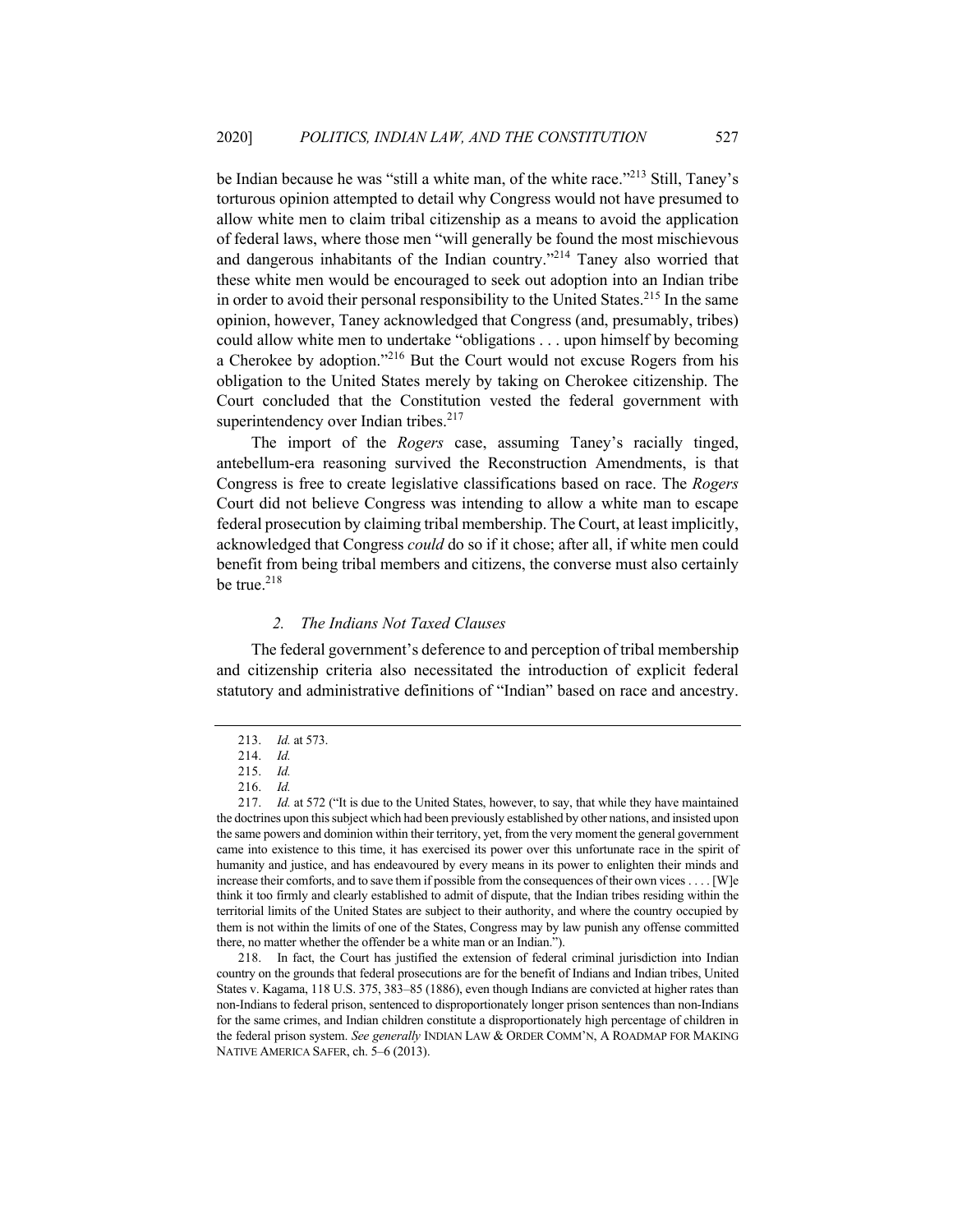These definitions were often independent of tribal membership or citizenship. I argue that the Constitution's text implicitly authorizes Congress, the executive branch, and, likely, the states to create legal classifications of race and ancestry in order to define who is an "Indian." Judicial review of those inherently political classifications invites absurdity and injustice. $219$ 

In the original text of the Constitution, now repealed by the Reconstruction Amendments, Article I, Section 2, provided in relevant part:

Representatives and direct Taxes shall be apportioned among the several States which may be included within this Union, according to their respective Numbers, which shall be determined by adding to the whole Number of free Persons, including those bound to Service for a Term of Years, and excluding *Indians not taxed*, three fifths of all other Persons . . . .<sup>220</sup>

The passive voice of the Constitution authorizes an unnamed entity to determine apportionment of congressional representatives and direct taxes by counting "free Persons" and "three fifths" of the persons who were then enslaved, and excluding "Indians not taxed." The entity, government, or official that "shall ... determine" is unnamed in the text, but since the requirement is included in Article I, presumably Congress must make the enumeration.<sup>221</sup> Professor Thomas Lee's article, for example, glosses over the passive voice in the text by inserting Congress as an entity via brackets into his own text: "To be sure, the Census Clause goes on to vest in Congress the authority to effect the actual enumeration 'in such Manner as [it] shall by Law direct.<sup>"222</sup> For purposes of this argument, it would be helpful to have a definitive statement as to which entity enjoys the sole authority for making that determination. I am left with the reasonable presumption that Congress defines which persons are to be counted and, thus, ultimately determines population numbers. And if Congress is making that determination, then it must be authorized and mandated to determine which "persons" are "Indians not taxed."

The meaning of the phrase "Indians not taxed" was never definitively determined by the Supreme Court, nor could it have been. The Framers never defined the phrase, and there is virtually no discussion in the political world of the ratification era parsing through its terminology. However, the Court in the notorious *Dred Scott* case<sup>223</sup> arguably added a gloss to the meaning of the Indians

<sup>219.</sup> See *infra* Part III.A.

<sup>220.</sup> U.S. CONST. art. I, § 2 (emphasis added).

<sup>221.</sup> Scholars reasonably presume that this is so. *See, e.g.*, Thomas R. Lee, *The Original Understanding of the Census Clause: Statistical Estimates and the Constitutional Requirement of an "Actual Enumeration*,*"* 77 WASH. L. REV. 1, 5–6 (2002) (describing congressional delegation of the responsibility to conduct the census).

<sup>222.</sup> *Id.* at 21 n.94 (brackets in original). The brackets replace the word "they" in the text of the Constitution, which likely means the collected individuals that form Congress, but in either characterization, the passive voice of the text remains.

<sup>223.</sup> Dred Scott v. Sandford, 60 U.S. (19 How.) 393 (1857).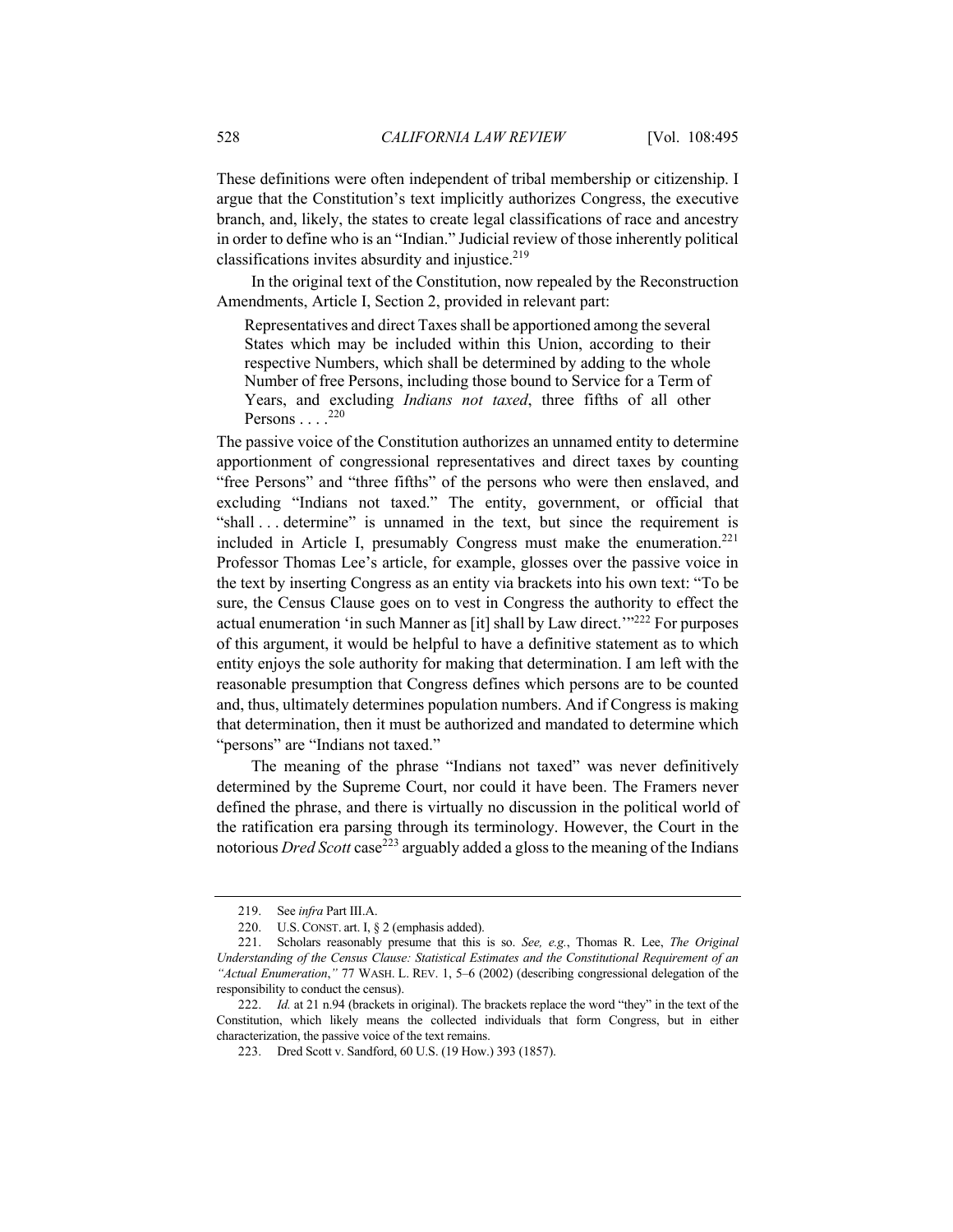Not Taxed Clause. *Dred Scott* involved a claim to individual rights by a Black person, a former slave, alleging his freedom. Justice Taney's opinion held that the Constitution contained no text authorizing Black persons, enslaved or free, to become American citizens eligible for individual rights protections.<sup>224</sup> Taney compared Black persons to Indians.<sup>225</sup> Taney asserted that Indians were loyal to their tribes and not the United States or any State, and savage.<sup>226</sup> Taney argued, however, that Congress possessed the power, if it chose, to recognize Indians as citizens.<sup>227</sup> Out of this horror show of legal analysis, there is a gloss on the meaning of the Indians Not Taxed Clause: *Dred Scott* generally implies that the "taxed" language of the clause is akin to American (or federal) citizenship.

States and lower courts in the antebellum era tended to acknowledge a difference between Indians as well, usually focusing on the relative civilization of an Indian person, whether the Indian person had abandoned their tribal relations, and whether the Indian person had given up their treaty rights.<sup>228</sup> State citizenship and federal citizenship were separate questions under the Constitution before the Reconstruction Amendments and, in regards to Indian citizenship, after the Reconstruction Amendments. Under that regime, states could, and occasionally did, extend the suffrage or other rights to Indians, offering up their own definitions of "Indian."<sup>229</sup> The State of Michigan, for example, in 1850 recognized Indians as citizens, so long as they became "civilized."<sup>230</sup>

228. *See, e.g.*, United States v. Elm, 25 F. Cas. 1006, 1007 (N.D.N.Y. 1877) ("If defendant's tribe continued to maintain its tribal integrity, and he continued to recognize his tribal relations, his status as a citizen would not be affected by the fourteenth amendment; but such is not his case. His tribe has ceased to maintain its tribal integrity, and he has abandoned his tribal relations, as will hereafter appear . . . ."); Anderson v. Mathews, 163 P. 902, 906 (Cal. 1917) ("Neither the members of the group nor, so far as known, the members of the tribe, were subject to, or owed allegiance to, any government, except that of the United States and the state of California, and, prior to 1848, that of Mexico."); Bd. of Comm'rs of Miami County v. Godfrey, 60 N.E. 177, 180 (Ind. App. 1901) ("So long as he remained an Indian, he was under the control of the United States as an Indian. But he voluntarily does what the law says makes him a citizen. This change of his tribal condition into individual citizenship was primarily his own voluntary act. He cannot be both an Indian, properly so called, and a citizen."); *In re* Liquor Election in Beltrami County, 163 N.W. 988, 989 (Minn. 1917) (noting that the right to vote in state and local elections extended to "[p]ersons of mixed white and Indian blood, who have adopted the customs and habits of civilization" and "[p]ersons of Indian blood . . . who have adopted the language, customs and habits of civilization, after an examination before any district court of the state, in such manner as may be provided by law, and shall have been pronounced by said court capable of enjoying the rights of citizenship within the state").

229. *See generally* DEBORAH A. ROSEN, AMERICAN INDIANS AND STATE LAW: SOVEREIGNTY, RACE, AND CITIZENSHIP, 1790–1880 (2007).

230. MICH.CONST. art. 7 § 1 (1850); *see also* ROSEN, *supra* note 229, at 133–36 (recounting the process by which the Michigan constitution was amended to extend citizenship rights to Indians).

<sup>224.</sup> *Id.* at 404.

<sup>225.</sup> *Id.* at 403–04.

<sup>226.</sup> *Id.*

<sup>227.</sup> *Id.* at 404. Justice Taney is presumably referring to "taxable" Indians. *See also id.* at 420 (arguing that Congress could have naturalized Indians, but chose not to).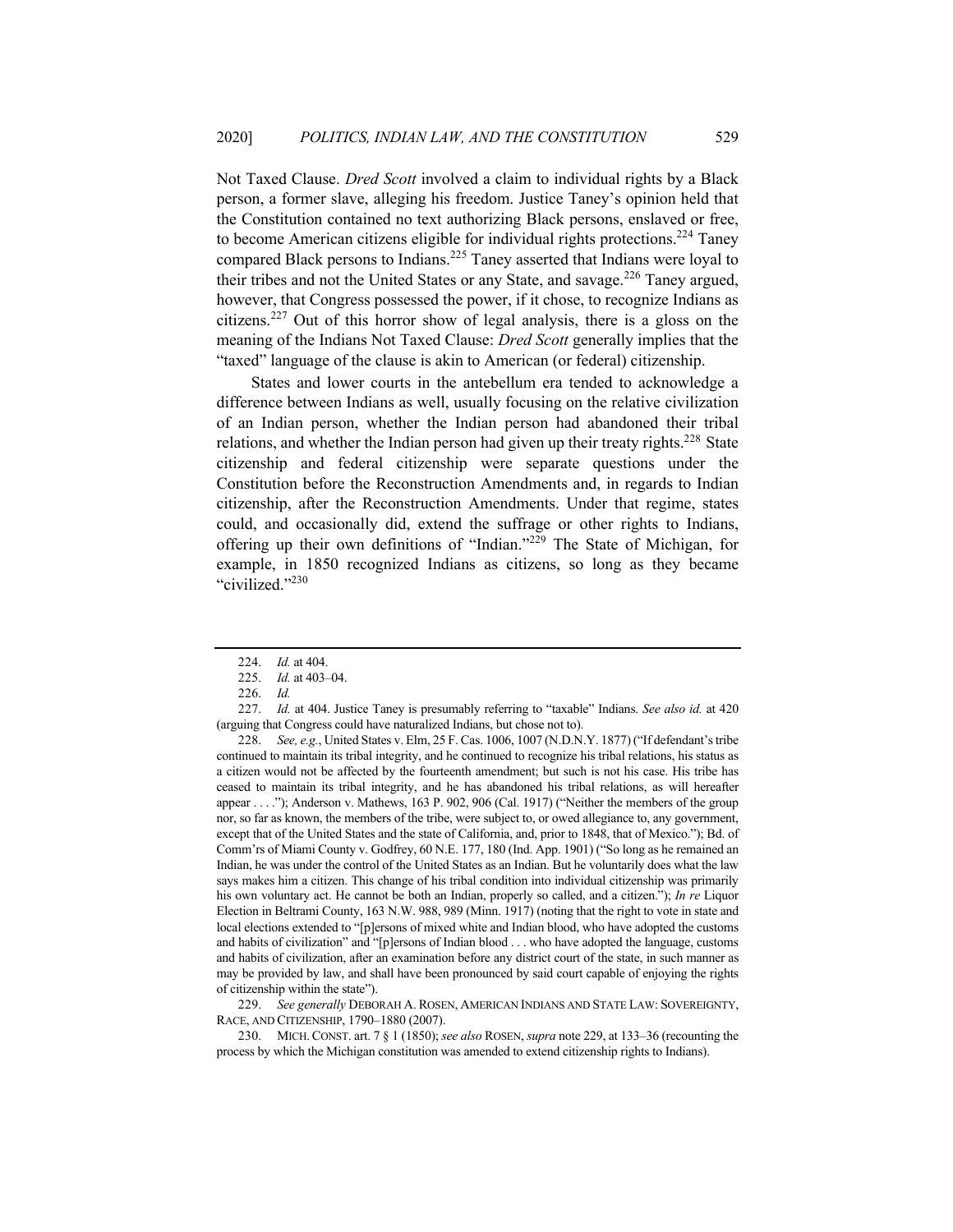The original Article I text that included the Indians Not Taxed Clause was repealed by the Reconstruction Amendments. However, Section 2 of the Fourteenth Amendment retained the Indians Not Taxed language. That section provides, "Representatives shall be apportioned among the several States according to their respective numbers, counting the whole number of persons in each State, *excluding Indians not taxed*."231 If the Constitution authorized the federal government to make legal classifications of persons based on Indian ancestry before the Reconstruction era, then retention of the Indians Not Taxed Clause in the Fourteenth Amendment should be sufficient to maintain that authority.

The Framers of the Fourteenth Amendment certainly understood that the Amendment was never intended to change the legal status of Indians. This is why Section 2 retains the "Indians Not Taxed" phrase. Congress debated the status of Indians extensively during the debates around the 1866 bill that granted citizenship to freed slaves, with the large majority of the members refusing to extend citizenship to Indians.<sup>232</sup> During the debates on the Fourteenth Amendment that followed shortly thereafter, Congress reconfirmed its intent to preclude Indian citizenship.<sup>233</sup> Finally, after the ratification of the Fourteenth Amendment, the Senate issued a report confirming its understanding that the ratification did not affect Indians at all.<sup>234</sup> The main conclusion of that report was that the Fourteenth Amendment did not unintentionally abrogate Indian treaties. The Committee on the Judiciary, the authors of the opinion, concluded that Indian tribes, still listed in the Commerce Clause, remained sovereign nations with which the United States might still enter into treaties.<sup>235</sup> Thus, the

234. S. Rep. 41-268 (Dec. 14, 1870):

<sup>231.</sup> U.S. CONST. amend. XIV, § 2 (emphasis added).

<sup>232.</sup> *See* FLETCHER, FEDERAL INDIAN LAW, *supra* note 47, § 3.8, at 93; George Beck, *The Fourteenth Amendment as Related to Tribal Indians: Section I, "Subject to the Jurisdiction Thereof" and Section II, "Excluding Indians Not Taxed*,*"* 28 AM. INDIAN CULTURE & RES.J. 37, 37–38 (2004); R. Alton Lee, *Indian Citizenship and the Fourteenth Amendment*, 4 S.D. HIST. 198, 212 (1974).

<sup>233.</sup> FLETCHER, FEDERAL INDIAN LAW, *supra* note 47, § 3.8 at 93.

It is worthy of mention that those who framed the fourteenth amendment, and the Congress which proposed it, as well as the legislatures which adopted it, understood that the Indian tribes were not made citizens, but were excluded by the restricting phrase, "and subject to the jurisdiction," and that such has been the universal understanding of all our public men since that amendment because a part of the Constitution . . . .

During the war slavery had been abolished, and the former slaves had become citizens of the United States; consequently, in determining the basis of representation in the fourteenth amendment, the clause "three-fifths of all other persons" is wholly omitted; but the clause "excluding the Indians not taxed" is retained.

*Id.* at 10.

<sup>235.</sup> The report states:

To maintain that the United States intended, by a change of its fundamental law, which was not ratified by these tribes, and to which they were neither requested not permitted to assent, to annul treaties then existing between the United States as one party, and the Indian tribes as the other parties respectively, would be to charge upon the United States repudiation of national obligations . . . .

*Id.* at 11.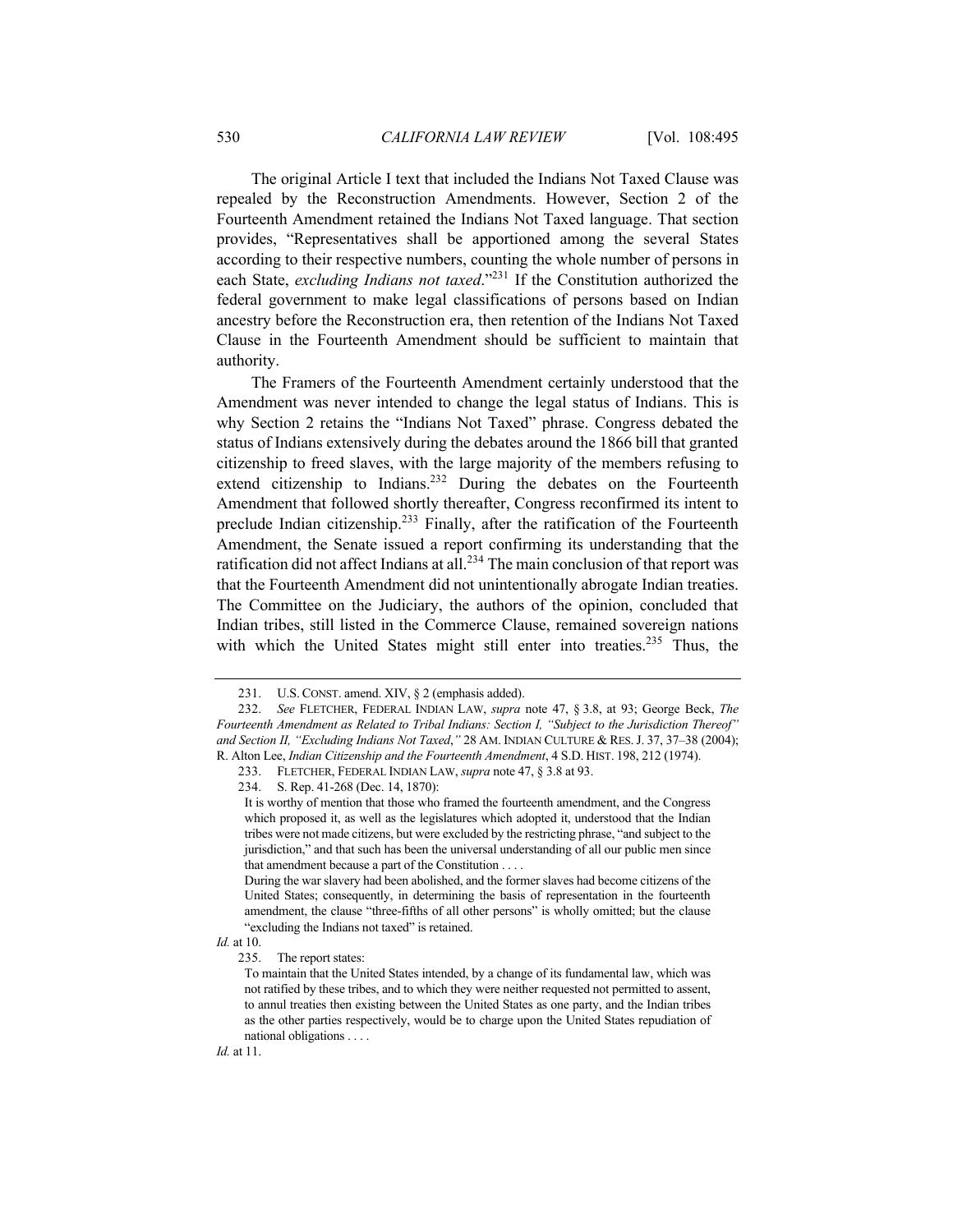sovereign-to-sovereign relationship remained intact and undisturbed by the Fourteenth Amendment, even if there was still no consensus about the meaning of the Indians Not Taxed Clause. The primary purpose was to deny citizenship to Indians.

The Supreme Court confirmed that understanding in *Elk v. Wilkins*. <sup>236</sup> In the case, an Indian person who lived among white people, spoke English, and was educated attempted to vote.<sup>237</sup> The Court held that Indians could not vote unless Congress enacted a statute authorizing Indians to vote, or, perhaps, extending citizenship to Indians.238 Just as the *Dred Scott* Court assumed Congress had the power to create a class of taxable Indians, the *Elk* Court agreed that Congress had that power. The Court listed numerous treaties and statutes that conferred American citizenship on Indian people.<sup>239</sup> Unfortunately, Congress had not done so for John Elk. When Congress did extend citizenship to all Indian people born in the United States by statute in 1924 to "member[s]" of "tribe[s],"240 the law survived constitutional challenges based on non-equal protection grounds.<sup>241</sup>

In my view, the existence of the undefined term "Indians Not Taxed" in the Constitution's provisions on apportionment *requires* a definition of which persons are "Indians" by a government entity delegated with the power to do so. The power of Congress to take a census, coupled with the obligation to not count Indians not taxed, necessitates definition by the government. Professor Ablavksy's historical research on the Founding Generation is a good start, but what we mostly learned from that research and that Generation is that white men in power knew who was an Indian mostly by sense, rather than legal definition.<sup>242</sup> Of course, that's not helpful at all for a census taker. For example, as was discovered in the case of the Mashpee Wampanoag Tribe, census takers determined the race based on the "eye and attitude" of the census taker, leading to circumstances where an Indian person was counted as multiple different races

<sup>236.</sup> 112 U.S. 94 (1884).

<sup>237.</sup> *Id.* at 98–99.

<sup>238.</sup> *Id.* at 109.

<sup>239.</sup> *Id.* at 103–07.

<sup>240.</sup> 8 U.S.C. § 1401(b) (2018).

<sup>241.</sup> *E.g.*, *Ex parte* Green, 123 F.2d 862 (2d Cir. 1941) (rejecting a challenge by Six Nations Haudenosaunee Indian to federal selective service law applicable to all American citizens); Goodluck v. Apache County, 417 F. Supp. 13 (D. Ariz. 1971) (rejecting a challenge by county in voting rights context).

<sup>242.</sup> *See* Ablavsky, *supra* note 43, at 1049–50 ("[T]he definitions of 'Indian' that Anglo-Americans employed in the late eighteenth century reflected this oppositional quality: What made people 'Indians' was their difference from Anglo-Americans. But which difference was most salient depended on how those who proclaimed themselves 'Americans' imagined themselves. Sometimes, the defining characteristic was race: Anglo-Americans, classifying themselves as 'white,' labeled Indians 'not white'—most frequently, 'red.' At other times, the key difference was political allegiance: Anglo-Americans were citizens of the United States, while Indians were members of their respective nations.") (footnote omitted).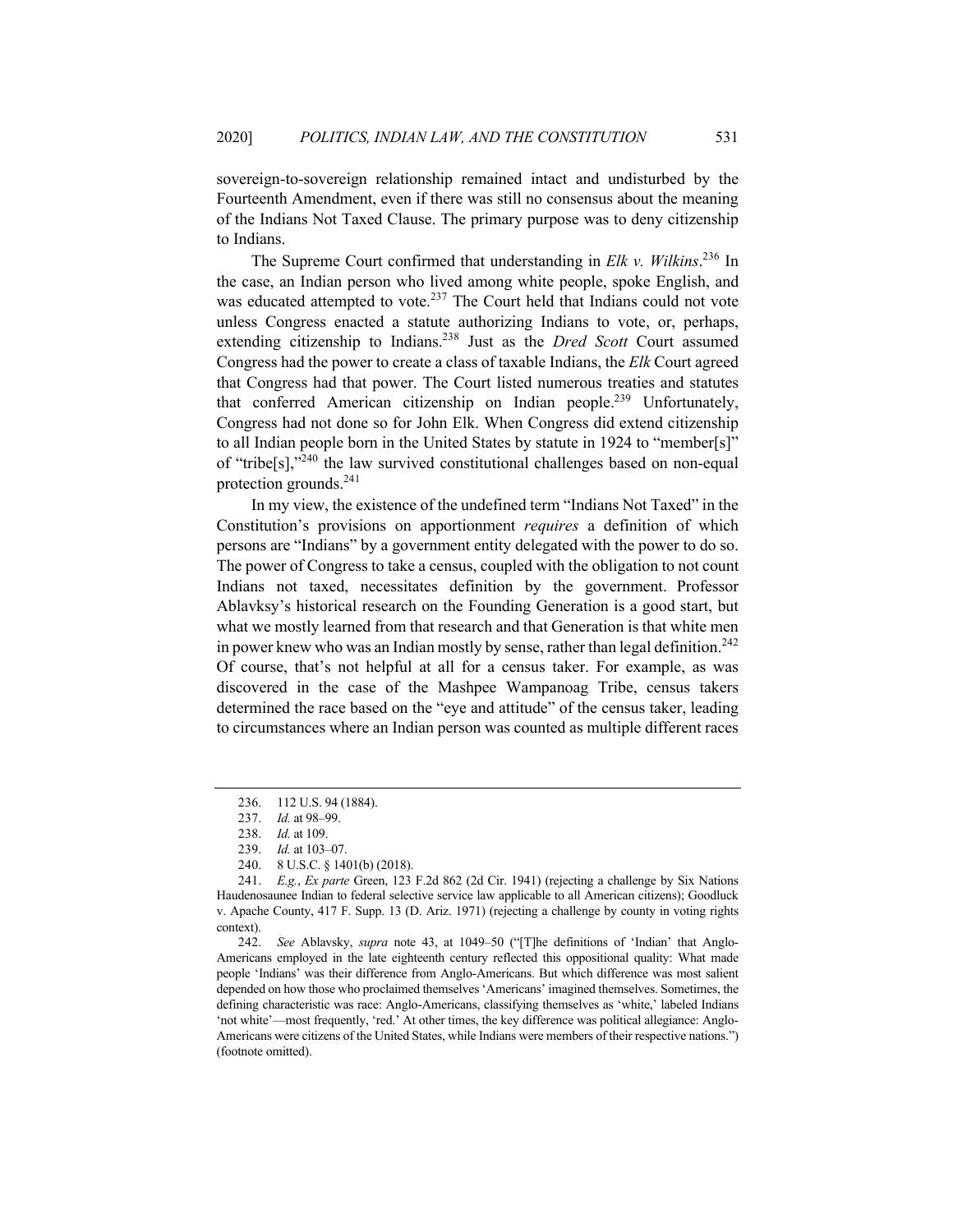in different censuses.<sup>243</sup> Eventually, as tribal membership became a factual predicate to legal rights, privileges, and entitlements, Congress was forced to make more nuanced and specific definitions for specific situations. As a result, Congress often relied on blood quantum.244

For example, consider that the Supreme Court stated as late as 1886 that the Indians Not Taxed Clause was unhelpful in determining whether Congress had power to pass the Major Crimes Act.<sup>245</sup> As noted above, Congress offered no definition of "Indian" in that statute.<sup>246</sup> Had Congress been more specific, perhaps by limiting the application of the Major Crimes Act to tribal members or half-blood Indians, the constitutional challenge to the Act might have focused on the reasonableness of the definition. Such a focus could have forced the Court to wonder where Congress's power to make that decision was sourced. The answer, then and now, likely is the Indians Not Taxed Clause.

As Congress (presumably) decides who is an Indian for a particular purpose, we must determine whether Congress's decision was reviewable by an Article III court and, if so, under what standard. Also, we must determine whether congressional decisions were exclusive; we must determine whether other governmental entities, such as the executive branch or states, could make their own determinations as to which persons were Indians. The text of the Constitution itself demands that Congress determine who is an "Indian" for the purposes of regulating commerce and apportionment. Classifications of Indian status, thus, are not impermissible race-based classifications but rather constitutionally mandated political determinations.

# III.

# THE MEANING OF "INDIAN" IS INHERENTLY AND NECESSARILY POLITICAL

The Constitution's structural separation of powers helps provide the proper rule for assessing the authority to make legal classifications. The proper analogical starting point is the analysis on the power of recognizing sovereigns. As noted above, Article III courts have no role whatsoever in reviewing the President's power to recognize foreign nations and no role whatsoever in reviewing Congress's power to join a state to the Union. Article III courts have only a very limited role in reviewing the congressional and executive branches' shared power to recognize Indian tribes. The same analysis must apply to federal recognition of individual Indians. Article III courts' review of legal

<sup>243.</sup> JACK CAMPISI, THE MASHPEE INDIANS: TRIBE ON TRIAL 28 (1991); *see also* Sharon O'Brien, *Tribes and Indians: With Whom Does the United States Maintain a Relationship?*, 66 NOTRE DAME L. REV. 1461, 1463–64 & n.8 (1991) (detailing variations in definitions of "Indian" by census takers in the nineteenth century).

<sup>244.</sup> *See generally* Margo S. Brownell, *Who Is an Indian? Searching for an Answer to the Question at the Core of Federal Indian Law*, 34 U. MICH. L. REFORM 275 (2000); Spruhan, *supra* note 107. These legal rights include, among others, land and money.

<sup>245.</sup> United States v. Kagama, 118 U.S. 375, 378 (1886).

<sup>246.</sup> 18 U.S.C. § 1153 (2018).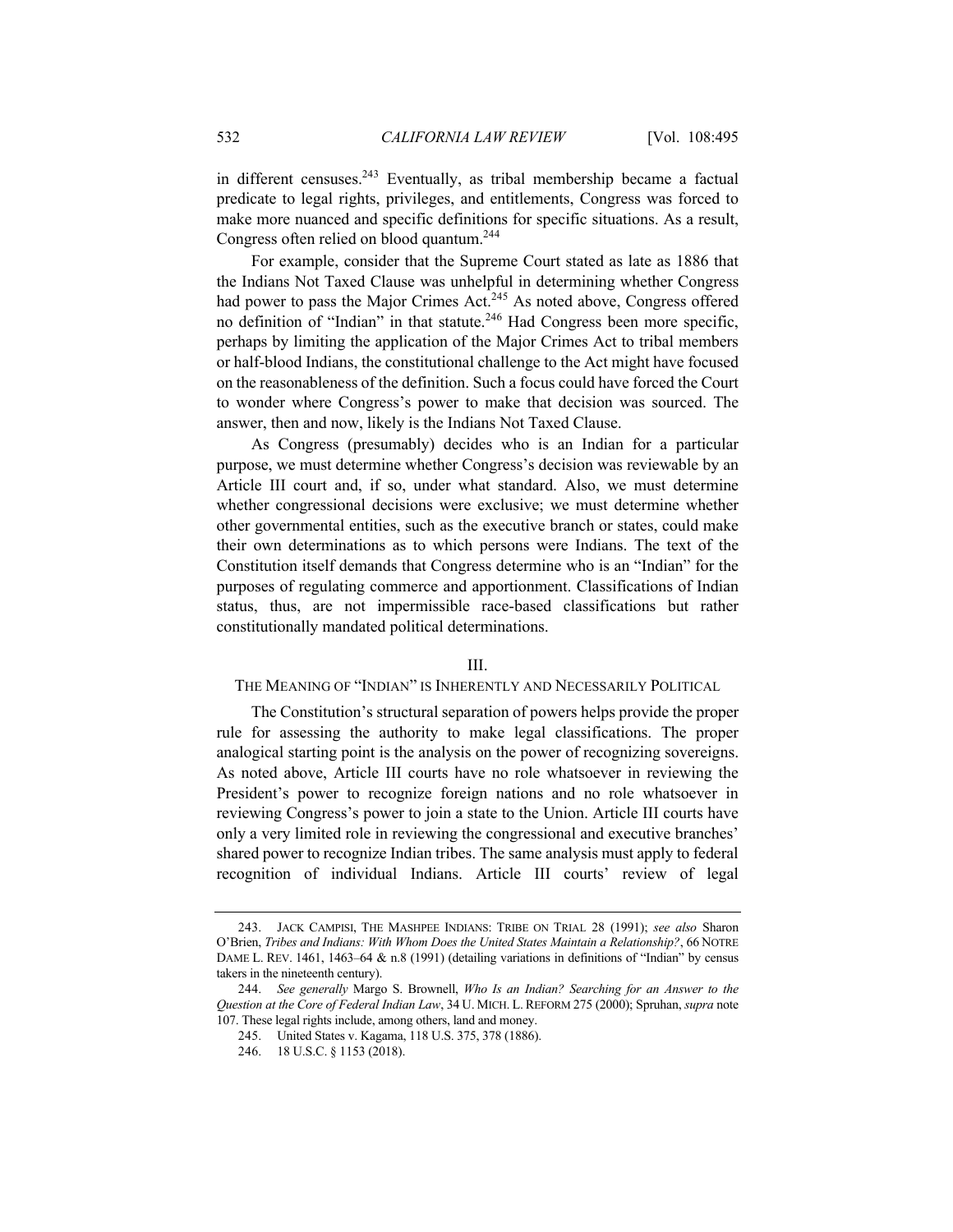classifications made by the federal government should be confined by the deferential reasonableness or rational basis standards of review.

This Part offers several additional and related justifications for judicial deference to political determinations of Indian status.

# *A. Indians Analogized to Foreigners*

Before Congress finally extended American citizenship to all Indians by statute in  $1924$ ,<sup>247</sup> the federal government analogized Indian people to foreigners in many instances. The leading case postdating the enactment of the Fourteenth Amendment is *Elk v. Wilkins*. <sup>248</sup> There, the Court referred to Indian people as "alien and dependent."<sup>249</sup> Following the Court's reasoning in *Dred Scott*, the Court stated that the only way for an Indian to become a citizen was through the naturalization process, $250$  a process structurally committed to Congress and the executive branch.

Indian tribes have also been analogized to foreign nations. The Court in *Elk* also referred to tribes as "alien nations."251 Perhaps the most important case on this point is *Blatchford v. Native Village of Noatak & Circle Village*, <sup>252</sup> in which the Supreme Court held that States are immune from suit by Indian tribes.<sup>253</sup> The Court reasoned that Indian tribes are like foreign nations in that neither class of sovereign was invited to the Constitutional Convention, nor had the capacity to ratify the Constitution and join the Union.<sup>254</sup>

The Supreme Court recently considered whether, in the context of tribal sovereign immunity, tribally owned property should be analogized to property owned by foreign nations, and therefore be subject to the immovable property exception to foreign sovereign immunity.<sup>255</sup> The Court remanded the question for further percolation by the lower courts, but both the concurring and dissenting opinions asserted that tribal property ownership was equivalent to foreign state property ownership. Justice Thomas's dissent asserted, "[B]ecause States and foreign countries are subject to the immovable-property exception, Indian tribes are too."<sup>256</sup> The import is that if Congress makes a legislative determination in agreement or disagreement with the judiciary on the question of tribal immunity,

<sup>247.</sup> Indian Citizenship Act of 1924, ch. 233, 43 Stat. 253 (1924) (codified as amended at 8 U.S.C. § 1401 (2018)).

<sup>248.</sup> 112 U.S. 94 (1884).

<sup>249.</sup> *Id.* at 100.

<sup>250.</sup> *Id.* at 101.

<sup>251.</sup> *Id.* at 99.

<sup>252.</sup> 501 U.S. 775 (1991).

<sup>253.</sup> *Id.* at 782.

<sup>254.</sup> *Id.*

<sup>255.</sup> Upper Skagit Indian Tribe v. Lundgren, 138 S. Ct. 1649, 1653–54 (2018).

<sup>256.</sup> *Id.* at 1661.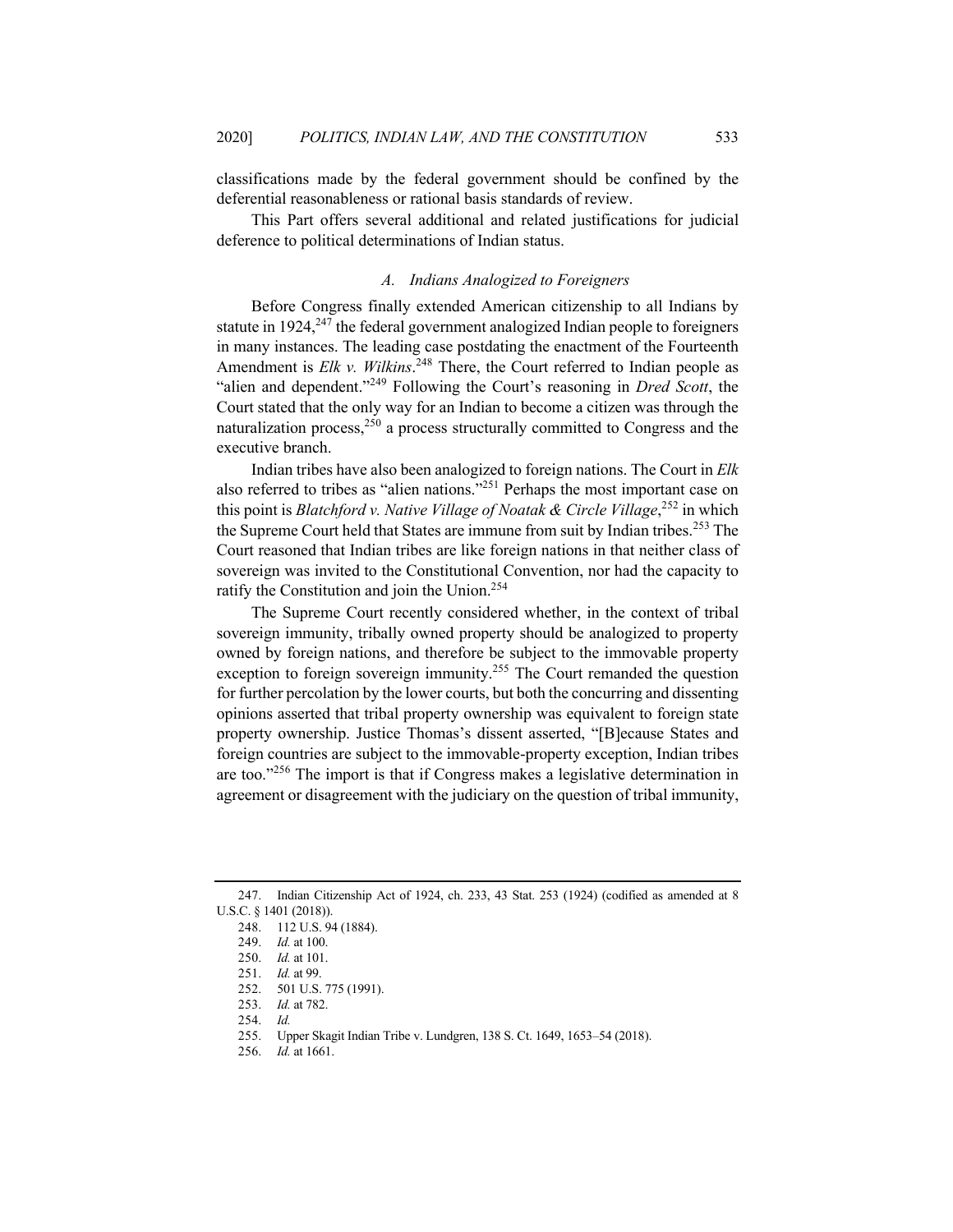the Court has no power to disagree—and the Court usually does disagree when it comes to tribal immunity, but holds it is powerless to change anything.<sup>257</sup>

#### *B. The Duty of Protection*

Closely related to the notion that Indian people and Indian tribes are akin to foreign citizens and foreign nations is the notion that the duty of protection authorizes the United States to create legal classifications based on Indian status. Lone Wolf v. Hitchcock,<sup>258</sup> one of the most vilified Supreme Court decisions in Indian law (and justifiably so in most respects<sup>259</sup>), is the leading case in support of the proposition that the United States owes a duty of protection to Indians and tribes, and that with that duty comes the power.<sup>260</sup> Critically important to the exercise of that duty was the acknowledgment by the Supreme Court that the choice to exercise and determine the scope of that duty was a political decision: "Plenary authority over the tribal relations of the Indians has been exercised by Congress from the beginning, and the power has always been deemed a political one, not subject to be controlled by the judicial department of the government."261 The Court expressed its deference to congressional judgment on the scope of the duty:

We must presume that Congress acted in perfect good faith in the dealings with the Indians of which complaint is made, and that the legislative branch of the government exercised its best judgment in the premises. In any event, as Congress possessed full power in the matter, the judiciary cannot question or inquire into the motives which prompted the enactment of this legislation. If injury was occasioned, which we do not wish to be understood as implying, by the use made by Congress of its power, relief must be sought by an appeal to that body for redress, and not to the courts. $262$ 

The Court tempered its full-throated deference to Congress's Indian affairs powers in the 1970s when it began to assert limited judicial review over Indian affairs laws.<sup>263</sup> But significant deference remains. The Court as recently as  $2011$ quoted the part of *Lone Wolf* that identifies Congress's power as political.<sup>264</sup>

<sup>257.</sup> Bay Mills Indian Cmty. v. Michigan, 572 U.S. 782, 788–91 (2014).

<sup>258.</sup> 187 U.S. 553 (1903).

<sup>259.</sup> *E.g.*, ANGELA R. RILEY, THE APEX OF CONGRESS' PLENARY POWER OVER INDIAN AFFAIRS: THE STORY OF LONE WOLF V. HITCHCOCK, IN INDIAN LAW STORIES 189 (2011). *See generally Symposium,* Lone Wolf v. Hitchcock: *One Hundred Years Later*, 38 TULSA L. REV. 1–158 (2002) (collecting a series of articles critical of *Lone Wolf*).

<sup>260.</sup> *Lone Wolf*, 187 U.S. at 567 ("[T]here arises the duty of protection, and with it the power."). 261. *Id.* at 565.

<sup>262.</sup> *Id.* at 568.

<sup>263.</sup> Delaware Tribal Bus. Comm. v. Weeks, 430 U.S. 73, 83–84 (1977); Morton v. Mancari, 417 U.S. 534, 555 (1974).

<sup>264.</sup> United States v. Jicarilla Apache Nation, 564 U.S. 162, 175 (2011) (quoting *Lone Wolf*, 187 U.S. at 565). In the same string cite, the Court also quoted Cherokee Nation v. Hitchcock, 187 U.S. 294 (1902), which expressed a similar sentiment: "The power existing in Congress to administer upon and guard the tribal property, and the power being political and administrative in its nature, the manner of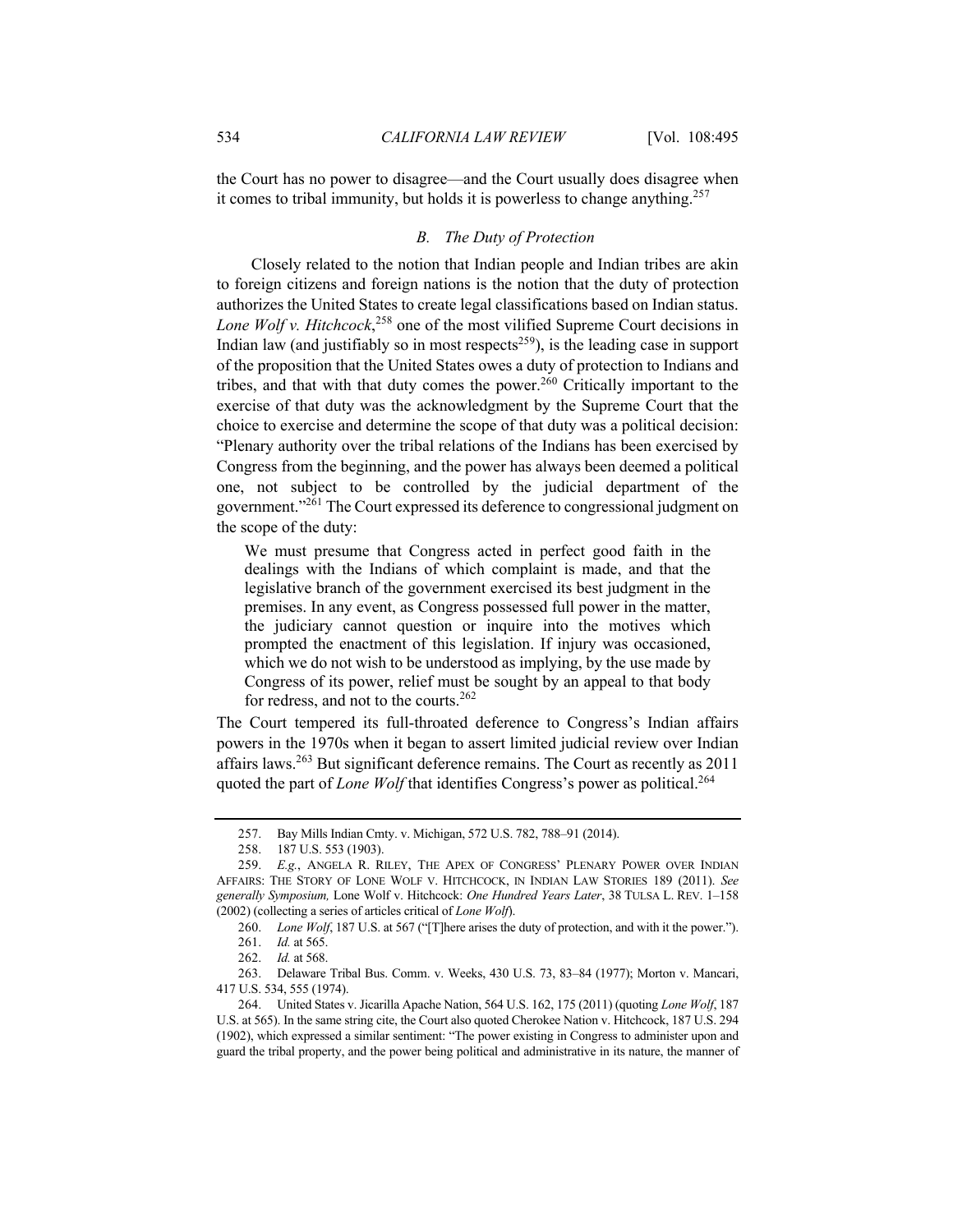The Supreme Court has a long history of deferring to congressional classifications made in furtherance of the duty of protection. In *Tiger v. Western Investment Co.*<sup>265</sup> for example, the Supreme Court held that Congress sets the metes and bounds of the duty of protection.<sup>266</sup> There, a non-Indian purchased an interest in land subject to a federal restriction on alienation based on the Indian status of the seller.<sup>267</sup> The Indian seller pled that the sale was void because of the federal restriction, but the non-Indian buyer trying to preserve the transaction argued that the federal restriction on alienation was invalid. The non-Indian purchaser claimed that the Indian seller had earned citizenship status through the allotment process and that the federal restriction on alienation violated the Due Process Clause of the Fifth Amendment.<sup>268</sup> The Court concluded that citizenship did not automatically terminate the federal restriction on alienation and that the duty of protection (which the Court referred to as "tutelage") remained until Congress chose to alter that relationship:

[I]t may be taken as the settled doctrine of this court that Congress, in pursuance of the long-established policy of the Government, has a right to determine for itself when the guardianship which has been maintained over the Indian shall cease. *It is for that body, and not the courts*, to determine when the true interests of the Indian require his release from such condition of tutelage.<sup>269</sup>

*Tiger* is not an isolated case; the Court has applied similar rules regarding Congress's exercise of the duty of protection again and again. As the Court said in *United States v. Nice*:

Of course, when the Indians are prepared to exercise the privileges and bear the burdens of one *sui juris*, the tribal relation may be dissolved and the national guardianship brought to an end; but *it rests with Congress to determine when and how this shall be done*, and whether the emancipation shall at first be complete or only partial. $270$ 

The modern-day understanding of the duty of protection has been relatively static since the 1970s, the beginning of the self-determination era.<sup>271</sup> Congress and the executive branch no longer refer to the United States as a guardian to Indians and tribes, nor do they refer to Indians and tribes as wards under tutelage or pupilage.<sup>272</sup> In fact, both political branches of government have accepted that

its exercise is a question within the province of the legislative branch to determine, and is not one for the courts." *Id.* at 308.

<sup>265.</sup> 221 U.S. 286 (1911).

<sup>266.</sup> *Id.* at 315.

<sup>267.</sup> *Id.* at 298–99.

<sup>268.</sup> *Id.* at 310.

<sup>269.</sup> *Id.* at 315 (emphasis added).

<sup>270.</sup> 241 U.S. 591, 598 (1916) (emphasis added).

<sup>271.</sup> *See generally* FLETCHER, FEDERAL INDIAN LAW, *supra* note 47, § 3.12, at 103–09.

<sup>272.</sup> *See generally id.* § 5.2, at 182 n.69 (collecting statutes).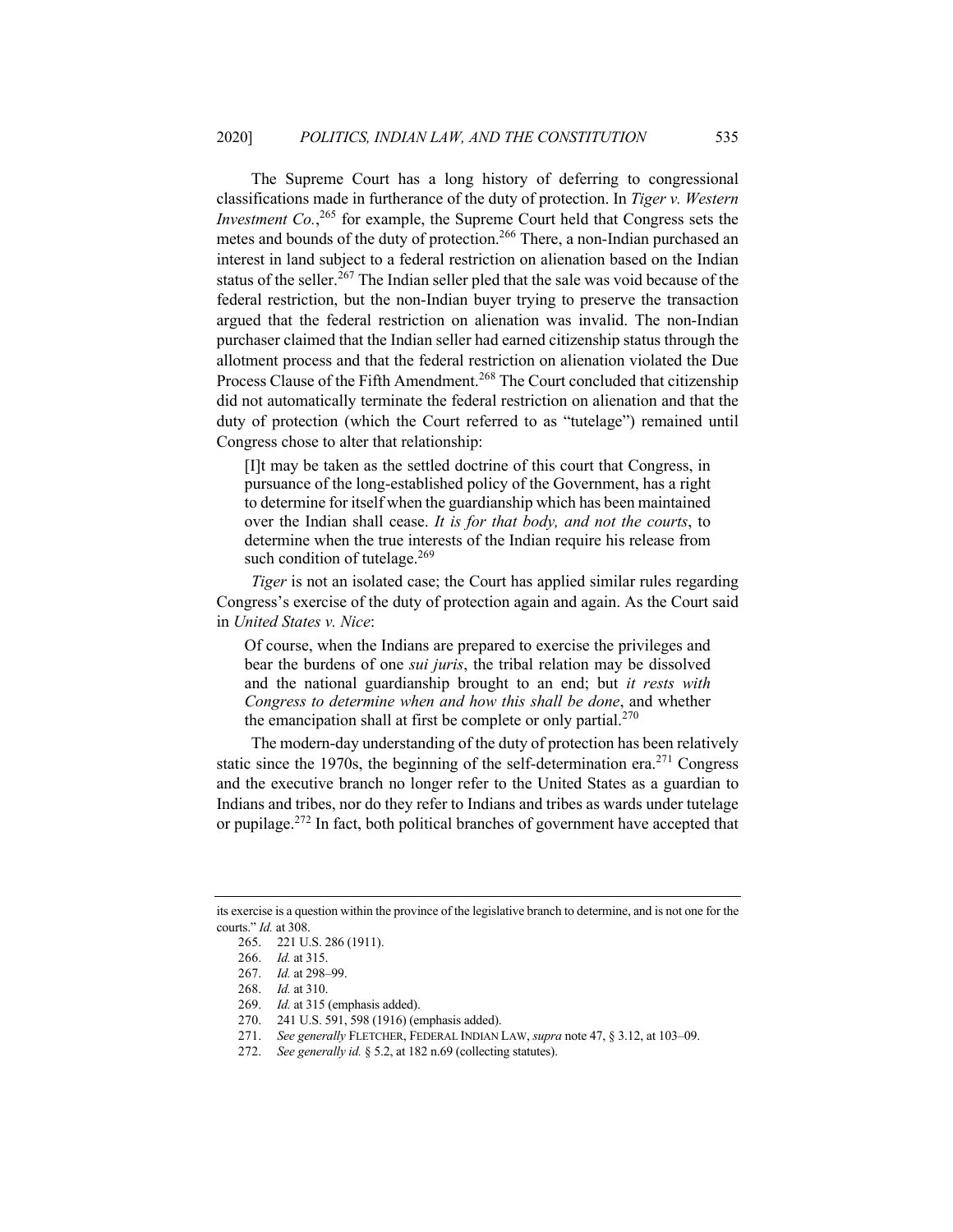the best modern-day characterization of the duty of protection is a trust.<sup>273</sup> The scope of that trust is left to Congress to decide as a political matter. Which persons are Indians for purposes of administering the duty of protection is also a political matter to which Article III courts should defer.

# *C. The Analogy to the Political Question Doctrine*

Further, consider the political question doctrine. We have determined that legal classifications of Indians may be subject to judicial review, but the principles of the political question doctrine are useful. We know that the Supreme Court has not adopted a "blanket rule" deferring to Congress.<sup>274</sup> The judiciary "will not stand impotent before an obvious instance of a manifestly unauthorized exercise of power."<sup>275</sup> But the Court does defer to the political branches.

In *Baker v. Carr*, <sup>276</sup> the Supreme Court articulated a test of sorts to determine whether a question is a nonjusticiable political question. The test included numerous factors relevant to our inquiry here, including "a textually demonstrable constitutional commitment of the issue to a coordinate political department," which could invoke the Constitution's delegation of Indian affairs powers to Congress; and "the impossibility of deciding without an initial policy determination of a kind clearly for nonjudicial discretion," which could invoke the Constitution's lack of definition of "Indian tribes" and "Indians not taxed."277

Professor Michalyn Steele, writing about judicial review of the exercise of inherent tribal powers over nonmembers, argued that the Supreme Court has articulated different standards at different times to assess the viability of tribal powers, standards that at times overlap and at times compete with each other.<sup>278</sup> Steele's detailed analysis showed that both Supreme Court and lower court efforts to apply these standards have been a failure.<sup>279</sup> Like the Supreme Court and I do, Steele gives great force to the text and structure of the Constitution, which leaves initial political choices in Indian affairs to Congress and the executive branch.<sup>280</sup> Steele concludes her analysis by arguing that the courts' failure to articulate and apply clear and predictable standards improperly leads to judicial lawmaking and policy choices otherwise best left to Congress.<sup>281</sup> For

<sup>273.</sup> The Supreme Court, on the other hand, still occasionally refers to Indians or tribes as wards. *E.g.*, United States v. Lara, 541 U.S. 193, 226 (2004) (Souter, J., dissenting) (quoting United States v. Kagama, 118 U.S. 375, 383 (1886)); United States v. White Mountain Apache Tribe, 537 U.S. 465, 474 n.3 (2003) (quoting Cherokee Nation v. Georgia, 30 U.S. (5 Pet.) 1, 16 (1831)).

<sup>274.</sup> Baker v. Carr, 369 U.S. 186, 215 (1962).

<sup>275.</sup> *Id.* at 217.

<sup>276.</sup> *Id.* at 186.

<sup>277.</sup> *Id.* at 217.

<sup>278.</sup> Michalyn Steele, *Plenary Power, Political Questions, and Sovereignty in Indian Affairs*, 63 UCLA L. REV. 666, 690 (2016).

<sup>279.</sup> *Id.* at 699.

<sup>280.</sup> *Id.* at 702.

<sup>281.</sup> *Id.*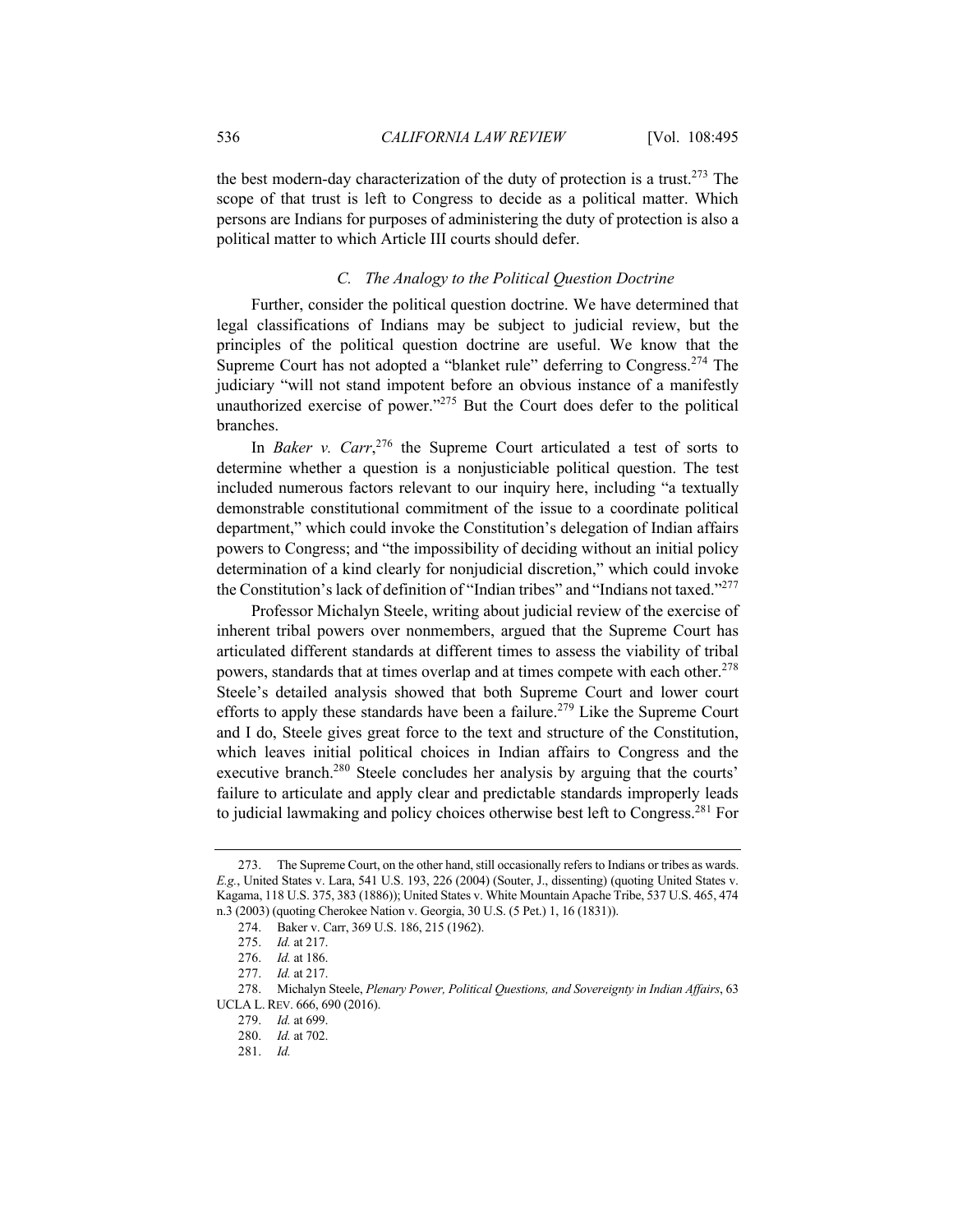Steele, "Congress is much better positioned to weigh the particular considerations governing which powers of tribal sovereignty the federal government will or will not recognize and affirm because the weighing involves political considerations rather than judicial questions."282

The political branches, primarily Congress, must make political choices on the question of which Indian affairs laws apply to which tribes. Consider the Duro fix, a federal statute in which Congress made a reasoned political choice to correct the Supreme Court's arbitrary (by comparison) definition.<sup>283</sup> In *Duro v. Reina*, <sup>284</sup> the Supreme Court held that Indian tribes possess criminal jurisdiction over "Indians" and no others.<sup>285</sup> That case involved the power of tribes to prosecute nonmember Indians, persons who were "Indian" but not members of the prosecuting tribe.286 The Court tied the power of tribal law enforcement to tribal citizenship, finding no inherent tribal powers to prosecute nonmembers, even nonmember Indians.<sup>287</sup> The Court relied on several facts: that the defendant lived most of his life off the reservation, was not eligible for tribal membership, and could not vote in tribal elections, run for tribal office, or serve on tribal juries.<sup>288</sup> The Court rejected the argument from the tribe that intermarriage between Indian tribes is common, that the defendant here had married into the tribe, lived on the reservation, and participated in the tribe's cultural ceremonies.289 Instead, the Court concluded that the defendant was the same as a "non-Indian."290

Congress disagreed on all of these grounds and legislatively overruled the Court almost immediately.291 The Supreme Court's reasoning ignored or rejected the historical reality of tribal membership, that many tribes had been split up or mashed together by the United States or other historical forces, making tribal membership alone a poor proxy for political rights. Congress agreed with tribal advocates that nonmember Indians play an important role in tribal cultures and economies, and that they significantly impact reservation governance when they commit crimes.<sup>292</sup> Congress also disagreed with the Court's characterization of the importance of political rights of non-citizens—after all, a resident of

<sup>282.</sup> *Id.* at 705.

<sup>283.</sup> Department of Defense Appropriations Act, Pub. L. No. 101-511, Title VIII, §§ 8077(b), (c), 104 Stat. 1892 (1990) (amending 25 U.S.C. § 1301(4) (2018)).

<sup>284.</sup> 495 U.S. 676 (1990).

<sup>285.</sup> *Id.* at 688.

<sup>286.</sup> *Id.* at 679.

<sup>287.</sup> *Id.* at 688.

<sup>288.</sup> *Id.* at 679.

<sup>289.</sup> *Id.* at 695.

<sup>290.</sup> *Id.* at 688.

<sup>291.</sup> Department of Defense Appropriations Act, Pub. L. No. 101-511, Title VIII, §§ 8077(b), (c), 104 Stat. 1892 (1990); United States v. Lara, 541 U.S. 193, 197–98 (2004). *See generally* FLETCHER, FEDERAL INDIAN LAW, *supra* note 47, § 7.6, at 360–64.

<sup>292.</sup> FLETCHER, FEDERAL INDIAN LAW, *supra* note 47, § 7.6, at 360 (citing Carole Goldberg-Ambrose, *Of Native Americans and Tribal Members: The Impact of Law on Indian Group Life*, 28 LAW & SOC'Y REV. 1123, 1128 (1994)).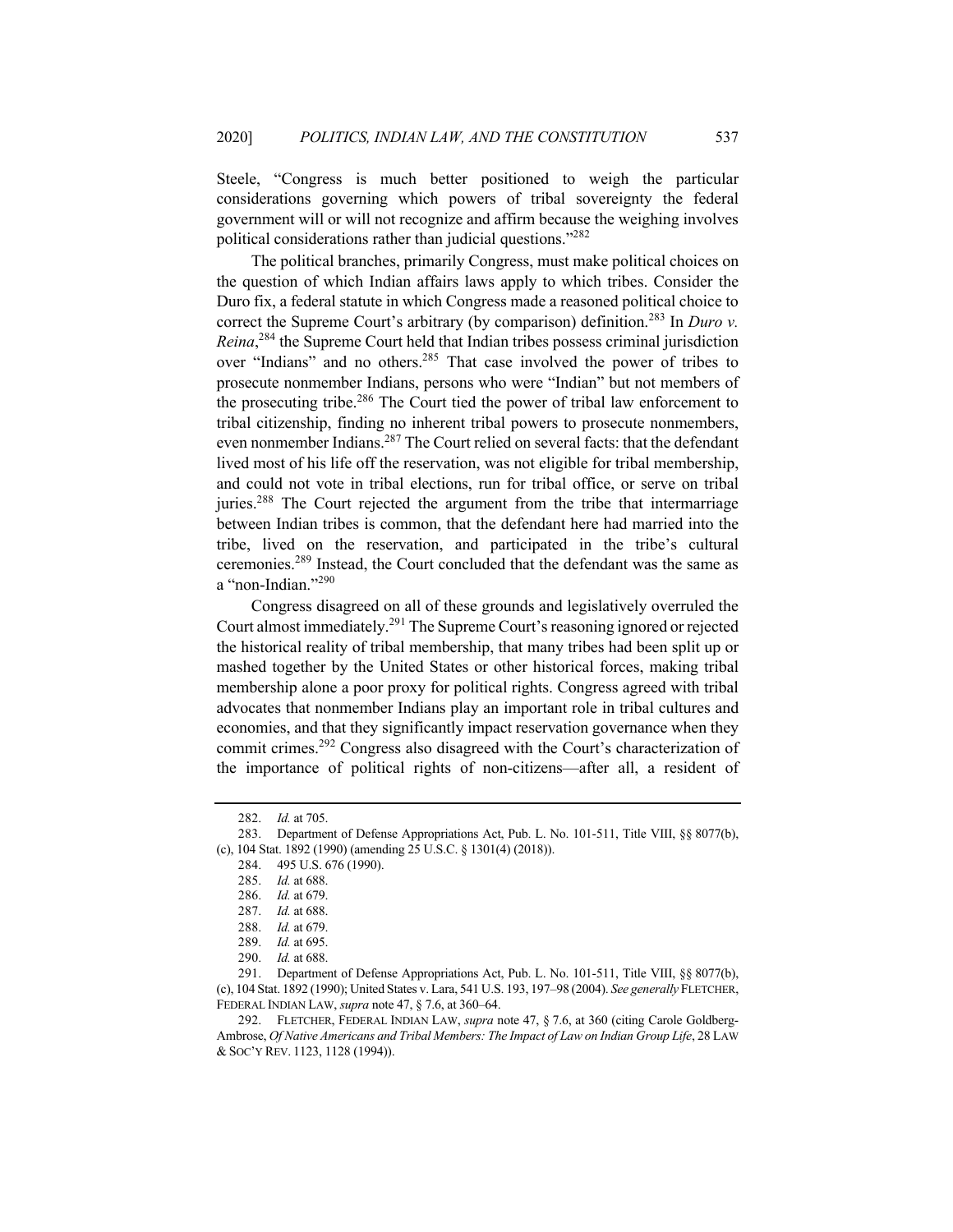Michigan may be prosecuted in an Indiana court without being able to vote or run for office there.<sup>293</sup> Indian tribes and Congress—not the judiciary—should be making these decisions in Indian affairs.

# *D. Institutional Capacity of the Judiciary*

If the structure and text of the Constitution—as well as the historical practices of the federal government—somehow fail to persuade the reader, consider the practical implications of the converse legal regime where the judiciary asserts its own policymaking and lawmaking powers over Indian affairs without limit. The results would be, too often, absurd and deeply unjust.

For reasons that should be obvious, Congress and the executive branch are best suited institutionally to make judgments about the recognition of Indians. Though Professor Steele's scholarship focuses on the inherent powers of Indian tribes, it again helpfully guides this analysis in this context.<sup>294</sup> Steele identifies seven factors, some of which overlap with the *Baker v. Carr* analysis, relevant to determining which actor is best suited to make a decision under our Constitution. I highlight the factors most relevant to the instant question:

First, the Constitution's grants of power to Congress over Indian affairs suggest that the Framers viewed Congress as the proper branch for management of the United States' Indian affairs power .... [Second], congressional determination . . . offers the democratic legitimacy of policy set by politically accountable actors. [Third], Congress is the branch best able to tailor policies to reflect the varieties in tribal communities and capacities. [Fourth], Congress has the flexibility to monitor and refine those policies when faced with changing circumstances. . . . Finally, Congress has superior access to subject matter expertise through hearings and studies that guide policy development more effectively than individualized cases and controversies before the courts.295

Steele's formulation as applied in the context of recognition decisions in Indian affairs makes sense. We know this from judicial interpretations of older federal statutes that apply to Indians or matters involving Indians where Congress did not offer a definition of Indian, namely, statutes extending federal criminal jurisdiction into Indian country. In Major Crimes  $Act^{296}$  prosecutions, for example, a federal prosecutor must prove to a jury beyond a reasonable doubt that either the defendant or the victim is an "Indian." Because the statute is silent, the federal judiciary has provided its own definitions. The Ninth Circuit's definition is that proof of Indian status requires "(1) proof of some quantum of Indian blood, whether or not that blood derives from a member of a federally

<sup>293.</sup> *Id.*

<sup>294.</sup> Michalyn Steele, *Comparative Institutional Competency and Sovereignty in Indian Affairs*, 85 U. COLO. L. REV. 759 (2013).

<sup>295.</sup> *Id.* at 784–85.

<sup>296.</sup> 18 U.S.C. § 1153 (2018).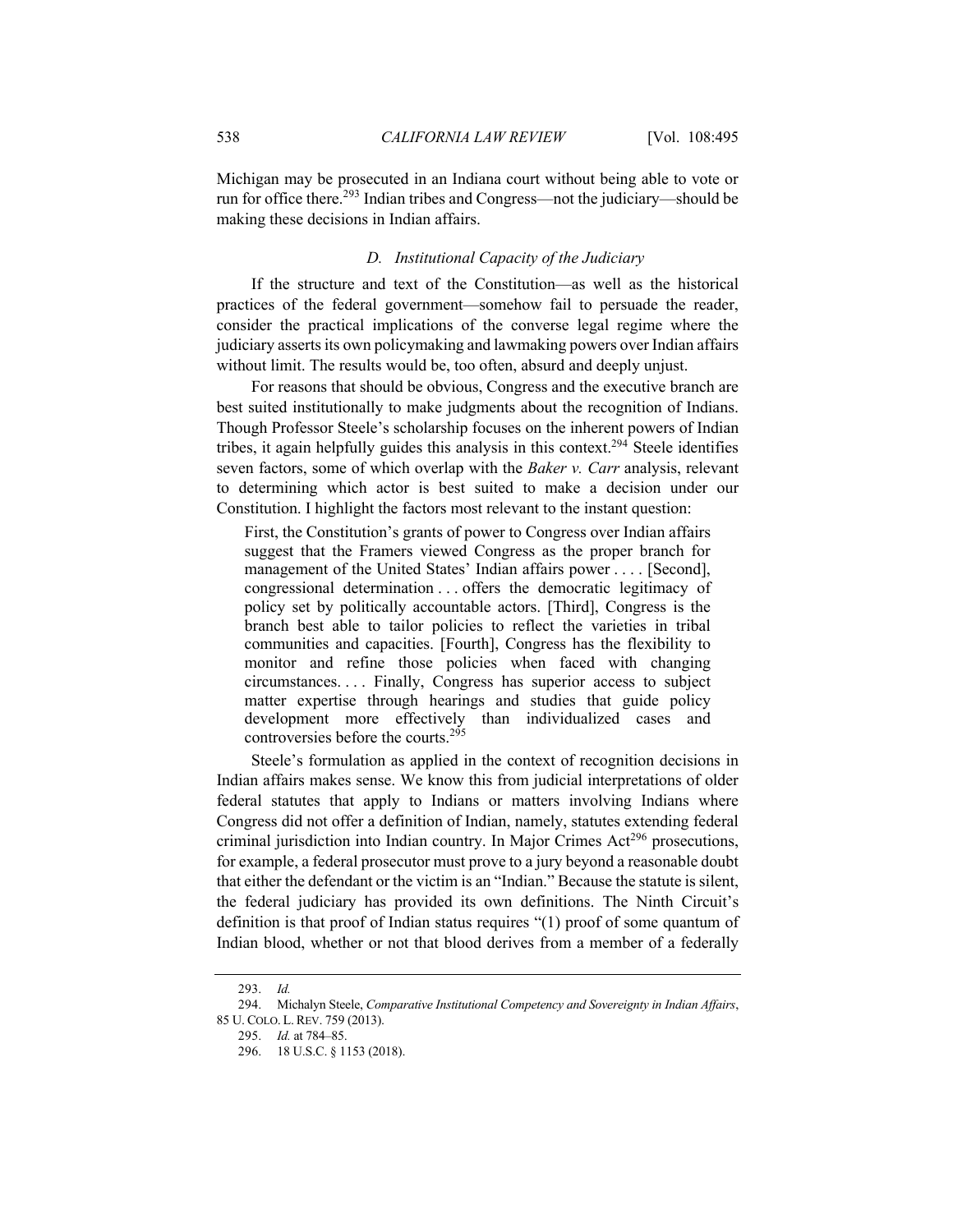recognized tribe, and (2) proof of membership in, or affiliation with, a federally recognized tribe."<sup>297</sup> The court could have adopted a definition that includes only tribal members as Indians, as the concurring judges insisted should be the rule.<sup>298</sup> The court could also have adopted the rule stated by the Supreme Court in *United States v. Rogers*, <sup>299</sup> a pre-Reconstruction era case in which the Court focused exclusively on race.

While the Ninth Circuit's test would be a reasonable test had it been legislated, it is absurd to leave the task of deciding which persons are Indians to Article III courts (and the juries they seat). Steele's scholarship suggests that Congress is best suited to making that decision, not a court. Congress could have held hearings and taken testimony on the best definition, and what Indians would be included in a particular definition. If the definition was unjust or inaccurate, Congress could amend it. All of this decision-making is political.

Instead, the court's test in *Zepeda* invited concurring former Judge Kozinski to engage in a pop-psychology guessing game wondering if the majority was relying upon *Rogers* without saying so. Kozinski assumed it was so, allowing him to play the straw man logical fallacy game, using the court's presumed adoption of *Rogers* and all of that case's racism to criticize the court.300 Judge Ikuta's concurrence asserted that all blood quantum laws were unjust.<sup>301</sup> A congressional definition might have arrived with a Senate or House report detailing exactly why the Constitution authorizes classifications based on Indian status, perhaps relieving Judge Ikuta's concerns. Such a legislative forum would have allowed experts in law, history, and policy to explain why it is rationally related to the fulfillment of the trust responsibility to utilize this definition; in fact, Congress engaged in this discussion to some extent in the Duro fix legislation, which restored tribal criminal jurisdiction over all "Indians."302 In any event, judicial decision-making is no forum for making these determinations. The Ninth Circuit's heroic effort to give meaning to the term "Indian" in the

<sup>297.</sup> United States v. Zepeda, 792 F.3d 1103, 1113 (9th Cir. 2015) (en banc), *cert. denied*, 136 S. Ct. 1712 (2016).

<sup>298.</sup> *Id.* at 1119 (Kozinski, J., concurring); *id.* (Ikuta, J., concurring).

<sup>299.</sup> 45 U.S. (4 How.) 567 (1846).

<sup>300.</sup> Kozinski asserted that a Ninth Circuit panel in an earlier case "believed itself bound to apply a racial test because of the Supreme Court's decision in *United States v. Rogers*," and proceeded to attack that reasoning in *Zepeda*. *Zepeda*, 792 F.3d at 1118 (Kozinski, J, concurring). The *Zepeda* panel, on the other hand, did not cite to *Rogers* at all.

<sup>301.</sup> *Id.* at 1119 ("Because there is no need to use the blood quantum test in this context, we should avoid perpetuating the sorry history of this method of establishing a race-based distinction.") (Ikuta, J., concurring).

<sup>302</sup>*. See* Department of Defense Appropriations Act, Pub. L. No. 101-511, § 8077(c), 104 Stat. 1856 (1991) (codified at 25 U.S.C. § 1301(4) (1990)) (defining "Indian" as "any person who would be subject to the jurisdiction of the United States as an Indian under section 1153, Title 18 [the Major Crimes Act], if that person were to commit an offense listed in that section in Indian country to which that section applies") (brackets added). Congress explained why it retained and effectively ratified federal judicial actions defining "Indian" in the legislative history of that Act. S. Rep. No 102-153, at 5– 7 (Sept. 19, 1991).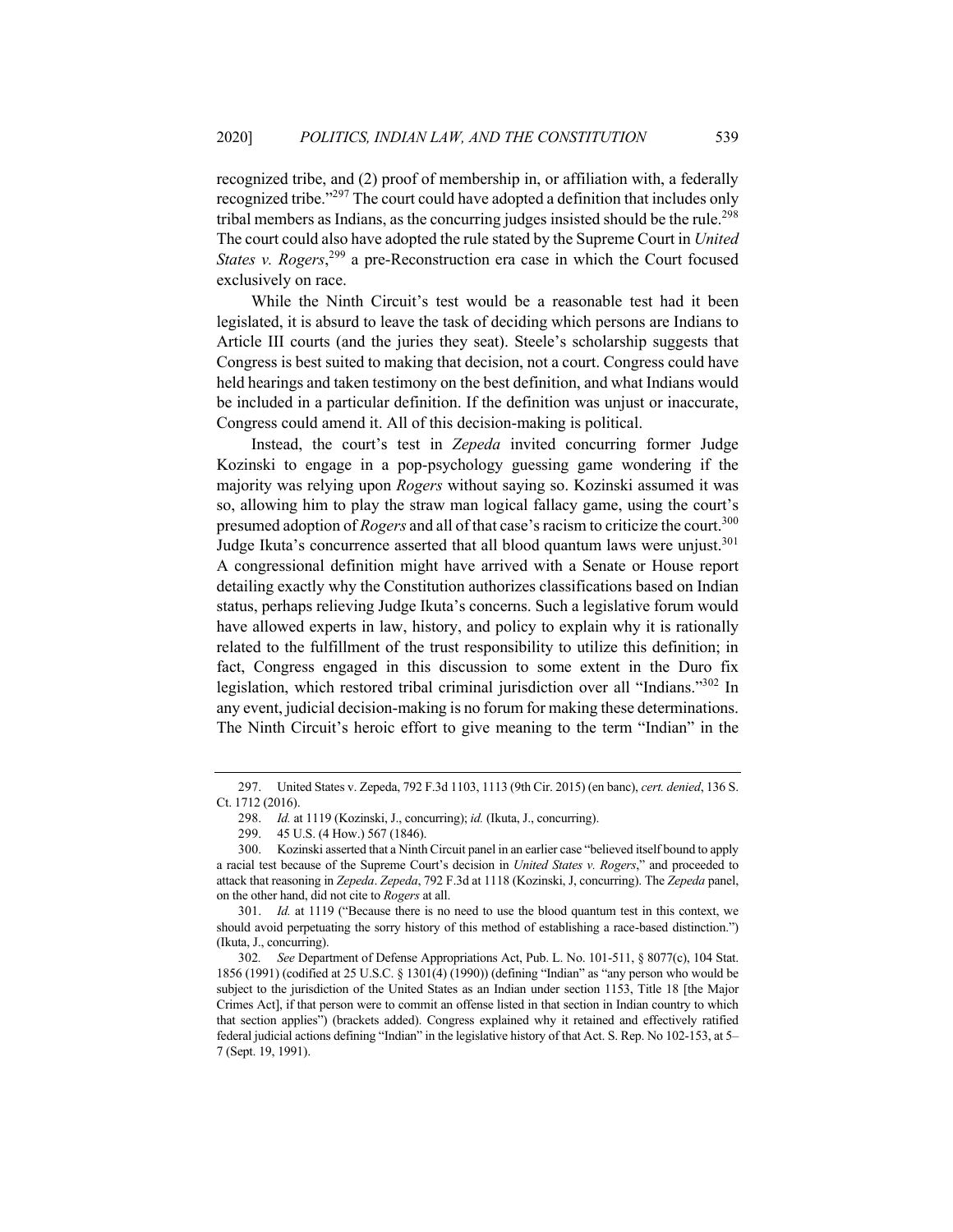Major Crimes Act is deeply flawed but at least it is reasonable. It is an effort far superior to the poor history of state and federal judges trying to make sense of who is an Indian in other contexts.

Consider the infamous controversy, dating back to more than a century ago, when federal and state (territorial) courts in New Mexico split in their respective determinations of whether Pueblo Indians were "Indians" under federal jurisdiction.<sup>303</sup> A pair of Supreme Court cases assessing whether federal laws applied to Pueblo Indians and tribes, *United States v. Joseph*<sup>304</sup> and *United States v. Sandoval*, <sup>305</sup> reached completely different outcomes about whether the same group of people were "Indians." In *Joseph*, the Court (following a series of New Mexico State and territorial court decisions<sup>306</sup>) held that Pueblo Indians were not Indians under the relevant statute; Indian status would have prevented the Indian people from losing their lands.<sup>307</sup> In *Sandoval*, the Court held that Pueblo Indians actually were Indians after all; Indian status there meant that the United States could enforce its Indian country liquor regulations against tribal members.<sup>308</sup> The decisions read like white, Western-educated amateur anthropologists ethnocentrically debating whether a group of people found living away from European civilization were actually human or not.<sup>309</sup> It is an embarrassment of American law.

309. The court quoted in *Sandoval* from annual reports of local Indian office superintendents for the proposition that Pueblo Indians "are dependent upon the fostering care and protection of the Government, like reservation Indians in general; that, although industrially superior, they are intellectually and morally inferior to many of them; and that they are easy victims to the evils and debasing influence of intoxicants." *Id.* at 40–41. Selected quotations included:

Sante Fe, 1905: "Until the old customs and Indian practices are broken among this people we cannot hope for a great amount of progress. The secret dance, from which all whites are excluded, is perhaps one of the greatest evils. What goes on at this time I will not attempt to say, but I firmly believe that it is little less than a ribald system of debauchery. The Catholic clergy is unable to put a stop to this evil, and know as little of same as others. The United States mails are not permitted to pass through the streets of the pueblos when one of these dances is in session; travelers are met on the outskirts of the pueblo and escorted at a safe distance around. The time must come when the Pueblos must give up these old pagan customs and become citizens in fact."

Santa Fe, 1906: "There is a greater desire among the Pueblo to live apart and be independent and have nothing to do with the white race than among any other Indians with whom I have worked. They really care nothing for schools, and only patronize them to please their agent and incidentally to get the issues given out by the teacher. The children, however, make desirable pupils, and if they could be retained in school long enough more might be accomplished. The return student going back to the pueblo has a harder task before him than any other class of returned students, I know. It is easier to go back to the Sioux tepee and lead a white man's life than to go back to the pueblo and retain the customs and manners taught

<sup>303.</sup> *See generally* FLETCHER, FEDERAL INDIAN LAW, *supra* note 47, § 3.7, at 85–87.

<sup>304.</sup> 94 U.S. 614 (1877).

<sup>305.</sup> 231 U.S. 28 (1913).

<sup>306.</sup> United States v. Mares, 88 P. 1128, 1128 (N.M. Terr. 1907) (citing United States v. Varela, 1 N.M. 593 (1874); United States v. Santistevan, 1 N.M. 583 (1874); Pueblo Indian Tax Case, 76 P. 307 (N.M. Terr. 1904)).

<sup>307.</sup> *Joseph*, 94 U.S. at 617.

<sup>308.</sup> *Sandoval*, 231 U.S. at 48–49.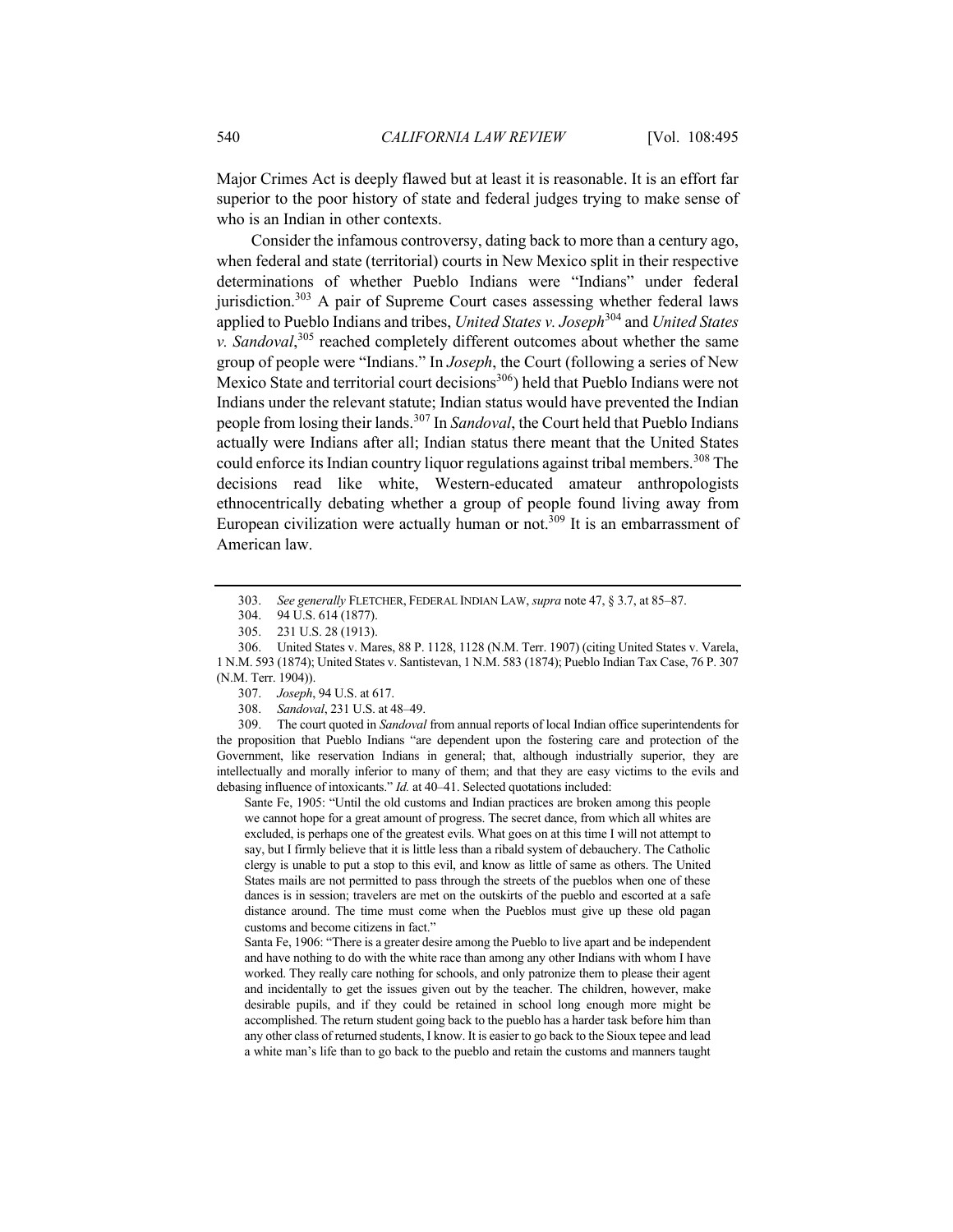The Pueblo cases are not outliers. In the absence of a congressional definition of Indian within a particular statute, federal courts too often have engaged in patronizing explanations of rules of tribal membership, with the judges relying on personal views on Indian status (and marriage) that too often devolved into fallacious or pernicious reasoning. Consider *Halbert v. United States*, where the Supreme Court was called to determine whether an Indian woman who married a white man was entitled to an Indian allotment.<sup>310</sup> Congress conditioned eligibility of Indians to allotments not on blood quantum but on whether the Indian was a tribal member.<sup>311</sup> The Court decided to assign to itself the determination of whether an Indian woman who was a tribal member remained a tribal member upon her marriage to a white man.<sup>312</sup> The Court noted a "general . . . rule" that "an Indian woman loses her tribal membership where she marries a white man, separates from the tribe and lives with him among white people."313 This is not a judgment by Congress contained in the relevant statute or treaty. This is a judge-made rule incorporated by the Court into the matter. It has never been a general rule in the United States that an Indian person's marriage to a non-Indian person means the Indian person loses their tribal membership, absent a tribal law, an Act of Congress, or a treaty provision expressly providing for the loss of tribal citizenship in the case of intermarriage. And if there were such a law, it likely would violate the Fifth Amendment's Takings Clause; after all, tribal membership is a property right.<sup>314</sup> Even so, the Court delved into a series of broad statements—more general rules—regarding the status of the children and grandchildren of intermarriage that, again, had no basis in tribal or federal law.<sup>315</sup> Ironically, the Court's conclusion was that none of these general rules mattered because the Indian woman retained her tribal membership status and therefore was entitled to an allotment.<sup>316</sup>

in the school.

<sup>&</sup>quot;In pueblo life the one-man domination—the fear of the wrath of the governor of the pueblo—is what holds this people down. The rules of the pueblo are so strict that the individual cannot sow his wheat, plant his corn, or harvest same in the autumn without the permission of the pueblo authorities. The pueblos under my jurisdiction that adhere religiously to old customs and rules are Taos, Picuris, Santo Domingo, and Jemez, tho there are none of them that have made much progress away from the ancient and pagan rites."

*Id.* at 42–43.

<sup>310.</sup> 283 U.S. 753, 755–56 (1931).

<sup>311.</sup> *Id.* at 758 (citing Act of March 4, 1911, 36 Stat. 1345 (1911)).

<sup>312.</sup> *See id.* at 762–64.

<sup>313.</sup> *Id.* at 763.

<sup>314.</sup> *E.g.*, Deverney v. Grand Traverse Band of Ottawa & Chippewa Indians, 2000 WL 35749822, at \*2 (Grand Traverse Tribal Ct.App. Nov. 15, 2000) (No. 96–10–201 CV) ("[A] right to due process is clearly spelled out in the Tribal Constitution and membership is a 'property right' subject to due process once it is granted."); Jackson v. Enrollment Dept., 12 Am. Tribal Law 85, 94 (Grand Ronde Tribal Ct.2014) ("All parties agree that the loss of Tribal membership and related loss of Petitioner's health, social service, financial and other benefits presents strong grounds for the necessary establishment of due process property rights at issue with a disenrollment action.").

<sup>315.</sup> *See* 283 U.S. 753, 763 (1931).

<sup>316.</sup> *See id.* at 763–64.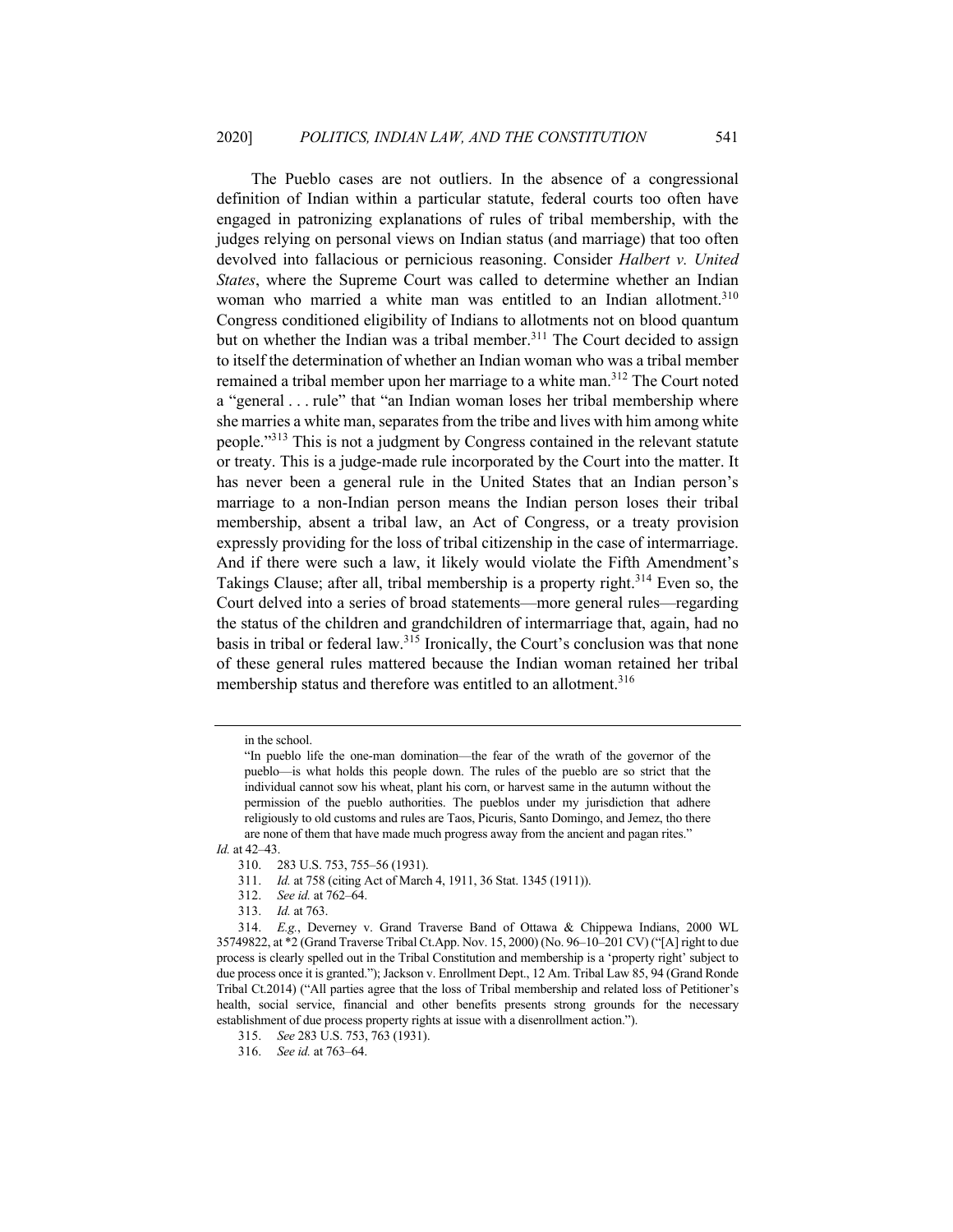State courts in the pre-tribal self-determination eras fared no better. State courts in the nineteenth century adopted judge-made factors to determine whether an Indian tribe was an Indian tribe and adopted additional judge-made factors to decide whether an Indian was an Indian.<sup>317</sup> In 1832, the Alabama Supreme Court held that "the 1802 Trade and Intercourse Act acknowledged state authority over Indians who were surrounded by settlements of whites."<sup>318</sup> Whether or not a person is an "Indian" is usually not dependent on location.

Too often, judges interject their own conceptions of Indian status in deciding whether to apply the Indian Child Welfare Act.<sup>319</sup> Despite the statute's provision of clear definitions, state court judges still have disingenuously sought to undermine those definitions.<sup>320</sup> It is not uncommon for state judges—nearly all of whom have no basis for understanding whether a person is an Indian—to take testimony and make findings of fact and law on Indian status; Professor Kevin Noble Maillard's survey of Indian stereotypes used by judges evinces damning judicial biases. $321$  All too often, state judges focus on completely irrelevant evidence such as powwow attendance or, worse, racial evidence such as skin and hair color, cheekbones, and the like.<sup>322</sup> Consider *Rye v. Weasel*,<sup>323</sup> where the Kentucky Supreme Court disagreed that a child who was eligible for tribal membership was an "Indian child" for judge-made reasons:

The child has grown up in a non-Indian environment involving public schools and religious faith as well as complete integration in the community. She does not speak the Sioux language and does not practice its religion or customs.324

The Kentucky court quoted with approval an Alabama state court case, *S.A. v. E.J.P.*, where the court similarly reasoned that it knew what an "Indian family

<sup>317.</sup> *See, e.g.*, Deborah A. Rosen, *Colonization Through Law: The Judicial Defense of State Indian Legislation, 1790–1880*, 46 AM. J. LEGAL HIST. 26, 35 (2004) ("State courts in the west, the midwest, and the south argued that individual Indians who lived among whites or who were temporarily off their reservation were subject to state jurisdiction unless a federal law explicitly provided otherwise."); *see id.* at 32 ("The status of an individual Indian also could subject him or her to state regulation, even if he or she was a member of a federally recognized tribe.").

<sup>318.</sup> *Id.* at 32 (citing Caldwell v. State, 1 Stew. & P. 327 (Ala. 1832)).

<sup>319.</sup> 25 U.S.C. § 1901 *et seq.* (2018).

<sup>320.</sup> *See generally* FLETCHER, FEDERAL INDIAN LAW, *supra* note 47, § 8.3, at 431–32 (asserting that state courts and agencies routinely fail to comply with ICWA requirements that they give notice to Indian tribes when an Indian child enters the foster care system). This is a matter that recent binding federal regulations have closed. *See* 25 C.F.R. § 23.103(c) (2019) ("If a proceeding listed in paragraph (a) of this section concerns a child who meets the statutory definition of 'Indian child,' then ICWA will apply to that proceeding. In determining whether ICWA applies to a proceeding, the State court may not consider factors such as the participation of the parents or the Indian child in Tribal cultural, social, religious, or political activities, the relationship between the Indian child and his or her parents, whether the parent ever had custody of the child, or the Indian child's blood quantum.").

<sup>321.</sup> Kevin Noble Maillard, *Parental Ratification: Legal Manifestations of Cultural Authenticity in Cross-Racial Adoption*, 28 AM. INDIAN L. REV. 107, 129–39 (2003).

<sup>322.</sup> *See id.*

<sup>323.</sup> 934 S.W.2d 257 (Ky. 1996).

<sup>324.</sup> *Id.* at 264.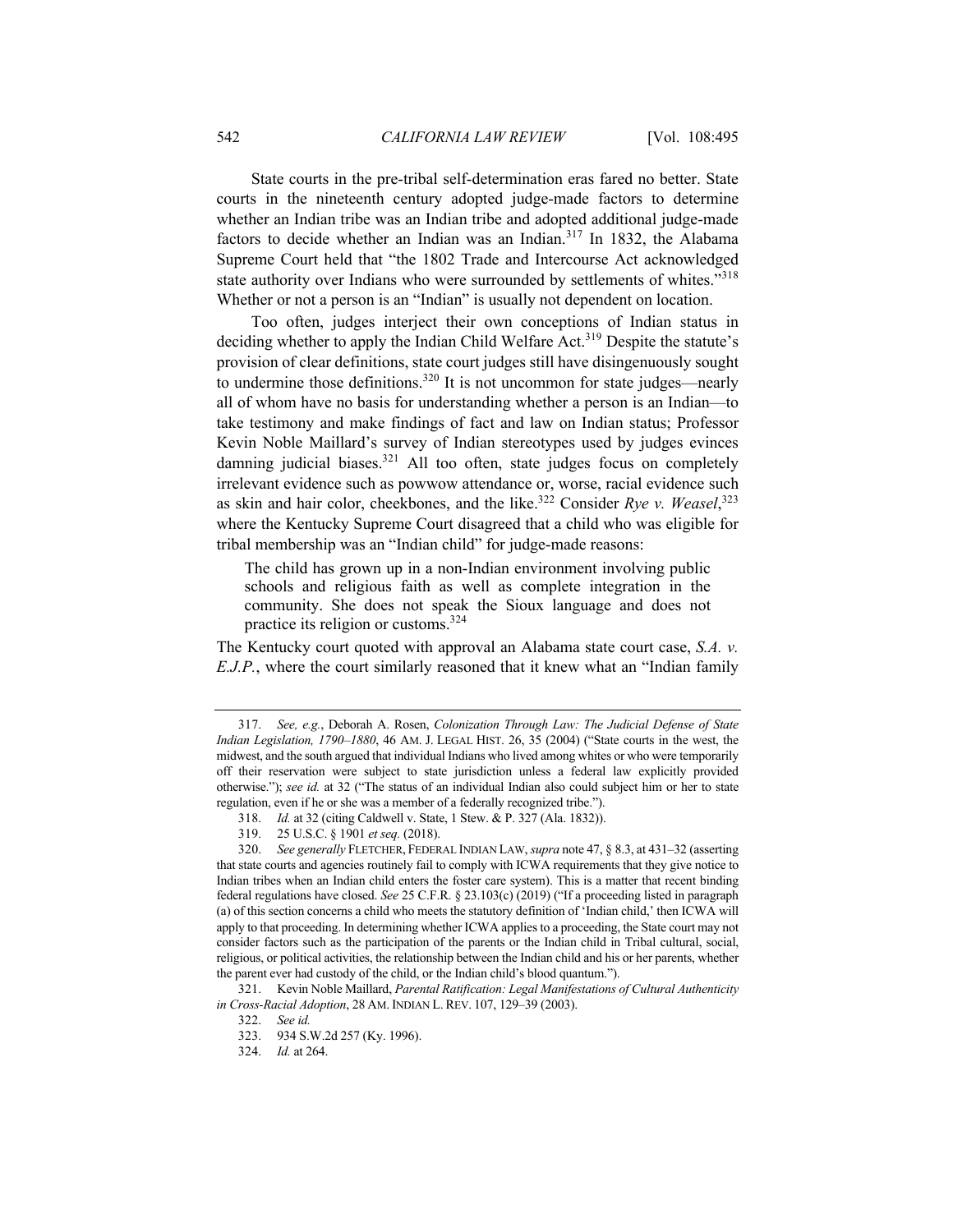environment" was, and that the child in question had never lived in one: "This child was never a part of an Indian family environment. She has never been a member of an Indian family, has never lived in an Indian home, and has never experienced the Indian social and cultural world."<sup>325</sup> The Alabama court even added that the child's father, who was a Cherokee Nation citizen, should not be considered an Indian, either: "The father is ⅛ Cherokee Indian. He was not born on a reservation, has never lived on a reservation and has never attended a reservation school. The only contact the father has had with the reservation has been for medical or dental purposes. He is registered with the Cherokee Nation."326

More recently, in Maryland, a judge identified a series of factors unrelated to the objective indicators of Indian status, such as tribal membership, to claim parents were not Indian:

By nature of the fact that usually the parents have absolutely nothing to do with the Tribe, other than the fact that there's some type of lineal descendant. That's the reason. It's not like we have an active member in the Tribe that's in South Dakota, and is part of the Tribe, and happened to come in here and had a liaison with someone else and had a child. I mean, that's the reason the Tribe comes late to these proceedings. These women and fathers—in this particular case, as far as the County would know, would have no idea that they're part of the Tribe. I mean they're not active participants in the Tribe. And there's no indication their lifestyle indicates that she's part of the Tribe. I don't think she goes to tribal meetings, I don't think she's involved in any of these tribal celebrations you're talking about.<sup>327</sup>

ICWA defines Indian status politically, namely by whether a child is a member or eligible for membership,  $3^{28}$  not by whether a child or their parents' "lifestyle" is Indian or by whether they are "involved in . . . tribal celebrations."

In another case, echoing Justice Breyer's question in oral argument in *Adoptive Couple v. Baby Girl*, in which he seemingly implied a child was not Indian because their last ancestors who were Indian lived during George Washington's era,<sup>329</sup> a state judge declined to order notice to an affected tribe because a descendant was too far "back."<sup>330</sup> None of these factors are relevant under the statute, but judges consider them anyway.

<sup>325.</sup> 571 So. 2d 1187, 1189–90 (Ala. Civ. App. 1900).

<sup>326.</sup> *Id.* at 1188.

<sup>327.</sup> *In re* Nicole B., 927 A.2d 1194, 1201 (Md. Ct. Spec. App. 2007) (quoting trial judge), *rev'd on other grounds*, 976 A.2d 1039 (Md. Ct. App. 2009); *see also id.* at 1202 ("I could be a member of, say the Boy Scouts, but if I didn't tell anybody, no one would know.").

<sup>328.</sup> 25 U.S.C. § 1903(4) (2018).

<sup>329.</sup> *See* Transcript of Oral Argument at 40, Adoptive Couple v. Baby Girl, 570 U.S. 637 (2013) (No. 12-399) ("Because, look, I mean, as it appears in this case is [sic] he had three Cherokee ancestors at the time of George Washington's father. All right?").

<sup>330.</sup> *In re* Harrell, 2014 WL 465718, at \*7 (Mich. Ct. App., Feb. 4, 2014) (No. 316067) (quoting judge as stating, "[G]reat-grandma is pretty far back. So, I'm not gonna demand that we send notice").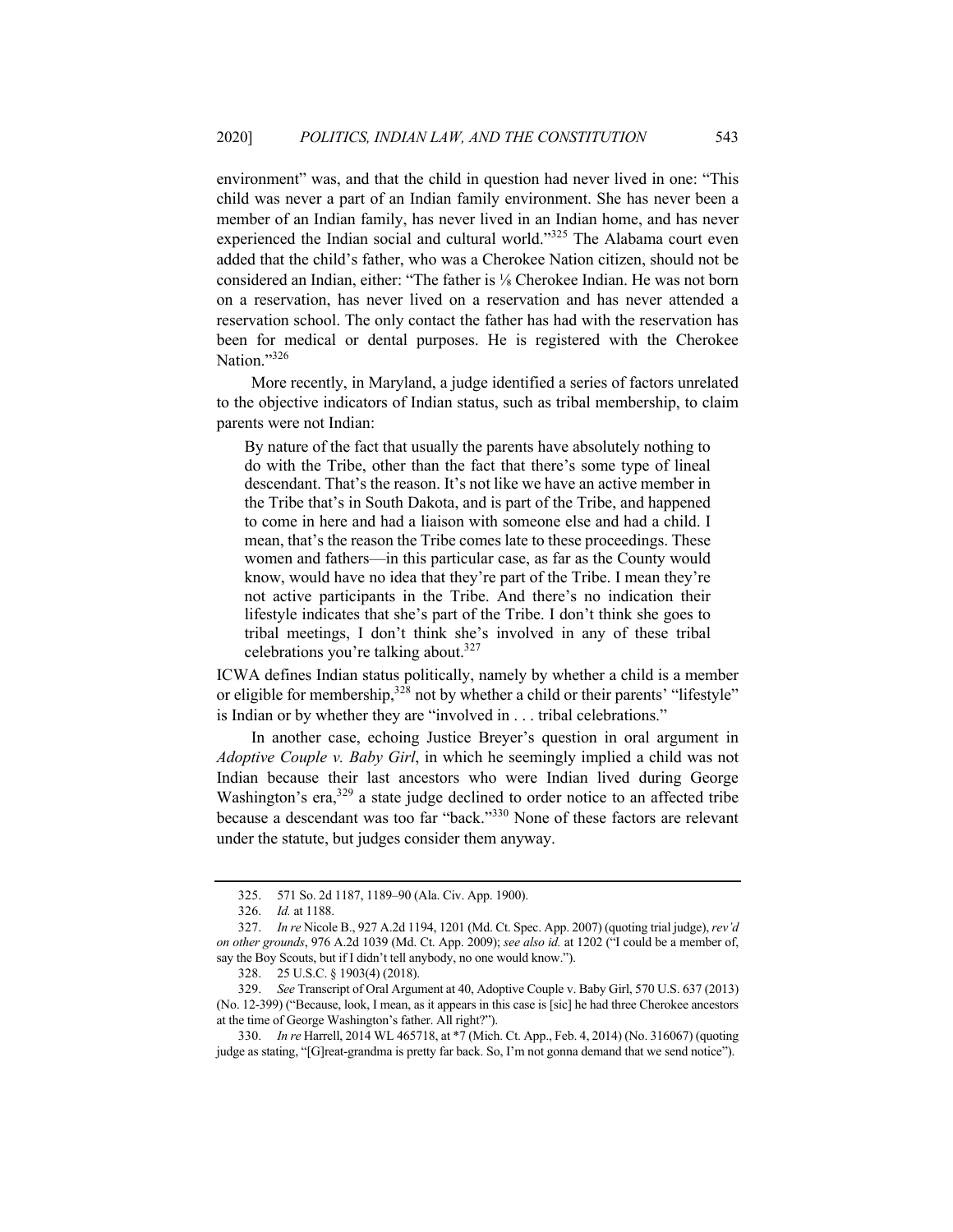The too-often arbitrary results of judicial determinations of Indian status speak for themselves. The judiciary is not institutionally competent to decide which persons are Indians. Those decisions are inherently political decisions, which is why the Constitution leaves those questions to the political branches of government. In short, leaving the power to decide Indian status to judges federal or state—all but guarantees poor and democratically illegitimate decision-making.

# *E. The False Lure of the Compromise Position*

Finally, the compromise position that more moderate critics of the political classification doctrine and some defenders of tribal interests find so attractive would cement ongoing tragedies in federal Indian law involving unrecognized or terminated tribes. The Constitution fully authorizes Congress and the executive branch to make legal classifications based on blood quantum or ancestry, so there is no need for this position.

The compromise position would allow Article III courts to subject legal classifications based on tribal membership or citizenship with a federally recognized tribe to rational basis review, rendering legal classifications based on blood quantum or ancestry subject to strict scrutiny.<sup>331</sup> Perhaps the most articulate justification for this position is Judge Ikuta's concurrence in *United States v. Zepeda*. <sup>332</sup> Judge Ikuta surveyed the "sorry history" of the United States' discrimination against minorities through the use of blood quantumbased legal classifications—slavery, miscegenation laws, naturalization laws, and so on.<sup>333</sup> While Judge Ikuta merits enormous respect, her concurrence begins with an incomplete premise that leads the judge to a false analogy:

In holding that a person is not an Indian unless a federal court has determined that the person has an acceptable Indian "blood quantum," we disrespect the tribe's sovereignty by refusing to defer to the tribe's own determination of its membership rolls. It's as if we declined to deem a person to be a citizen of France unless that person can prove up a certain quantum of "French blood," and we declared that adoptees whose biological parents are Italian cannot qualify.<sup>334</sup>

What Judge Ikuta fails to realize is that the *Zepeda* criteria—blood quantum serves a crucial gap-filling function for those Indian people who are not tribal members because of tribal membership's shortcomings as a catch-all for Indian status. Judge Ikuta's premise is incomplete for its reliance on tribal membership criteria, which is underinclusive to deleterious effect. First, while the Supreme

<sup>331.</sup> *E.g.*, Williams v. Babbitt, 115 F.3d 657, 665–65 (9th Cir. 1997) (arguing that a federal law that grants preferences to Indians based on race should be subject to strict scrutiny).

<sup>332.</sup> *See* 792 F.3d 1103, 1119 (9th Cir. 2015) (en banc) (Ikuta, J., concurring), *cert. denied*, 136 S. Ct. 1712 (2016).

<sup>333.</sup> *Id.* at 1119–20.

<sup>334.</sup> *Id.* at 1119.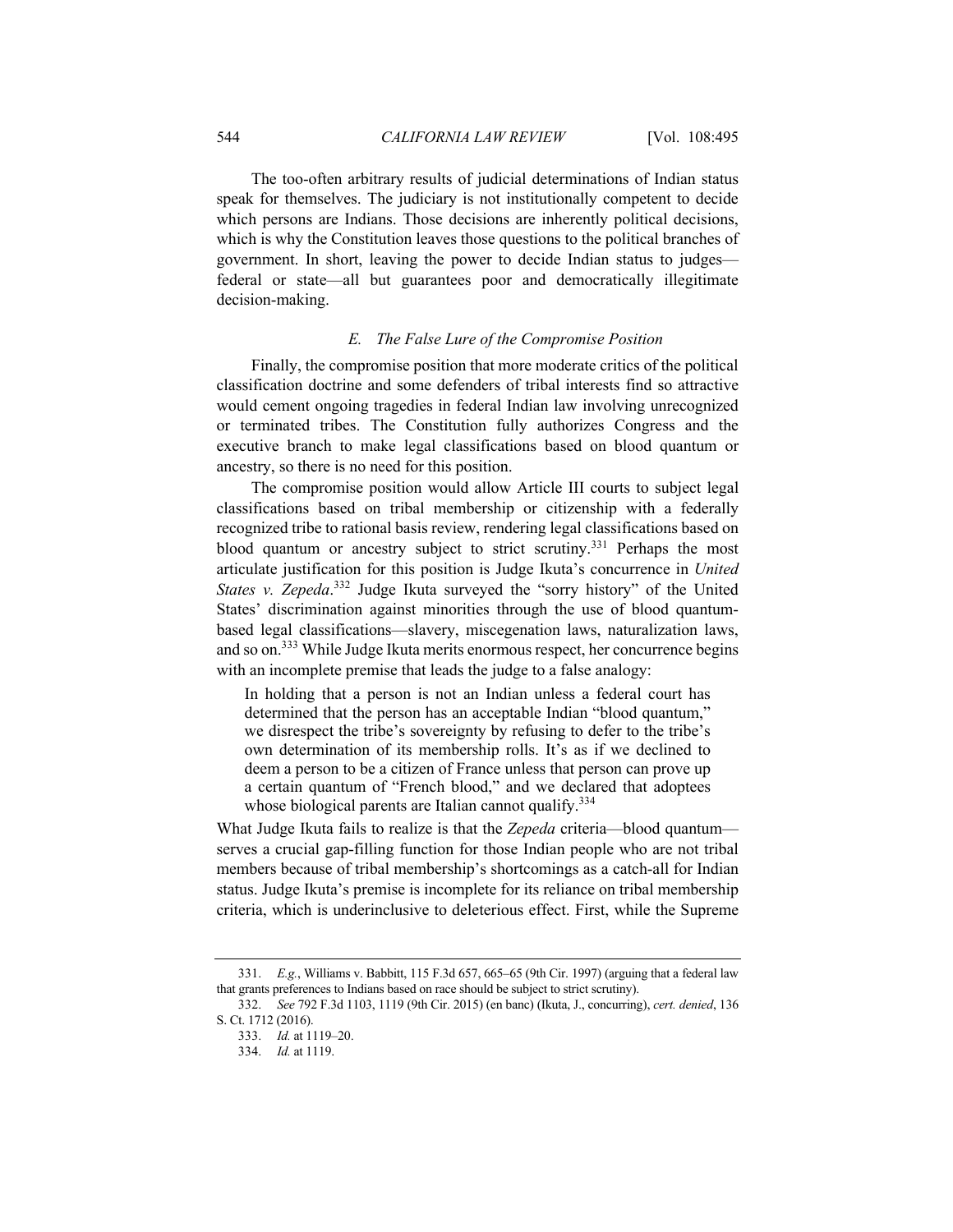Court defers to tribal membership criteria, $335$  the federal government has approval authority over tribal membership or citizenship criteria that derives from an initial written constitution. Every initial constitution must be approved by the Secretary of the Interior,<sup>336</sup> and often this means the Secretary dictated the criteria to the tribe.<sup>337</sup> Second, Indian tribes are federal government contractors that provide federally funded services to Indian people; the federal government defines the eligibility of Indians for those services based on both tribal membership and blood quantum.<sup>338</sup> As a result, most tribes are comfortable using the federal definitions (or a similar derivation of those definitions) for their own criteria because the tribes are mostly providing services to their own members. Third, many Indian people refuse to become members of Indian tribes, even where they are eligible, demonstrating that tribal membership alone does not capture all of those with Indian status.<sup>339</sup> Similarly, many Indians who are Indian by race and culture, and accepted into tribal communities socially, are not tribal members because, by quirks of federal and tribal policy, they are not eligible anywhere. Tribes routinely provide governmental services to these nonmember Indians. Finally, specific to the *Zepeda* criminal case, if the defendant in that case could not be prosecuted by the United States because of a prohibition on the use of blood quantum to determine status, the tribe would also be forbidden from prosecuting the defendant, $340$  and the state and local governments likely would not prosecute those cases.<sup>341</sup> The Indian Law and Order Commission established several years ago that nonmembers are more or less free to commit crimes in Indian country—a reality that Indian people must live with—unless the United States prosecutes the crime.<sup>342</sup> For all of these factors, or any one of these factors, it would be reasonable for Congress and the executive branch to use the *Zepeda* criteria to classify Indian people for criminal jurisdiction purposes. To compare that reality, as Judge Ikuta did, with the pernicious and insidious racism of slavery, Jim Crow, and racist immigration and naturalization laws is a false comparison.

<sup>335.</sup> *See, e.g.*, Santa Clara Pueblo v. Martinez, 436 U.S. 49 (1978).

<sup>336.</sup> 25 U.S.C. § 5123(a)(2) (2018).

<sup>337.</sup> *E.g.*, Snowden v. Saginaw Chippewa Indian Tribe, 32 Indian L. Rep. 6047, 6048–49 (Saginaw Chippewa Tribal App.Ct.2005) (detailing how the federal government coerced the Saginaw Chippewa Indian Tribe into adopting a constitution that excluded tribe members living off the reservation from membership).

<sup>338.</sup> 25 U.S.C. § 5129.

<sup>339.</sup> My own grandfather was eligible for membership with the Grand Traverse Band of Ottawa Indians and declined to apply (he was a crabby man).

<sup>340.</sup> *See, e.g.*, Oliphant v. Suquamish Indian Tribe, 435 U.S. 191 (1978).

<sup>341.</sup> *See, e.g.*, United States v. Bryant, 136 S. Ct. 1954, 1960 (2016).

<sup>342.</sup> *See* INDIAN LAW & ORDER COMM'N, *supra* note 218, at 99 ("When crimes involve non-Indians in Indian country, and as discussed elsewhere in this report, Tribal police have only been able to exercise authority to detain a suspect, not to make a full arrest. This lack of authority jeopardizes the potential for prosecution, the security of evidence and witnesses, and the Tribal community's confidence in effective law enforcement.").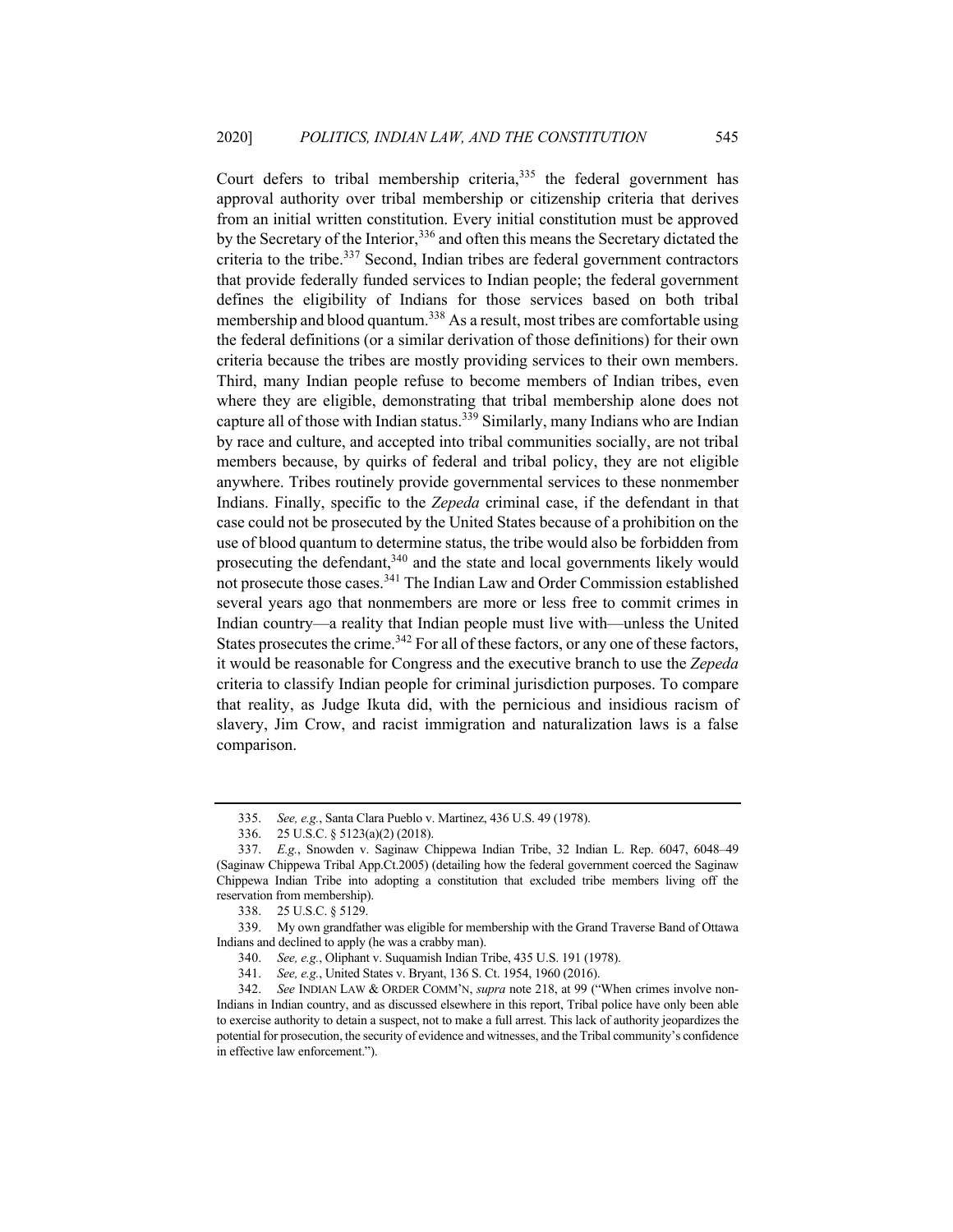There are more instances of gaps left behind when only considering tribal membership. Consider the Snyder Act of 1921.<sup>343</sup> That Act streamlined the process for appropriating federal dollars for tribal services, and stated, "the Bureau of Indian Affairs, under the supervision of the Secretary of the Interior, shall direct, supervise, and expend such moneys as Congress may from time to time appropriate, for the benefit, care, and assistance of the *Indians throughout the United States*."344 Many Indians, perhaps as many as hundreds of thousands, are not enrolled tribal members, too often by "accidents" of history.<sup>345</sup> There are also several thousand, perhaps many thousands, of Indian people disenrolled by their tribe for improper reasons for whom there is no legal remedy.<sup>346</sup> The federal government can and should be allowed to make a political decision on the basis of blood quantum to acknowledge a duty of protection to all Indian persons.

To adopt the compromise position is to legitimize continued injustice in Indian affairs. It is reasonable and rational for Congress, the executive branch, and Indian tribes and states to use blood quantum definitions and classifications as a proxy for Indian status in order to lessen the impact of continuing injustices.

#### IV.

# BROADER IMPLICATIONS

The most important implication of firmly (re-)establishing the political classification doctrine is to shift questions regarding Indian status out of the judiciary and into the exclusive purview of the legislative and administrative realms. Congress must first understand its duty to reasonably base Indian status classifications on fulfilling the federal government's duty of protection to Indian people. At times, Congress relinquishes this task of classification to the judiciary, especially in the realm of criminal jurisdiction. The judiciary is not competent to do that work and should be discouraged from asserting more authority in Indian affairs.

The judiciary does still play an important role in addressing what classifications are reasonable efforts to fulfill the general trust responsibility. Perhaps the judiciary's first role is to enforce the ground rules of the political classification doctrine by getting out of the business of determining who or what is an Indian. For example, the judiciary might engage in a cross-circuit discussion through a series of cases examining whether the Major Crimes Act's

<sup>343.</sup> Act of Nov. 2, 1921, 42 Stat. 208 (1921) (codified at 25 U.S.C. § 13 (2018)).

<sup>344.</sup> *Id.* (emphasis added).

<sup>345.</sup> *See* AMERICAN INDIAN POLICY REVIEW COMM'N, *supra* note 84, at 463–64 (1977); *see also* DAVID ARV BRAGI, INVISIBLE INDIANS: MIXED BLOOD NATIVE AMERICANS WHO ARE NOT ENROLLED IN FEDERALLY RECOGNIZED TRIBES 6 (2005).

<sup>346.</sup> *See generally* DAVID E. WILKINS & SHELLY HULSE WILKINS, DISMEMBERED: NATIVE DISENROLLMENT AND THE BATTLE FOR HUMAN RIGHTS 5 (2017) ("[F]ar too many tribal nations are engaging in banishment or politically or economically motivated disenrollment practices in clear violation of their own historic values and principles . . . .")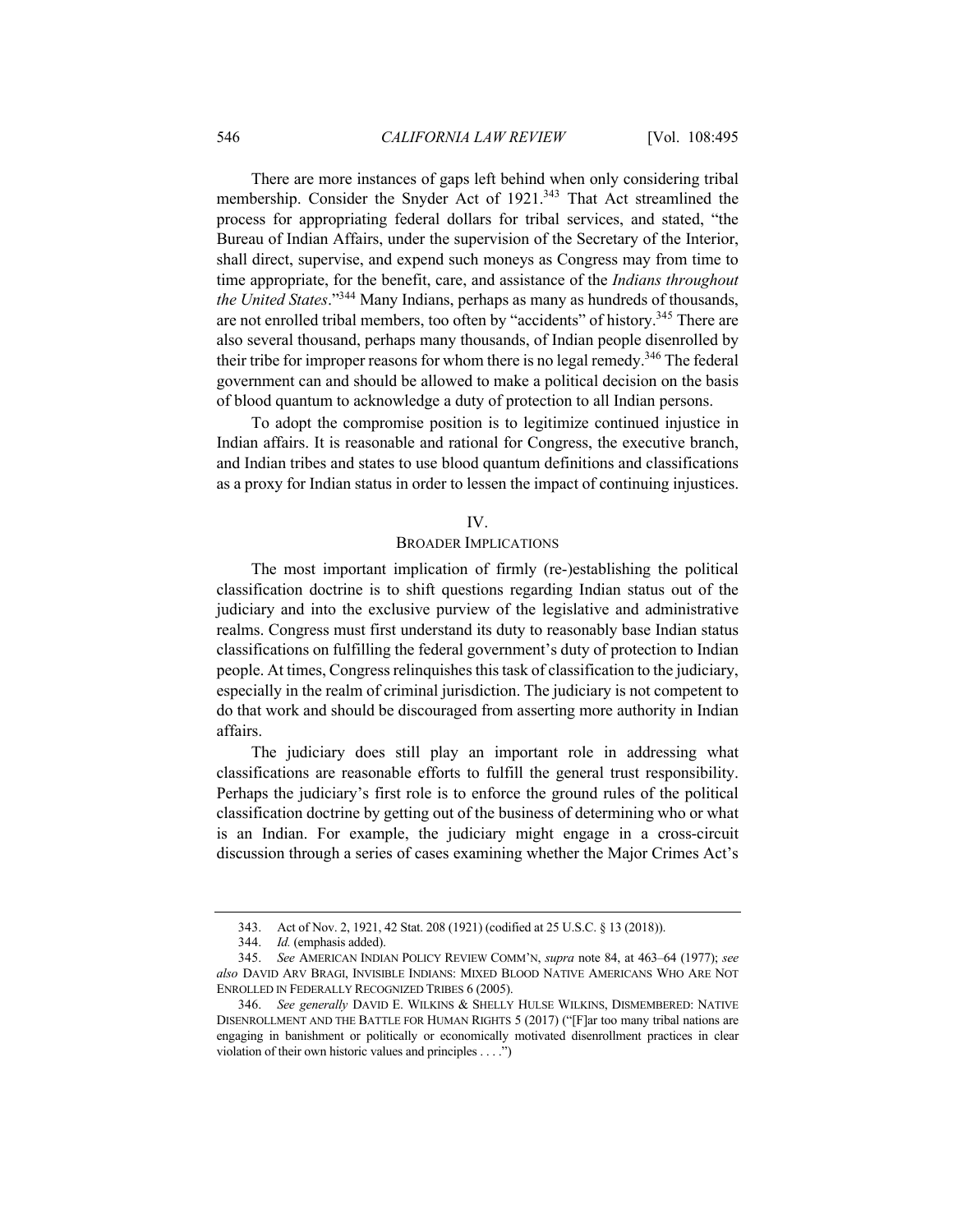lack of a statutory definition is akin to an irrational or unreasonable classification. After all, a statute's lack of definition invites arbitrariness.

This Part offers initial suggestions on what a court's analysis under the rationality test should accomplish. I then delve into a few hot topics relating to federal, tribal, and state classifications of Indian status.

# *A. What Classifications are Reasonable (or Not Arbitrary)?*

Congress's power is not absolute. What the Court actually did in *Morton v. Mancari* is hold that congressional Indian affairs legislation must be reasonable and rationally related to the United States' fulfillment of its duty of protection to Indians and tribes.<sup>347</sup> Could Congress impose the draft on Indians alone? No, that would not be reasonable and rationally related to the duty of protection. Could Congress acknowledge the sovereignty of a Boy Scout troop? No. Could Congress guarantee a free college education to Indians? I would say absolutely yes, given that the United States promised to educate Indian children in over 100 Indian treaties.348 Could Congress confiscate Indian reservation lands? Yes, I would very reluctantly have to say, so long as the Supreme Court was satisfied that the law was reasonable and rationally related to the duty of protection (and complied with the Fifth Amendment's Takings, Due Process, and Just Compensation clauses<sup>349</sup>). But I imagine affected Indian tribes would put up one hell of a political fight.

Professor Ablavsky's scholarship on the meaning of "Indian" in the Founding Generation provides a helpful example of how to assess whether a legal classification based on Indian status is reasonable. Ablavsky's study of the views of the Framing Generation—one and all, white male political, legal, and cultural power players of the late eighteenth century—shows Congress works from a broad tapestry of understandings (and misunderstandings) of what constitutes Indian-ness. The Framing Generation understood the term "Indian" to include race and ancestry, political affiliation and loyalty to country, and suppositions about savagery and civilization. Perhaps most importantly, they understood the term "Indian" to be dynamic and subject in large part to context.<sup>350</sup> Even if the government were limited to definitions of "Indian" that the white males of the Framing Generation would have approved, classifications

<sup>347.</sup> 417 U.S. 535, 555 (1974) ("As long as the [legislation affording] special treatment can be tied rationally to the fulfillment of Congress' unique obligation toward the Indians, such legislative judgments will not be disturbed.").

<sup>348.</sup> Raymond L. Cross, *American Indian Education: The Terror of History and the Nation's Debt to the Indian Peoples*, 21 U. ARK. LITTLE ROCK L. REV. 941, 950 (1998).

<sup>349.</sup> *See* Menominee Tribe of Indians v. United States, 391 U.S. 404, 413 (1968) ("We find it difficult to believe that Congress, without explicit statement, would subject the United States to a claim for compensation by destroying property rights conferred by treaty, particularly when Congress was purporting by the Termination Act to settle the Government's financial obligations toward the Indians.") (footnotes omitted).

<sup>350.</sup> *See* Ablavsky, *supra* note 43, at 1067–76.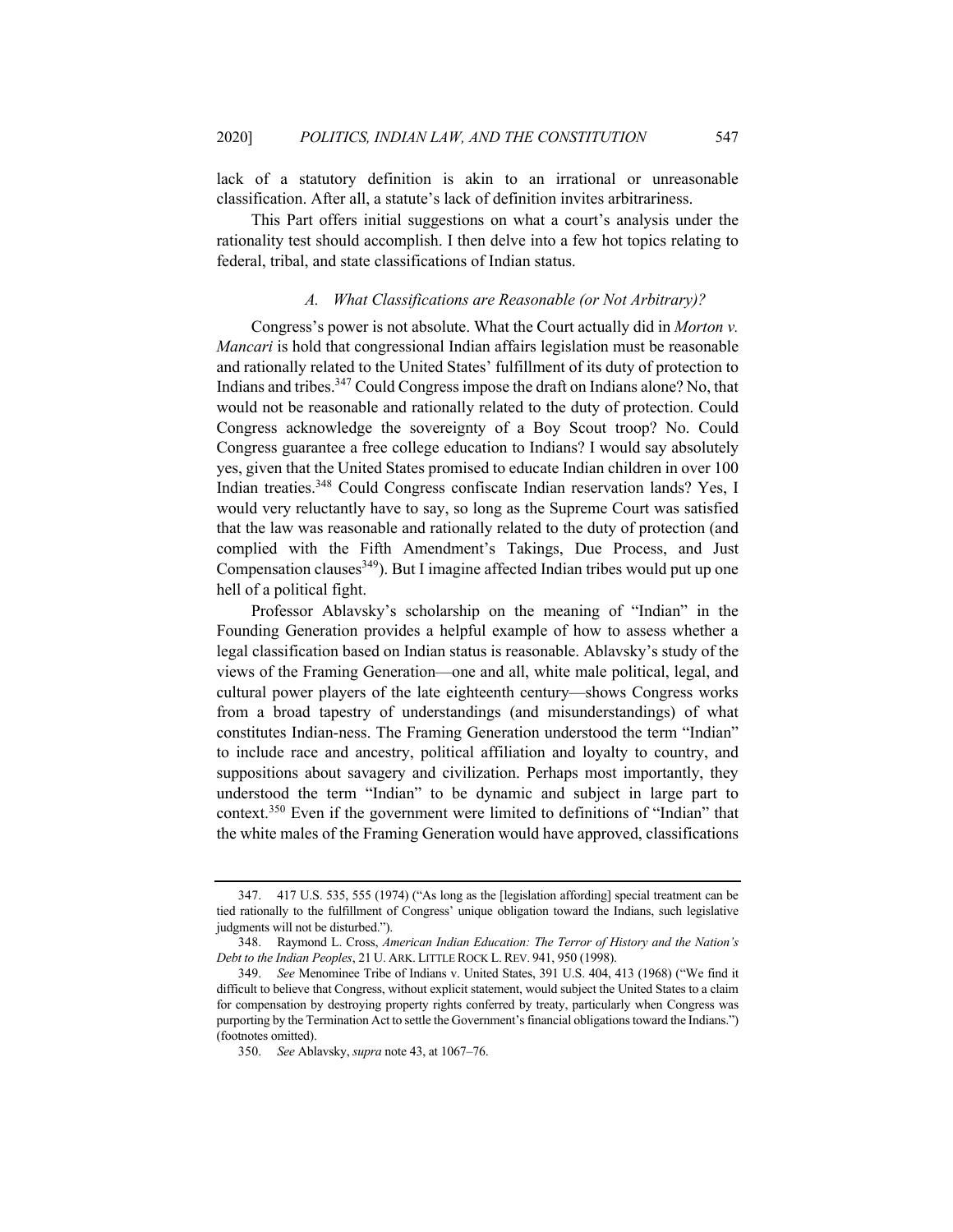of "Indian" by Congress, the executive branch, and the states evince that these classifications may prove reasonable on one hand or arbitrary on the other. As noted above, the judiciary has no place in this discussion.

The Supreme Court has a long history of applying a reasonable or rational basis standard of review to federal legal classifications based on Indian status. As an example of the application of the rational basis standard, consider *United States v. Ferguson*. <sup>351</sup> There, the Court applied a reasonability analysis to affirm the authority of Congress to create and rely upon a tribal citizenship roll.<sup>352</sup> Congress had created a legislative classification for the Creek Indians (now known as the Muscogee [Creek] Nation) based on a list of Indian people generated by the Secretary of the Interior using evidence of blood quantum supplied by the tribe's own citizenship roll.<sup>353</sup> That roll would be used to determine ownership of allotments upon the death of intestate Indian allotment owners, with tribal citizenship and blood quantum constituting relevant factors for consideration.<sup>354</sup> Later challengers to the Secretary's roll claimed it was erroneous and offered oral testimony to prove the error.<sup>355</sup>

The lower court rejected the oral testimony, and the Supreme Court affirmed that decision on several grounds. First, the Court found it was reasonable for Congress to order reliance on the Secretary's roll because it provided "some fixed, easily accessible and reasonably reliable evidential standard by which to determine, for the purpose of the matter then in hand, who were of the full-blood and who of the mixed-blood."<sup>356</sup> Second, Congress possessed the authority to regulate these transactions involving Indian allotments.357 Finally, the Court noted Congress had a choice—to either rely on the Secretary's roll, derived from the tribal rolls, or to allow oral testimony to supplement or correct those rolls on an ongoing basis, "even if not altogether free from mistake and error."<sup>358</sup> The Court deferred to Congress's choice to exclude oral testimony and rely exclusively on the Secretary's roll because it was a reasonable political choice.

But the best method for the federal government and states to classify persons as Indians in the self-determination era is to rely on tribal political decisions to create and implement membership and citizenship decisions. Though I have attempted to robustly defend blood quantum-based classifications as proxies for Indian status, I acknowledge that they are not "altogether free from mistake and error."359 For the most part, in the last several decades at least, the

<sup>351.</sup> *See* 247 U.S. 175 (1918).

<sup>352.</sup> *See id.* at 178–79.

<sup>353.</sup> *Id.* at 176–77.

<sup>354.</sup> *Id.* at 176.

<sup>355.</sup> *Id.* at 177–78.

<sup>356.</sup> *Id.* at 178.

<sup>357.</sup> *See id.*

<sup>358.</sup> *Id.*

<sup>359.</sup> *Id.*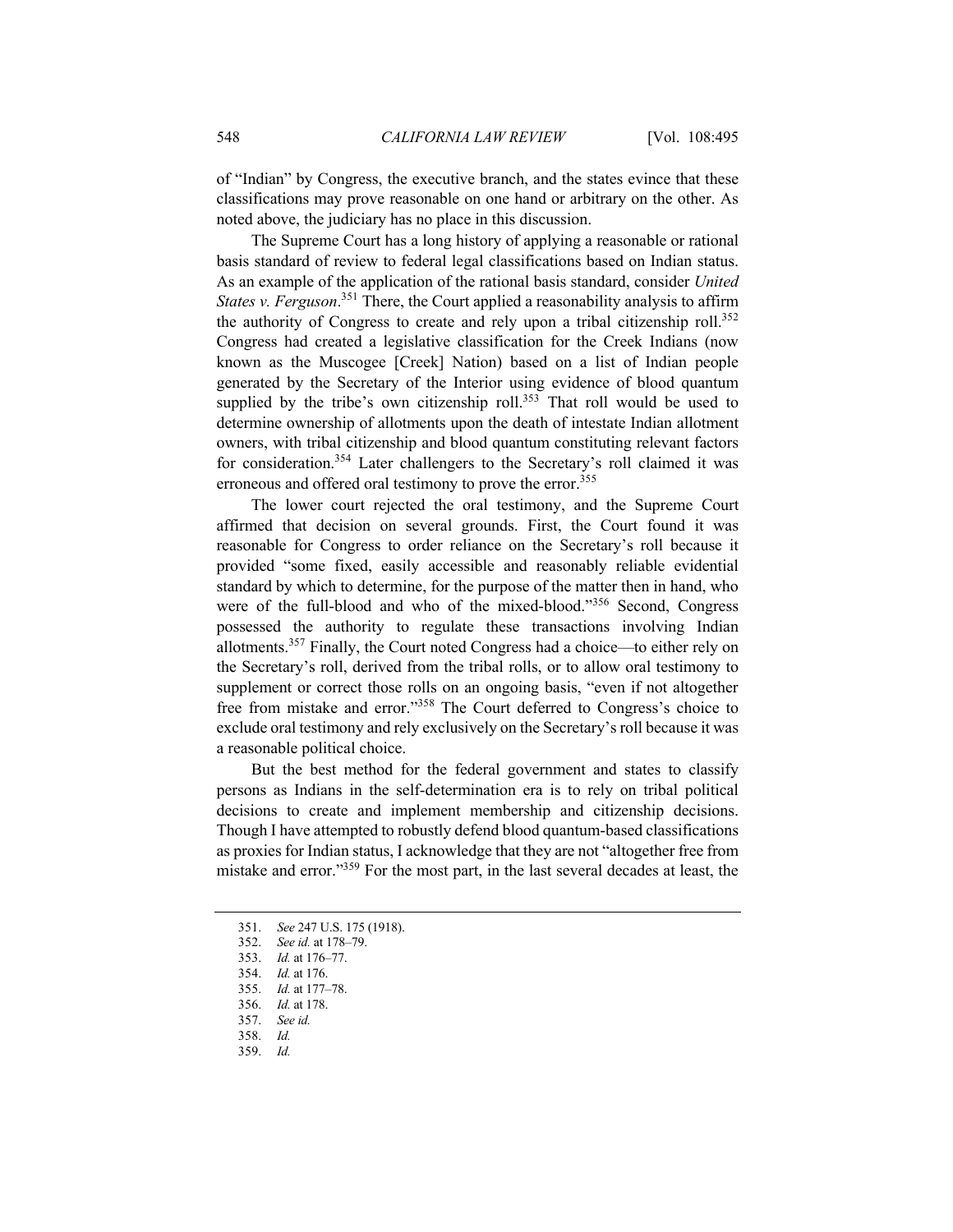United States has deferred extensively to tribal governments in making Indian classifications. Of course, for critics, that practice begs the question of whether tribal membership or citizenship criteria is reasonable. Consider an Indian tribe that adopts a lineal descendance rule of membership, allowing enrollment of persons with only a small amount of blood quantum. Critics will accuse the tribe of being too non-Indian in character. Consider an Indian tribe that adopts a strict blood quantum rule, say one-half or one-quarter, keeping out many Indian people whose parents or grandparents are tribal members. Critics will accuse the tribe of being too racially restrictive. Consider an Indian tribe that allows people who are non-Indian by blood to become members through an adoption or naturalization process (e.g., the Seminole Nation of Oklahoma, the citizenry of which at one point consisted of one-third persons of non-Indian descent, the Freedmen). Again, critics will say the tribe isn't Indian enough.

Tribal membership and citizenship decisions are fraught with economic, cultural, legal, and political consequences, as with any and every nation on earth.<sup>360</sup> Whatever one's views on these questions, the role of the judiciary in federal or state cases addressing these matters should be strictly limited. All objections to tribal laws are political and best raised in the tribal political sphere. If anything is to be done by the United States, it is to be done by Congress and the executive branch. All an Article III court should do is determine whether a federal classification based on tribal membership or citizenship is reasonable or rationally related to the duty of protection.<sup>361</sup>

# *B. Federal Definitions of "Indian"*

Federal definitions of Indian status, as noted earlier, usually involve classifications based on tribal membership or blood quantum. Some federal statutes do not define Indian at all. This subpart examines the Indian Child Welfare Act. The analysis, however, implicates federal criminal jurisdiction statutes such as the Major Crimes Act and, most importantly, federal tribal selfdetermination laws such as the Indian Reorganization Act. The equal protection challenges to ICWA ask the judiciary to adopt the compromise position: that an Indian affairs statute that applies to Indians who are not already members of federally recognized tribes should be analyzed under the strict scrutiny rubric. As we will see, ICWA applies both to children who are tribal members and to children who are eligible for membership, but not yet members. The district court in *Brackeen* concluded that ICWA's application to nonmembers doomed the

<sup>360.</sup> Consider an Indian tribe that disenrolls large swaths of its tribal membership for spurious reasons like greed, political revenge, and racism. Critics will label these actions human rights violations (and rightfully so). *See generally* Wenona T. Singel, *Indian Tribes and Human Rights Accountability*, 49 SAN DIEGO L. REV. 567 (2012) (arguing for the creation of an intertribal human rights regime with the capacity to address human rights violations so as to provide external accountability for tribal abuses of human rights).

<sup>361.</sup> *See, e.g.*, Morton v. Mancari, 417 U.S. 534, 555 (1974).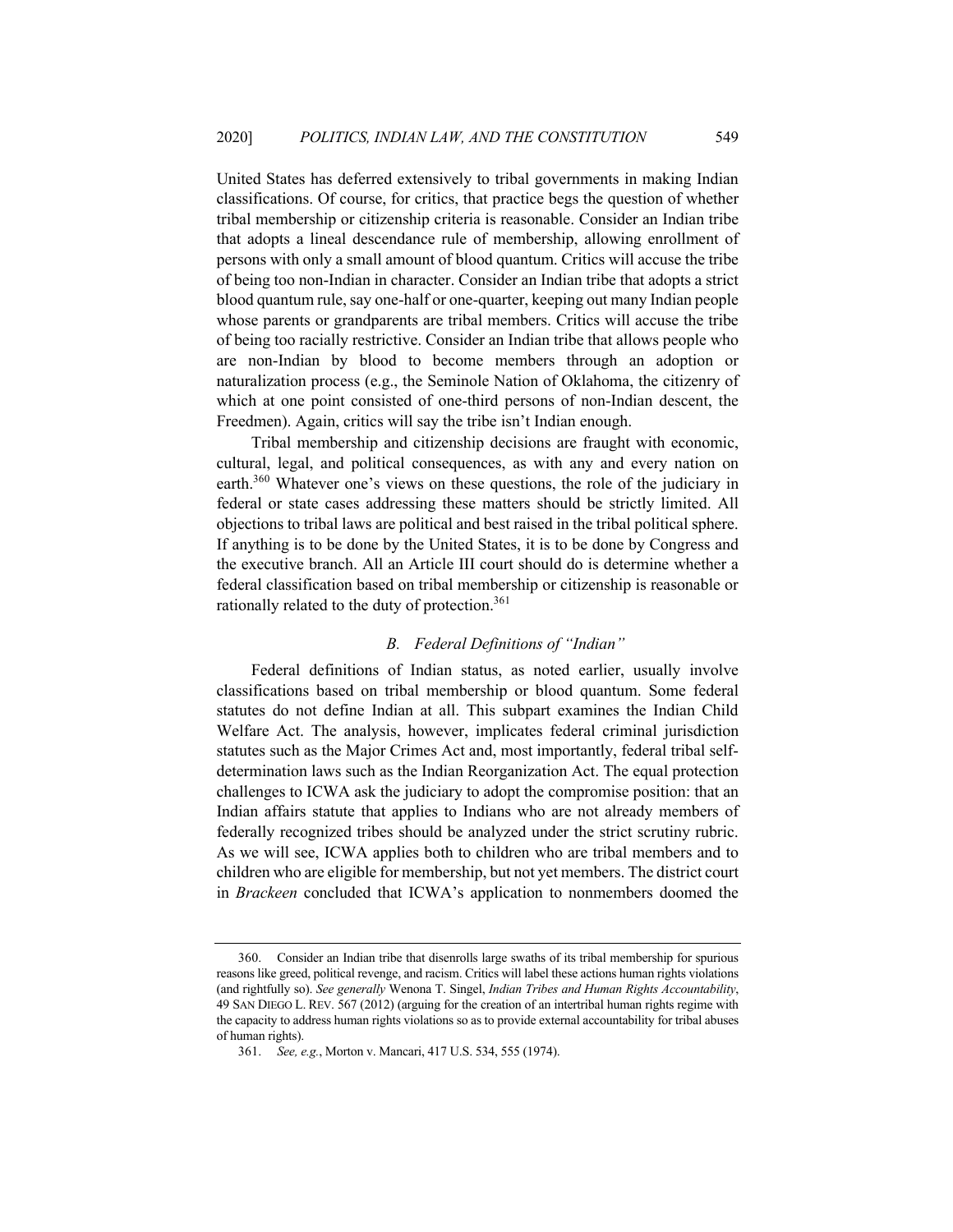entire statute. Federal criminal jurisdiction is based entirely on this structure. Nonmember Indians are eligible for some federal and state services. Dozens, perhaps hundreds, of other Indian affairs statutes apply to "Indians" who may or may not be tribal members. All of these statutes, whatever their definitions, are rationally related to fulfilling the duty of protection: the general trust responsibility.

#### *1. Indian Child Welfare Act*

The Indian Child Welfare Act applies first to an "Indian child" who is "any unmarried person who is under age eighteen and is either (a) a member of an Indian tribe or (b) is eligible for membership in an Indian tribe and is the biological child of a member of an Indian tribe."<sup>362</sup> ICWA further defines "Indian" as "any person who is a member of an Indian tribe."<sup>363</sup> Both definitions rely exclusively on tribal membership with an "Indian tribe" and do not provide for consideration of blood quantum. The Act does not define "Indian tribe."

The Act's definitions are based primarily on tribal membership or citizenship, eligibility for which nearly all courts and commentators would agree is at the heart of Congress's political recognition powers. Congress has made the choice to apply ICWA only to tribal members (or children eligible for membership) with Indian tribes. No court rationally can second-guess Congress's decision here, which is an inherently political choice. Could Congress have defined "Indian" by blood quantum alone? Yes, but it did not in this instance. Could Congress have declined to define "Indian" at all? Yes, but it offered a definition here. Moreover, we can and should presume Congress meant "federally recognized Indian tribe" when it used the term "Indian tribe." The Constitution itself uses the term "Indian tribe," and the jurisprudence on that term grants significant deference to Congress (and the executive branch) to define what is an Indian tribe. This is the heart of Congress's political discretion in deciding how to implement the duty of protection. Congress alone can decide how to implement the duty of protection, and Congress alone decides which persons are eligible for that protection.

In *Brackeen v. Zinke*, <sup>364</sup> three states and individual plaintiffs sued the Secretary of the Interior arguing, among other issues, that ICWA's definition of "Indian child" creates a racial classification that requires the court to apply strict scrutiny under the equal protection component of the Fifth Amendment's Due Process Clause.<sup>365</sup> The core of the argument is that Indian children who are merely eligible for membership and who are not yet tribal members have no political connection to a federally recognized tribe or to Congress's duty of

<sup>362.</sup> 25 U.S.C. § 1903(4) (2018).

<sup>363.</sup> *Id.* § 1903(3).

<sup>364.</sup> 338 F. Supp. 3d 514 (N.D. Tex. 2018), *rev'd sub nom.* Brackeen v. Bernhardt, 937 F.3d 406 (5th Cir. 2019).

<sup>365.</sup> *Id.* at 533–34.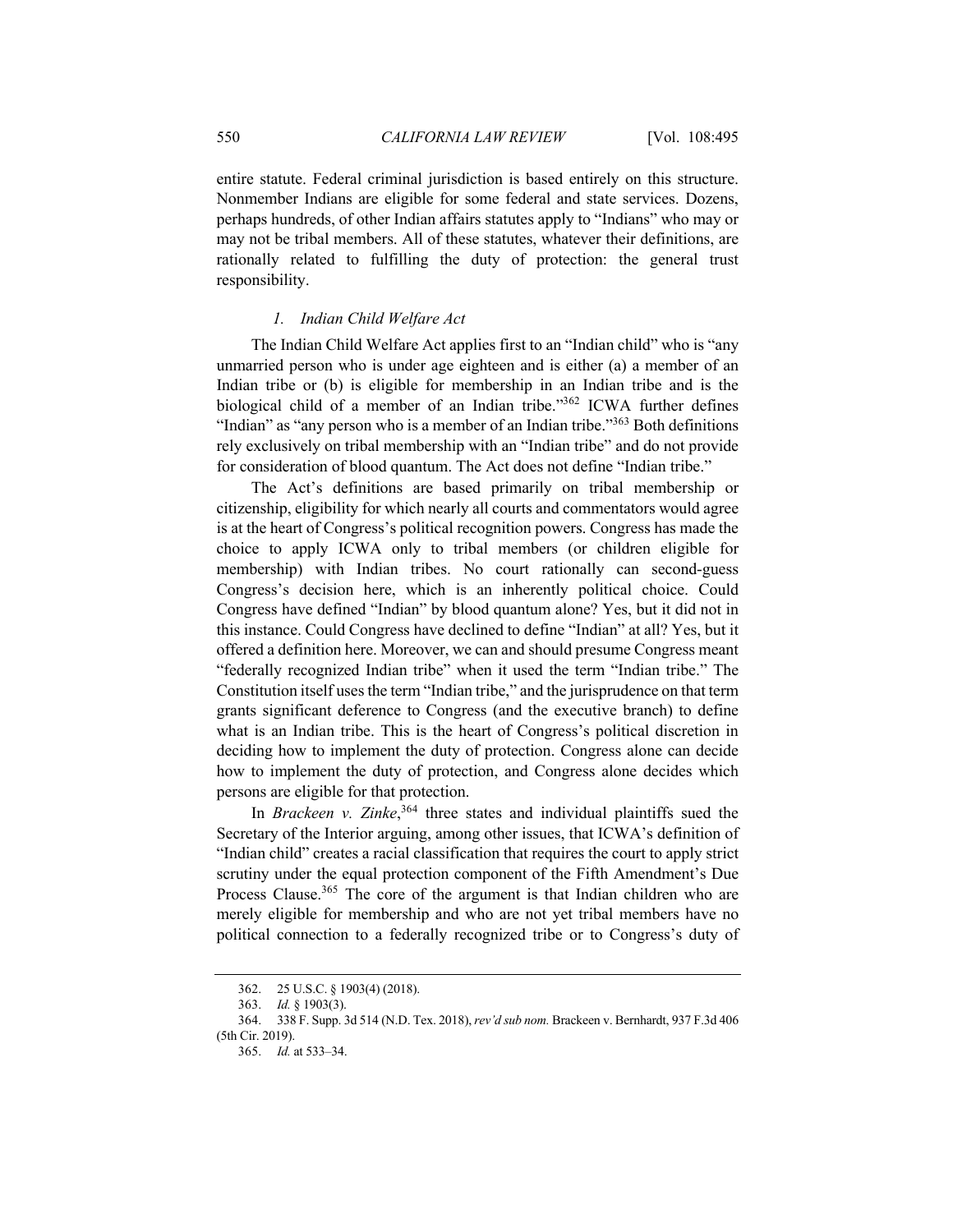protection to Indians and tribes. The district court agreed and held that Congress created a racial classification by including Indian children who are not tribal members.<sup>366</sup>

Under *Mancari*,<sup>367</sup> that conclusion was flat wrong. The Court's obligation was to search for a reasonable connection between unenrolled Indian children and the federal duty of protection.<sup>368</sup> If the Court found a connection, then the equal protection challenge to the statute must "not be disturbed."<sup>369</sup> That search, if taken in good faith, would be short and conclusive—Indian children who are not yet enrolled but removed from their homes directly implicate the United States' duty of protection to Indians and tribes.<sup>370</sup> Indian children, enrolled and unenrolled, have been a focal point of federal Indian law and policy since before the Founding, and remain so to this day. The *Brackeen* district court excitedly jumped to strict scrutiny, perhaps inspired by judges like Kozinski, who did the same without faithfully following the test stated in *Mancari*. The test is not to decide whether the classification is race-based, and then if the court concludes it is, to jump right to strict scrutiny.

The reasonability analysis requires the court to do more work than jump to conclusions. The first step would be to track the congressional findings at the beginning of ICWA. Congress found that "there is no resource that is more vital to the continued existence and integrity of Indian tribes than their children and that the United States has a direct interest, as trustee, in protecting Indian children who are members of or are eligible for membership in an Indian tribe."<sup>371</sup> Here, Congress is defining the scope of the duty of protection, an inherently political determination to which the Court owes deference. Congress is also recognizing that the class of Indian people to which it owes the duty of protection in the context of child welfare extends to tribal members and those eligible for enrollment in a tribe. Again, it is well settled that Congress's power to recognize tribes is left to its political discretion, not to be disturbed by an Article III court.

Congress further found that "an alarmingly high percentage of Indian families are broken up by the removal, often unwarranted, of their children from them by nontribal public and private agencies and that an alarmingly high percentage of such children are placed in non-Indian foster and adoptive homes and institutions."<sup>372</sup> Lastly, Congress found that "the States, exercising their recognized jurisdiction over Indian child custody proceedings through administrative and judicial bodies, have often failed to recognize the essential

<sup>366.</sup> *Id.*

<sup>367.</sup> 417 U.S. 535 (1974).

<sup>368.</sup> *See id.* at 555.

<sup>369.</sup> *Id.*

<sup>370.</sup> *See generally* Matthew L.M. Fletcher & Wenona T. Singel, *Indian Children and the Federal-Tribal Trust Relationship*, 95 NEB. L. REV. 885 (2017) (arguing that Indian children form the backbone of the original understanding of the federal-tribal trust relationship).

<sup>371.</sup> 25 U.S.C. § 1901(3) (2018).

<sup>372.</sup> *Id.* § 1901(4).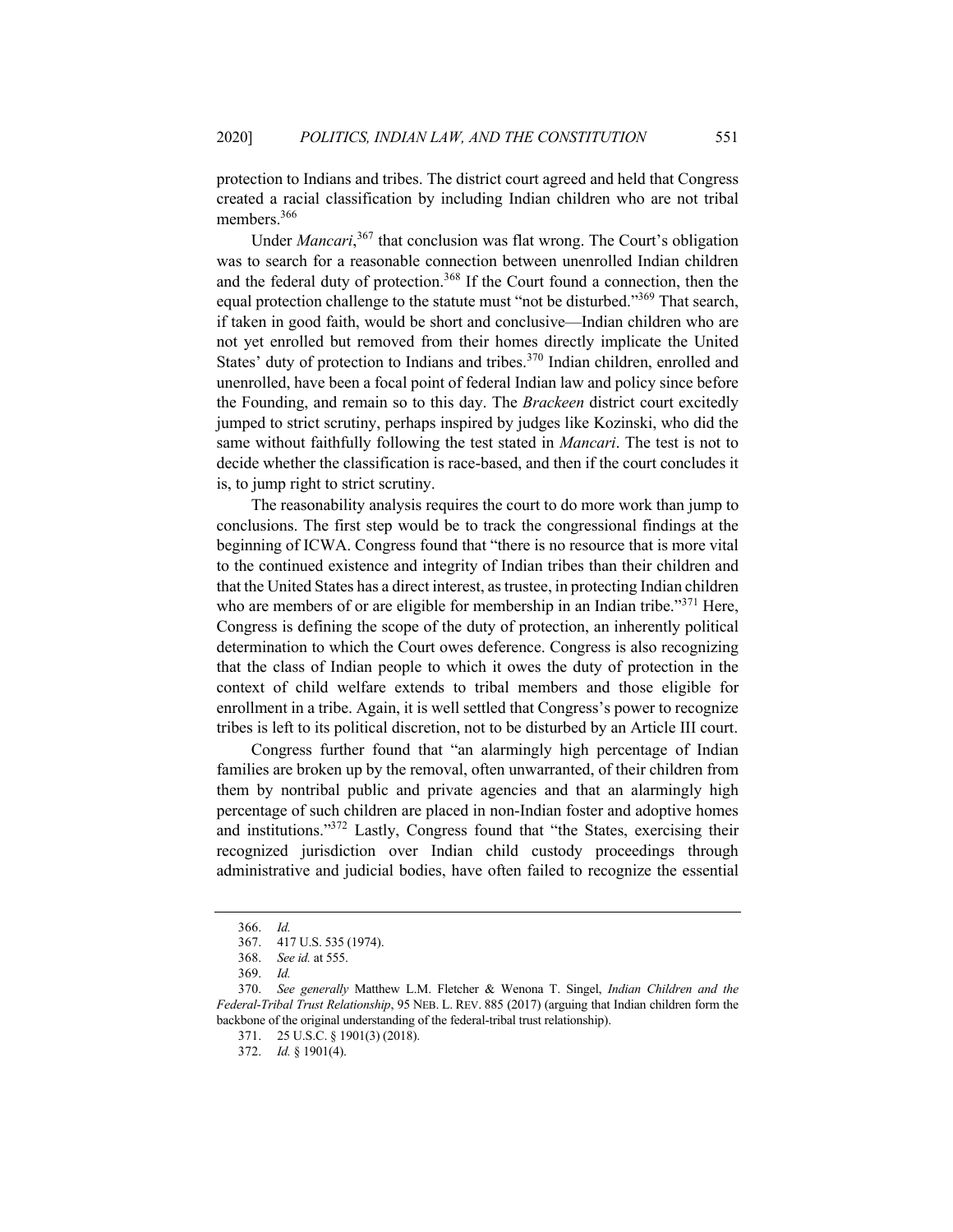tribal relations of Indian people and the cultural and social standards prevailing in Indian communities and families."<sup>373</sup> Both of these findings go to the power of Congress to define the scope of the duty of protection the United States owes to Indians and tribes, an inherently political function that cannot be disturbed by an Article III court.

Congress also listed Indian families as preferred—but not mandatory families for foster care and adoptive placement of Indian children.<sup>374</sup> The legislative history leading up to the enactment of ICWA detailed how state courts and agencies, and the federal government, intensely discriminated against Indian families as potential foster care or adoptive placements.<sup>375</sup>

Forward again to the definitions section, reviewed above, and again we see Congress making inherently political decisions to define the class of persons eligible for protection under the duty of protection.<sup>376</sup> Indian tribes, which we must read to include federally recognized Indian tribes, by definition, have a political relationship with the United States. Similarly, by definition, tribal members have a political connection to Indian tribes. Indian children who have not yet been enrolled—tribal membership is not automatic by birth under the laws of most Indian tribes—have a political connection to their tribe by virtue of their connection to their tribal member parents. The *Brackeen* district court's determination that Indian children not yet enrolled by an Indian tribe have no political connection to any tribe is the epitome of an arbitrary decision. It is a decision made with incomplete information by a judge, not a decision made after considered deliberation by a legislative body charged by the Constitution with making those decisions. Congress has made a political decision to recognize a duty of protection to Indian children not yet enrolled as tribal members, again, an inherently political decision. Congress reasonably made a decision to legislate specifically in favor of Indian children, Indian parents, and Indian potential foster and adoptive families given the discrimination they all faced. None of the choices made by Congress in ICWA are irrational choices to apply federal law to Indians on the basis of their race or ancestry. All of the choices made by Congress in ICWA are inherently political and deserving of deference by the courts under *Mancari*.

When it comes to providing government services to Indians, Congress can determine that blood quantum is a fair approximation of the relationship of the Indian person to an Indian tribe that is a federally recognized Indian tribe. Courts must assume that Congress isn't acting arbitrarily, such as extending services to

<sup>373.</sup> *Id*. § 1901(5).

<sup>374.</sup> *Id.* § 1915(a)–(b).

<sup>375.</sup> *See, e.g.*, *Indian Child Welfare Program: Hearings Before the Indian Affairs Subcommittee of the S. Comm. of Interior & Insular Affairs*, 93d Cong., 2d Sess. 5 (Apr. 8–9, 1974) (Statement of William Byler, Association on American Indian Affairs) (alleging states discriminate against Indian foster and adoptive families, and that nationally, 85 percent of placements of Indian children are with white families).

<sup>376.</sup> *See* 25 U.S.C. §§ 1903(3)–(4).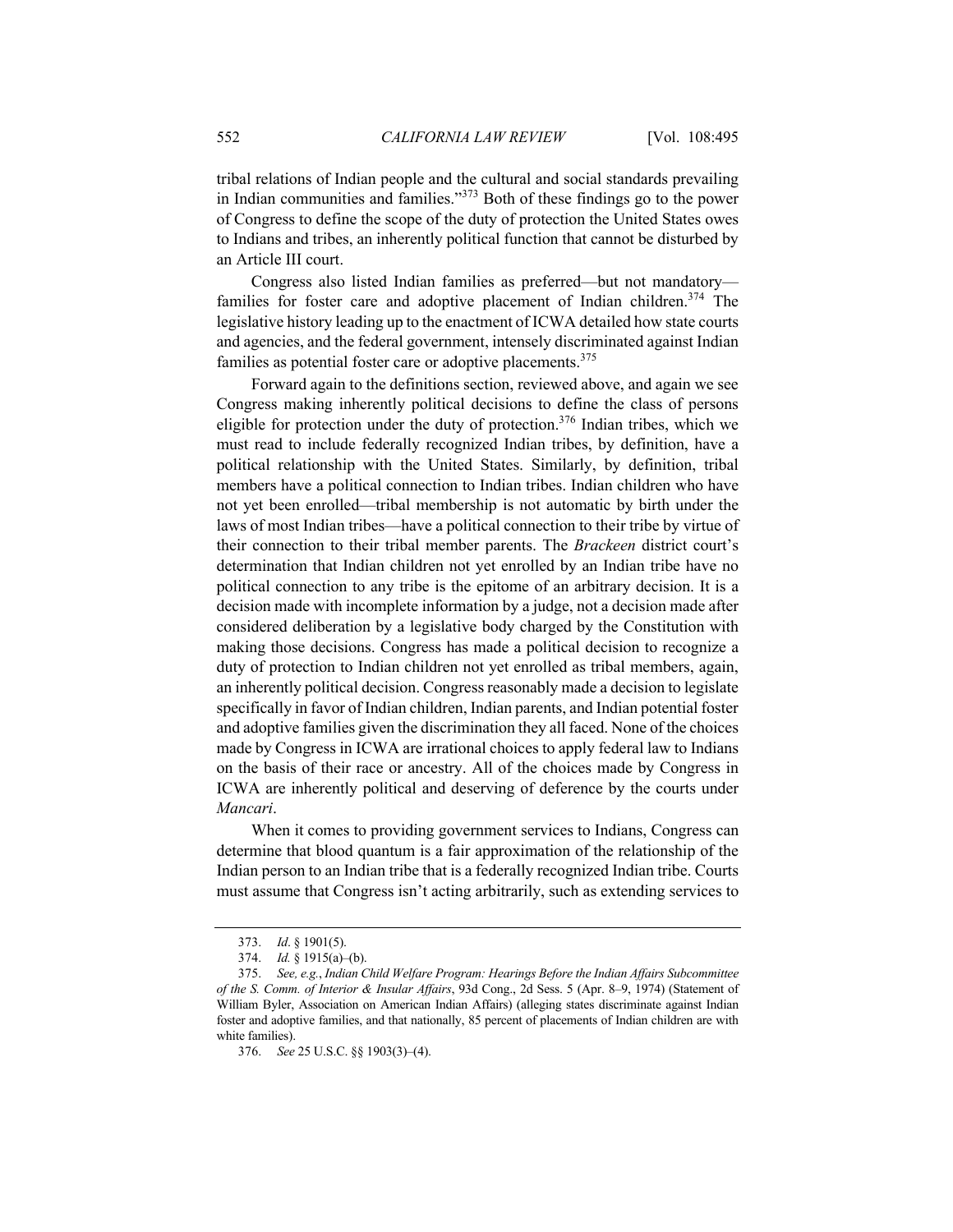Indigenous people from South America to which there is no federal trust relationship. Instead, courts must assume that Congress means American Indians who are either tribal members, eligible for membership, or descended from tribes to which the government owes a duty. That's it. There is no room for secondguessing about whether Congress created a racial classification. There is no room because *Mancari* offers no room. Neither does the Constitution.

# *C. State Definitions of "Indian"*

I would like to make one final point that might be best explored in future scholarship. I conclude, just as the Supreme Court has in recent decades, that state governments also possess authority to make legal classifications based on Indian ancestry and tribal membership or citizenship.<sup>377</sup> Because states are generally prohibited from interfering with federal Indian policy preferences, state classifications must both (1) be rationally related to the fulfillment of the trust relationship and (2) "must not interfere with tribal government or federal programs."378

In recent years, states have created legal classifications in furtherance of both of these requirements. Consider the Michigan Indian Tuition Waiver, which extends a social benefit to persons who are "not less than 1/4 quantum blood Indian as certified by the person's tribal association and verified by the Michigan commission on Indian Affairs."379 The tuition waiver is based on an unusual history where the federal government granted real property to the State of Michigan in the 1930s in exchange for a promise from the state to educate Indian children.380 The social benefit extended to Indians is a reasonable effort to fulfill the trust responsibility to educate Indians and does not otherwise interfere with federal or tribal programs. The question then should be whether the blood quantum certified by the Indian student's "tribal association" is also reasonable.

<sup>377.</sup> *See, e.g.*, Washington v. Wash. State Commercial Passenger Fishing Vessel Assn., 443 U.S. 568, 673 n.20 (1978) (citing United States v. Antelope, 430 U.S. 641 (1977); Morton v. Mancari, 417 U.S. 535 (1974); Antoine v. Washington, 420 U.S. 194 (1975)).

Lower court cases reached the same conclusion. Artichoke Joe's California Grand Casino v. Norton, 353 F.3d 712 (9th Cir. 2003) (state gaming laws), *cert. denied*, 543 U.S. 815 (2004); McBride v. Shawnee County, Kansas Court Services, 71 F. Supp. 2d 1098 (D. Kan. 1999) (state recognition of Native American Church); St. Paul Intertribal Hous. Bd. v. Reynolds, 564 F. Supp. 1408 (D. Minn. 1983) (state housing programs); Livingston v. Ewing, 455 F. Supp. 825 (D. N.M. 1978) (state arts and crafts preference), *aff'd*, 601 F.2d 1110 (10th Cir.), *cert. denied*, 444 U.S. 870 (1979); *In re* Interest of Phoenix L., 708 N.W.2d 786 (Neb. 2006) (state Indian child adoption law); Krueth v. Indep. Sch. Dist. No. 38, Red Lake, Minnesota, 496 N.W.2d 829 (Minn. App. 1993) (state preference in employment to Indian teachers).

<sup>378.</sup> *E.g.*, *St. Paul Intertribal Hous. Bd.*, 564 F. Supp. at 1412 n.5.

<sup>379.</sup> MICH. COMP. LAWS § 390.1252 (2019).

<sup>380.</sup> *See, e.g.*, REID CHAMBERS ET AL., THE MICHIGAN INDIAN TUITION WAIVER IS BASED ON A POLITICAL RELATIONSHIP, NOT A RACIAL CLASSIFICATION 6 (2007), https://turtletalk.files.wordpress.com/2009/03/tribal-position-paper-final.pdf [https://perma.cc/UR8U-REGS].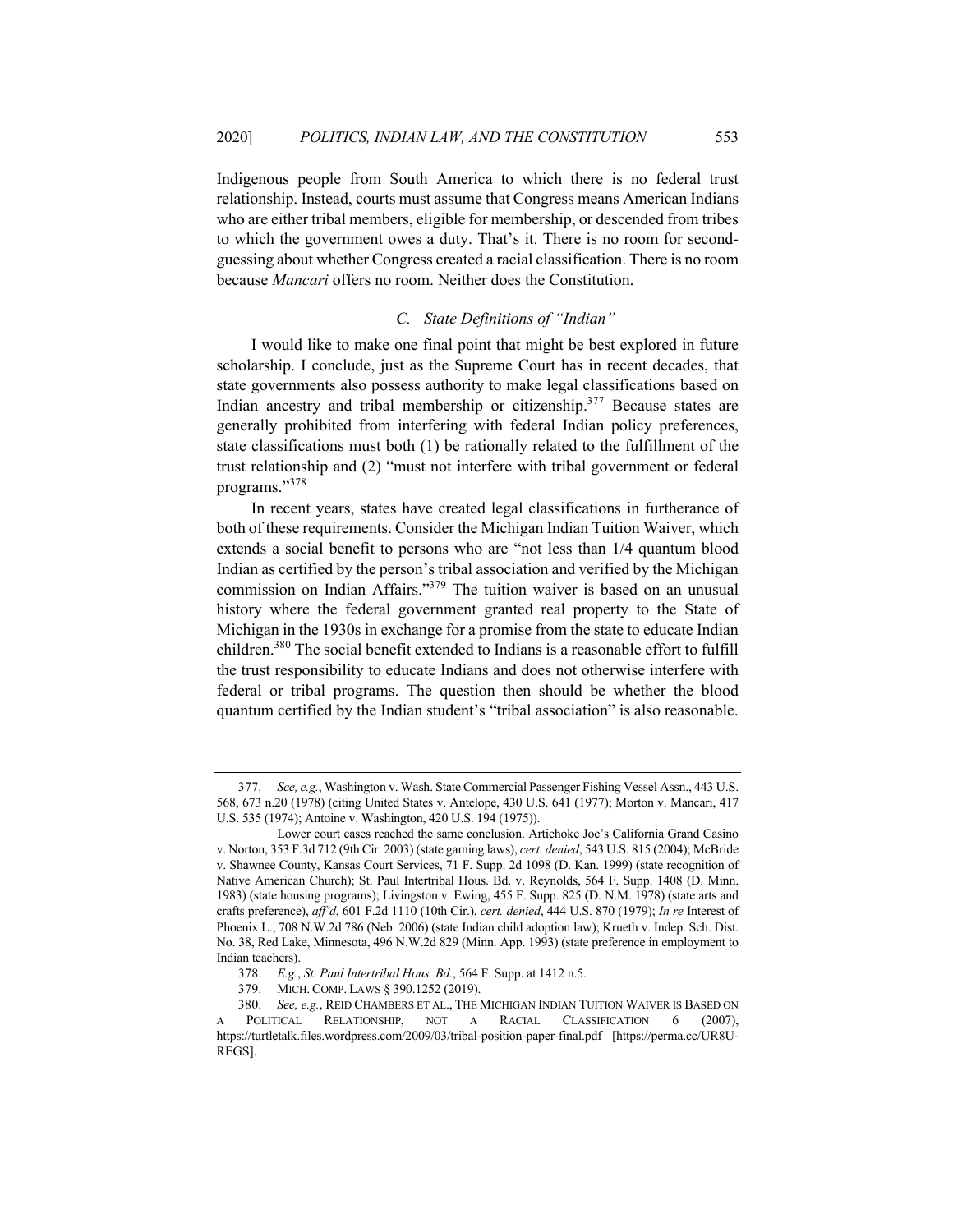While the blood quantum cut-off is likely underinclusive of Indians, the onequarter limit is fairly typical of such classifications.

The proponents of the compromise position might wonder why blood quantum alone is acceptable. They would argue it seems to be purely based on race and should therefore be subject to strict scrutiny. However, I would argue that first, it is likely the language requiring "tribal association" in the text of the statute, which was enacted in the 1970s when many Michigan Indian tribes were still improperly "terminated" by the Department of the Interior, should be construed to mean "Indian tribe." Second, I would argue that blood quantum alone is sufficient to pass constitutional muster.

Again, consider the Indians Not Taxed Clause. I have argued that Congress is authorized to make legal classifications based on tribal membership and ancestry by the mere existence of this clause, which required that Congress make those determinations in order to conduct a census, for example, and to define eligibility for federal entitlements due to Indians. States should also be entitled and authorized to make legal classifications; after all, the Fourteenth Amendment's Indians Not Taxed Clause applies to state action as well. States long have been making classifications to give effect to the Indians Not Taxed provision.<sup>381</sup> Unfortunately, many of those laws were designed to bar Indians from voting. Certainly states ought to be able to use these classifications to fulfill federal entitlements due to Indians.<sup>382</sup>

Utah provides an interesting example of how states are positioned to assert the power to make legal definitions of the "Indians Not Taxed." Utah's enabling act required Utah to decide which persons were then "Indians not taxed,"<sup>383</sup> not unlike the enabling acts of other western states.<sup>384</sup> In *Meyers ex rel. Meyers v. Board of Education of San Juan School District*, a public school board argued it had no obligation to provide public schooling to Indians, asserting that Utah's enabling act authorized the district to exclude "Indians not taxed" from its guarantee of public education to all children in the state.<sup>385</sup> The court rejected that claim, noting that even Indians not taxed counted as people: "Although the State may have been authorized to distinguish 'Indians not taxed' from other groups, the constitution actually adopted did not expressly exclude Native

<sup>381.</sup> *See generally* Elizabeth Durfee, *Apportionment of Representation in the Legislature: A Study of State Constitutions*, 43 MICH. L. REV. 1091 (1945) (tables showing constitutional provisions for apportionment).

<sup>382.</sup> *See generally* Jeanette Wolfley, *Jim Crow, Indian Style: The Disenfranchisement of Native Americans*, 16 AM. INDIAN L. REV. 167 (1991) (detailing the manner in which the "Indians not taxed" phraseology has been used to deny franchise to Indians).

<sup>383.</sup> Act of July 16, 1894, ch. 138, § 3, 28 Stat. at 108. (1894) (cited in Meyers By & Through Meyers v. Bd. of Educ. of San Juan Sch. Dist., 905 F. Supp. 1544, 1557 (D. Utah 1995)).

<sup>384.</sup> *E.g.*, Mario Gonzalez & J. Youngblood Henderson, *Health Care for Tribal Citizens: A Criticism of* White v. Califano, 7 AM. INDIAN L. REV. 245, 249–50 (1979) (South Dakota).

<sup>385.</sup> 905 F. Supp. at 1557.